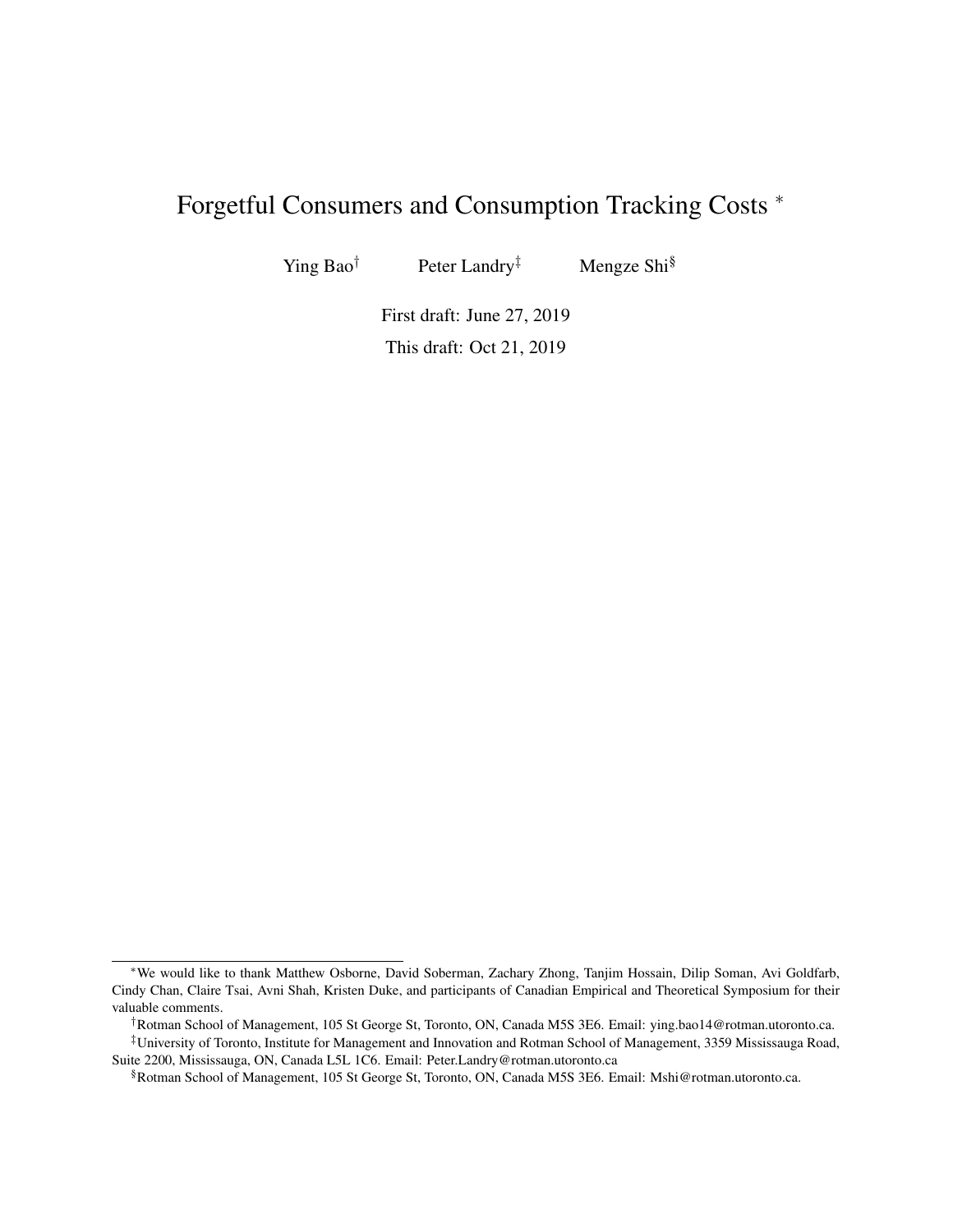#### Abstract

Penalty fees for consumption overage are a ubiquitous pricing practice in many service industries including wireless communication and retail banking. Despite the technologies such as mobile apps that companies have developed to reduce consumer's cost to track the consumption, penalty fees remain a common practice and industries still report steady revenues from penalty fees. This paper examines the marketing implications of the advances in consumption tracking technologies. Towards this end, we develop a two-period consumption model in which a firm offers a service contract that consists of a subscription fee and a penalty fee. Paying the subscription fee gives consumers the access to service in each of two periods. Consumers must pay a penalty fee if they consume in both periods. Consumers can be "forgetful" in the sense that, upon reaching the second period, they may not perfectly remember whether they consumed in the first period. Moreover, while consumers are forward looking in the first period, they may not be "sophisticated" enough to perfectly anticipate the extent of their forgetfulness in the second period. Our analysis focuses on a market of consumers having a homogeneous level of forgetfulness and sophistication. In such a market, if consumers do not have the option to track their first-period consumption, the firm will charge a penalty fee when consumers are naïve; the equilibrium penalty fee would be higher when consumers exhibit a lower level of sophistication. With the advancement of consumption tracking technology, we find that the availability of tracking option prompts the firm to reduce its penalty fee to disincentivize consumers from using it. In the equilibrium, it can be rational for consumers to be forgetful (do not track) and the penalty fees persist. This paper also examines a market where consumers belong to two segments with heterogeneous levels of forgetfulness. Our analysis shows that depending on the distribution of consumers in two segments (more vs. less forgetful), some consumers can be worse off when the tracking cost decreases. Specifically, a reduction of penalty fee can lead the less-forgetful consumers to pay more penalty fees. These results confirm the importance for the firms and regulators to consider consumers' limited sophistication towards their forgetfulness in the respective pricing and policy decisions. The paper also provides a new model of consumer sophistication and offers a theory to explain consumer's rational inattenton through a firm's endogenous price adjustment in response to technological changes.

Keywords: forgetting, sophistication, pricing, consumption tracking technology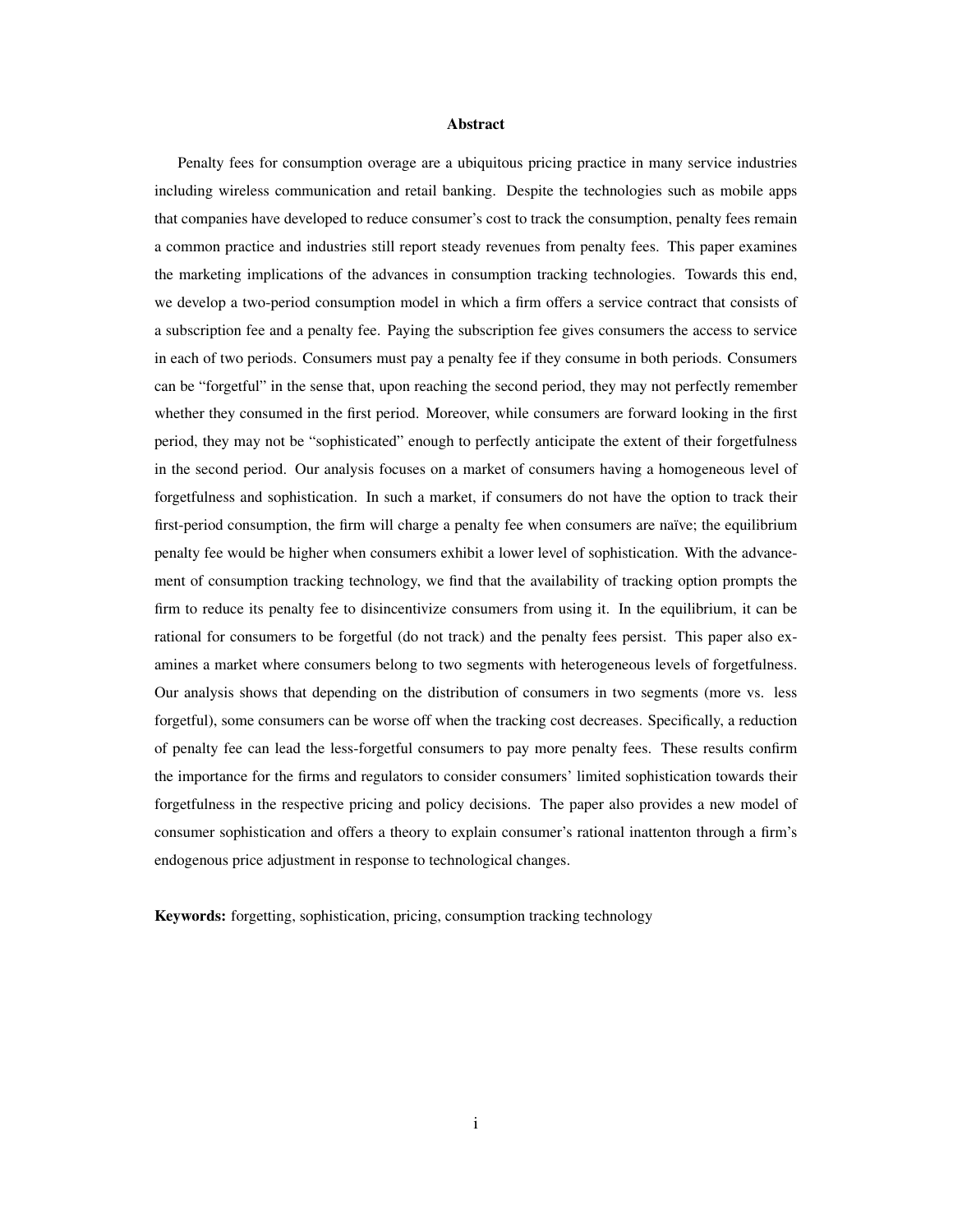### 1 Introduction

Over the past decade, penalty fees have become an increasingly important component of such industries as health care, cellular services and retail banking. For example, focusing on overdraft fee, which incurs when a consumer overdraws his/her checking account, the Consumer Financial Protection Bureau [\(CFPB, 2017\)](#page-40-0) documented that U.S. consumers paid \$34.7 billion in overdraft fees in 2017. When the Financial Conduct Authority (FCA) asked British consumers reasons for incurring overdraft fees, they found that only 7% of consumers in the survey indicated that they "knew it would happen but had to make a payment". Additionally, most stated they did not keep track of their transactions/spending and erroneously believed that they had enough money in their account [\(FCA, 2008\)](#page-40-1). In addition to this, the [FCA](#page-40-2) [\(2018\)](#page-40-2) documented that a large proportion of over-drafters (28%) incur fees on transactions worth less than 10 pounds, which is equivalent to a daily interest rate of at least 20%, much higher than the cash advance rates offered by credit cards. Ample evidence of similar findings is available, suggesting that a large proportion of overdraft fees are incurred by mistake and could have been avoided had consumers been more aware of their financial situation [\(Stango and Zinman, 2014\)](#page-41-0).

Consumers could track their prior consumption by writing down every transaction they have made, which is costly for most people to do that on a regular basis. The effect of technological advancement is to reduce the cost for consumers to track their prior consumption. In particular, the advancement in technology can help consumers be more aware of their past consumption and avoid paying careless penalty fees more easily<sup>[1](#page-2-0)</sup>. For example, consumption histories can be checked using mobile applications rather than having to wait in line at a bank branch for information before making a purchase. Some researchers [\(Grubb and Osborne, 2015;](#page-40-3) [Grubb, 2015\)](#page-40-4) have suggested that if consumers could access timely and convenient information regarding their current bank balances, the prevalence of overdraft fees would be eliminated. However, penalty fees remain ubiquitous; in other words, the advances in tracking technology have not seen clear reduction of tariff. Little is known about firms' responses and consumer welfare concerning the advancement

<span id="page-2-0"></span><sup>1</sup>https://www.forbes.com/sites/bernardmarr/2017/02/10/a-complete-beginners-guide-to-fintech-in-2017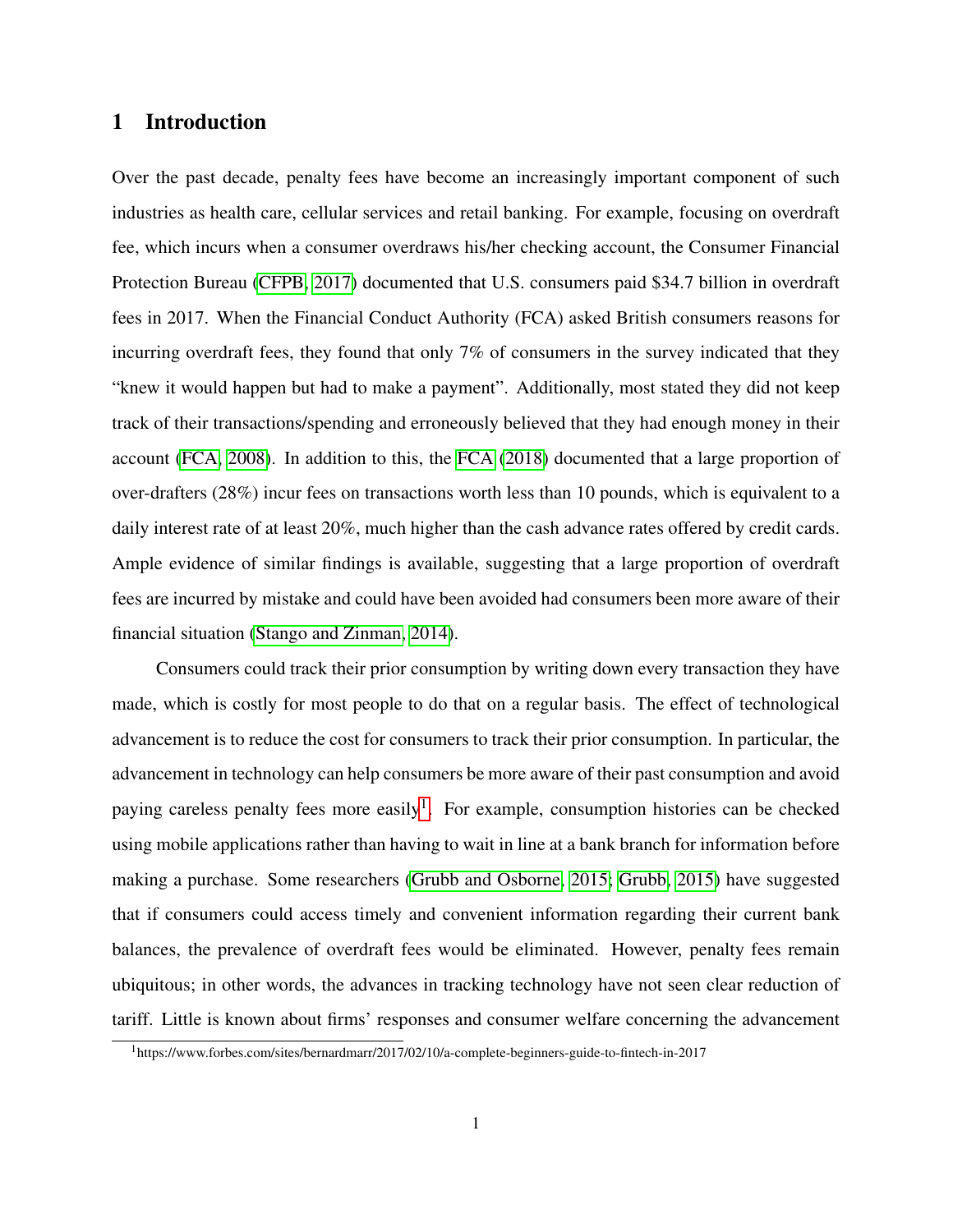of consumption tracking technology.[2](#page-3-0)

This paper studies the effect of consumption tracking technology on market behavior by using a two-period consumption model, wherein a monopoly firm in the market provides a service contract for an initial sign-up price that allows consumers to use the service over two distinct periods, and a penalty fee is applied if consumers choose to consume in both periods. In the model, consumers can have imperfect memory regarding their period-one decision which will affect their period-two decision. [Ericson](#page-40-5) [\(2011\)](#page-40-5) documented that consumers may not be fully aware that they are forgetful and be overconfident about their prospective memory. In this paper, we allow consumers in period one to have varying levels of understanding about how forgetful they will be in period two. We use the term *sophistication parameter*  $(\mu)$  to describe how sophisticated consumers are regarding their memory. Consumers in this model make consumption decisions based on their beliefs about their past and future forgetfulness. In addition to using their perception, consumers also have the option to track their period-one consumption at some cost. The advancement of tracking technology in this paper can also be understood as the reduction in the cost of tracking one's consumption history.

This paper premise begins with a market of consumers having homogeneous levels of forgetfulness and perception, and demonstrates that in the benchmark case where consumers do not have the option to track their first-period decision, the firm will charge consumers with lower levels of sophistication a higher penalty fee. However, the advancement of consumption tracking technology prompts the firm to weakly reduce its penalty fee to disincentivize consumers from using it. Thus social welfare improves despite the firm's profit reduction. Later, We use the model to assess the effect of consumption tracking technology by allowing consumers to be heterogeneous in their levels of forgetfulness. In particular, if the proportion of less forgetful consumers is large, the firm will decrease the penalty fee and the advancement of tracking technology can instead hurt less forgetful consumers since they must pay more on penalty fees. Meanwhile, the firm's profit does not change much owing to the revenue earning charges levied against existence of less forgetful consumers. Otherwise, the firm might only target more-forgetful consumers by increasing the penalty

<span id="page-3-0"></span><sup>2</sup>https://www.heraldtribune.com/news/20190304/john-hielscher-state-taps-new-regulator-for-financial-services-providers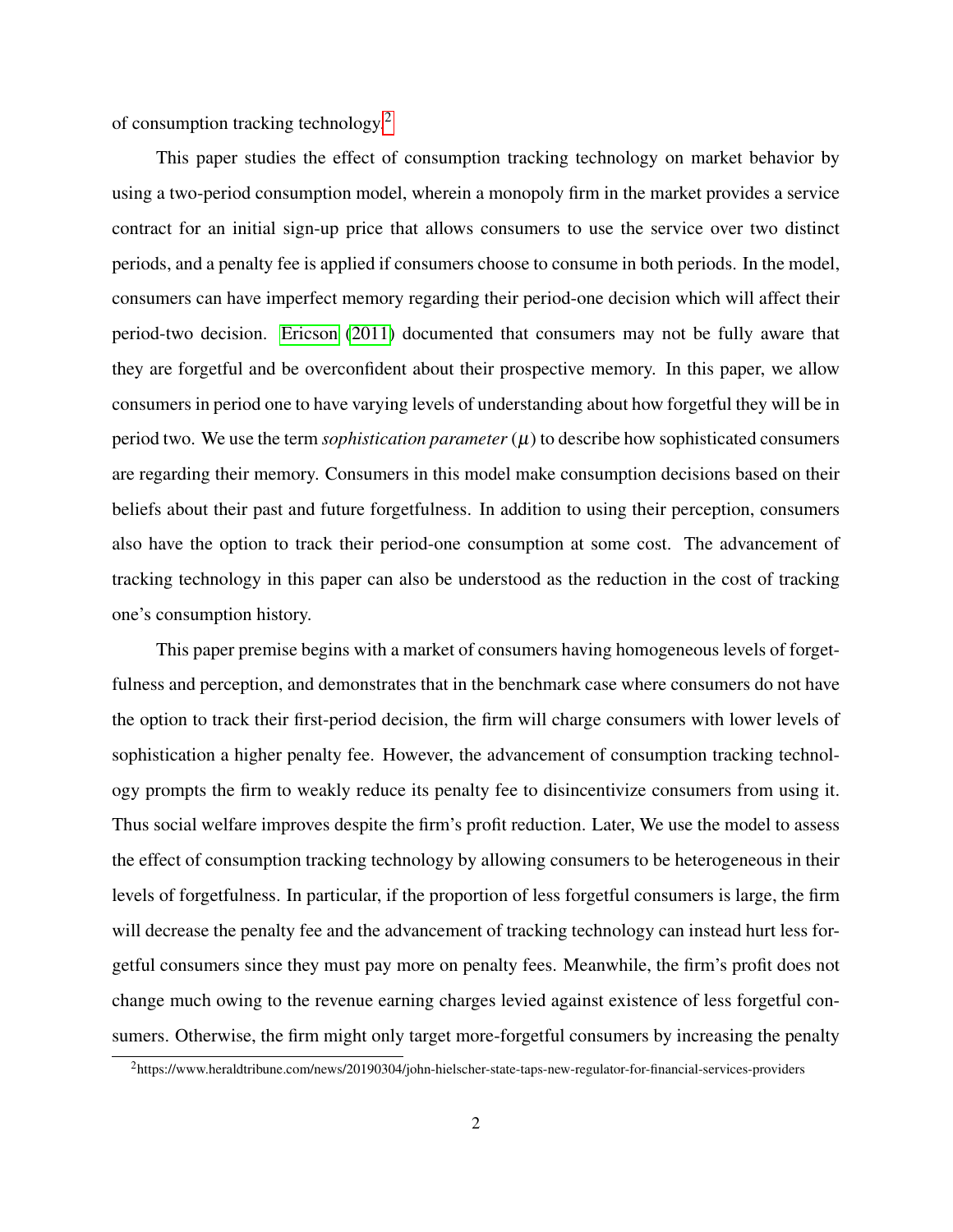fee. This is because the firm will design its contract to exploit those more forgetful consumers and a lower tracking cost serves as a tool for the firm to discriminate between consumers.

One closest research on this topic was carried out by [Grubb](#page-40-4) [\(2015\)](#page-40-4). He studied the market with penalty fees when consumers are forgetful (inattentive) about their previous activity and concluded that the penalty fees result from consumers who naively believe they are attentive and underestimate the probability of incurring penalty fees. However, he only studied consumers who naively believe that they are attentive and thus have no need to track their past behavior. However, [Ericson](#page-40-5) [\(2011\)](#page-40-5) suggests that consumers are partially forgetful, and do not have precise knowledge about their forgetfulness. It is more realistic to assume that most consumers are some blend of forgetful and sophisticated. Moreover, some important behavior can be captured by including those consumers. For instance, unlike completely naive consumers, partially naive consumers might consider the cost of using tracking technology while planning their consumption and purchasing decisions and have a lower willingness to pay for the contract. This will likely result in their leaving leave the market unless the firm changes the contract. To prevent those partially naive consumers from leaving, the firm is likely to increase the sign-up price and eliminate the penalty fee.

Another key difference is that [Grubb](#page-40-4) [\(2015\)](#page-40-4) focuses on the effect of "bill-shock" regulation (modeled as penalty fees ban), our model instead studies the effect of advancements made in consumption tracking technology and allows the firm to re-design its service contract freely in response. Results indicate that a reduction in tracking cost will weakly decrease the penalty fee and weakly increase the sign-up price. Furthermore, the consumption tracking technology could result in less forgetful consumers paying more on penalty fees.

This paper has important implications with respect to the policies designed to reduce tracking costs. Regulators have focused on the amount of penalty fees paid by consumers due to avoidable mistakes and high tracking costs is believed to hinder consumers from tracking their account. Regulatory authorities have attempted to remedy this situation by reducing the tracking cost. For instance, the UK government required banks to give their customers access to a suite of overdraft alerts by text message in 2012 [\(FCA, 2015\)](#page-40-6). In 2018, the regulatory authority went even further,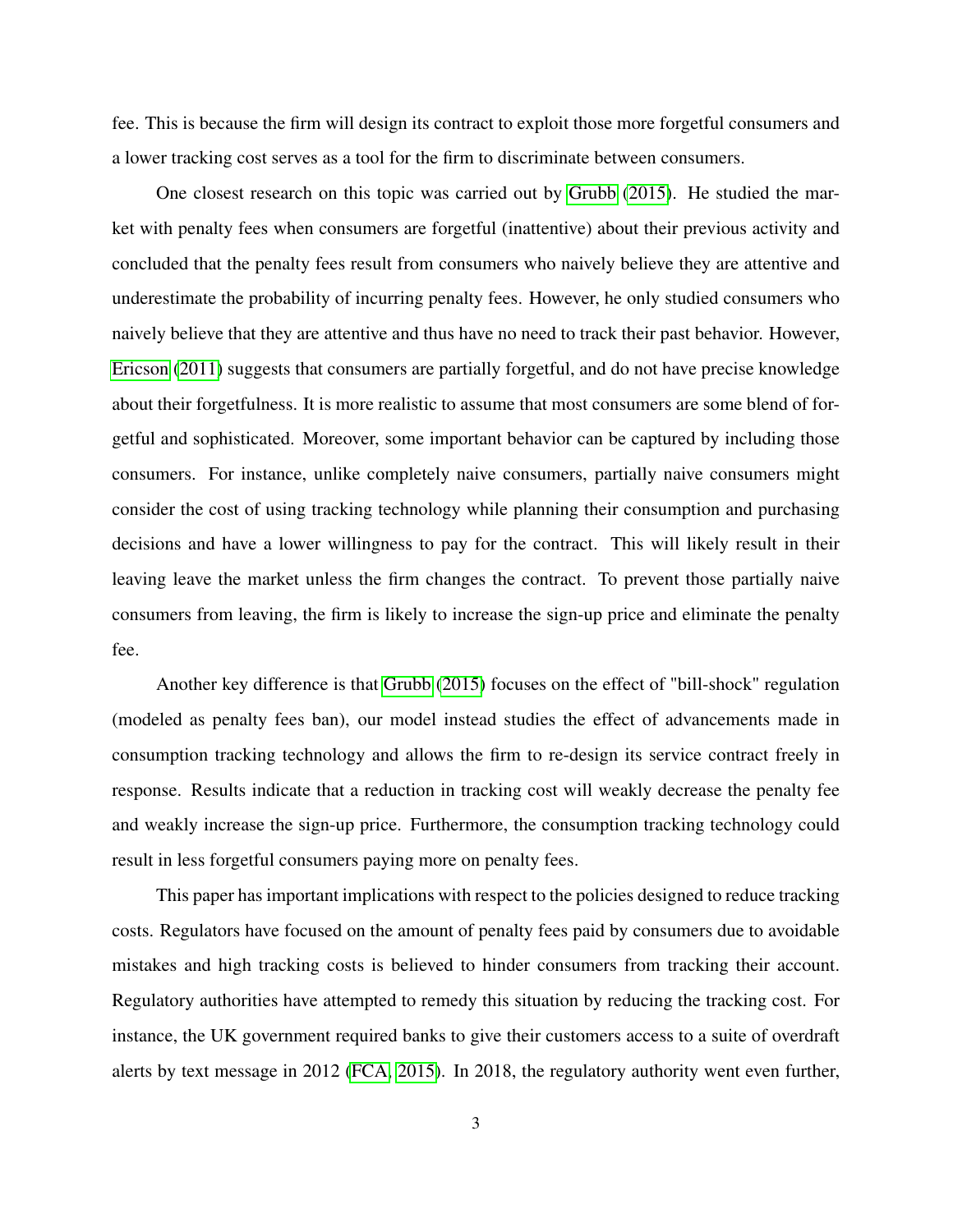requiring banks to automatically enroll consumers into programs that would send them alerts when they are about to incur an overdraft fee [\(FCA, 2018\)](#page-40-2). Nevertheless, prior to the auto-enrollment program, very few customers (3% - 8%) had registered for alerts services provided by the UK banks [\(FCA, 2015\)](#page-40-6). The paper provides an explanation for this: consumers do not believe they need alerts. Moreover, when the government agency evaluated the effectiveness of those policies, they did not take the firm's response into account. The results from then paper confirm the importance for the firms and regulators to consider consumers' lack of sophistication towards their forgetfulness. In particular, it suggests that the policy's effectiveness depends on the extent of the reduction in tracking cost. A minor reduction might have no impact at all- it may even impact some consumers negatively. If the tracking cost can be driven to a very low level, the firm will respond by setting the penalty fee to zero while initiating a high sign-up price. As such, social welfare will improve despite a reduction in the firm's profit.

The results of our study are organized as follows. Section 2 reviews related literature. The benchmark model with no consumption tracking option is introduced in Section 3, where the firm's optimal pricing strategy for different types of consumers is discussed. Section 4 investigates the effect of consumption tracking technology, including the consumers' tracking decisions and the firm's response and then analyzes any changes in social welfare. Section 5 focuses on the market share made up of consumers with heterogeneous levels of forgetfulness, and Section 6 examines potential policy implications. Our conclusion includes a discussion of potential research opportunities stemming from the modelling done in this paper.

### 2 Literature Review

Consumers have been reported to pay a significant amount of money on penalty fees in industries like retail banking, cellular services and health insurance and it generates considerable controversy and policy scrutiny [\(FCA, 2008,](#page-40-1) [2018;](#page-40-2) [CFPB, 2017\)](#page-40-0). Survey evidence suggests that consumers incur bank overdraft fees due to mistakes such as they do not know their account balance and believe they have enough money in their account cover the expenditure [\(FCA, 2008\)](#page-40-1). It suggests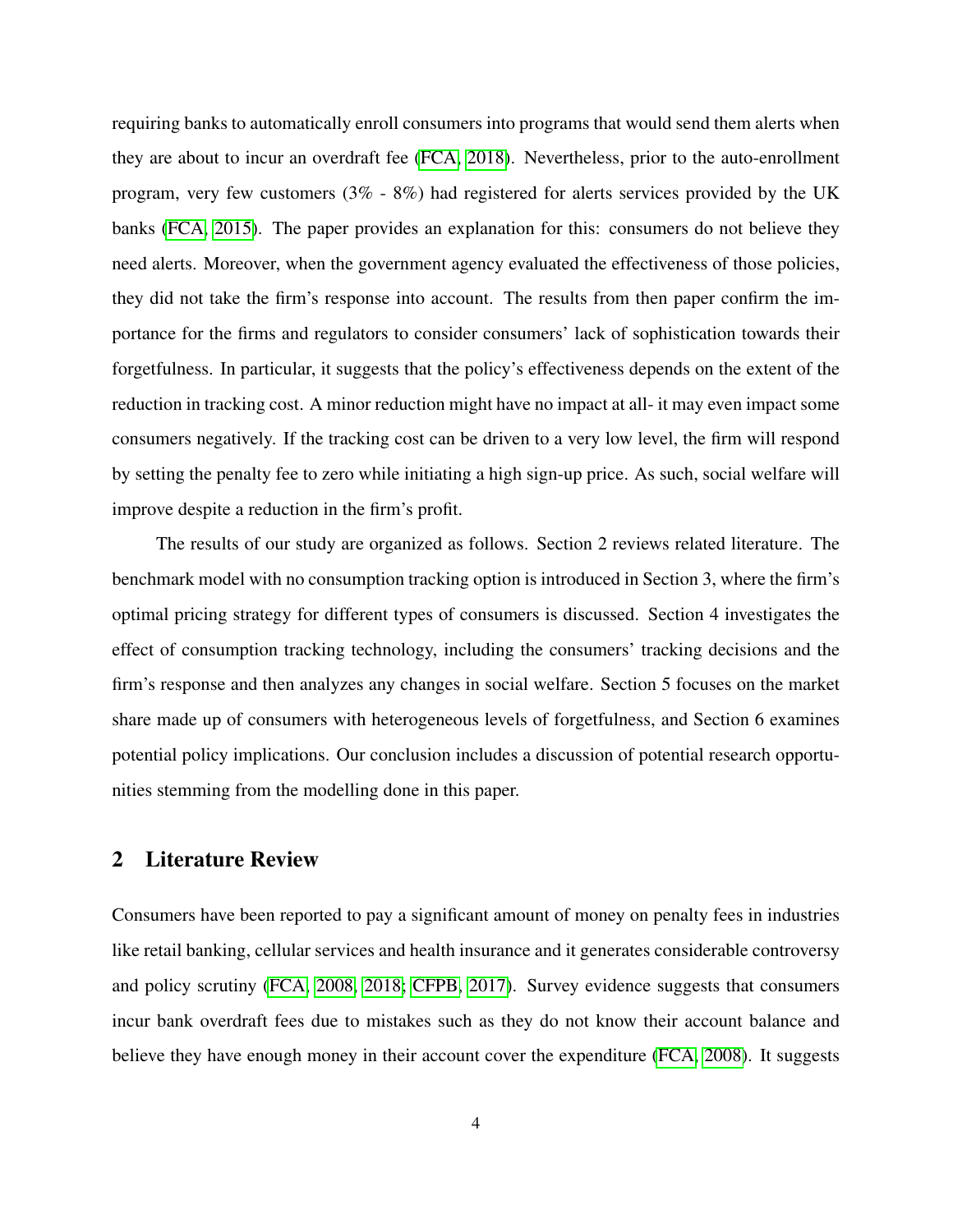that consumers cannot perfectly recall the past, and that they make a consumption based on some heuristics that lead to a sub-optimal allocation.

This paper is related to the literature about imperfect memory. In the fields of psychology and experimental economics, researchers have documented significant evidence for the fact that people can not accurately recall the past (such as the paid price for goods and services) due to memory capacity constraints (e.g.[,Miller 1956;](#page-41-1) [Dickson and Sawyer 1990;](#page-40-7) [Helgeson and Beatty](#page-40-8) [1987\)](#page-40-8), and that they will use their own judgment/perception to make decisions. In addition, a number of researches have suggested that people both engage in selective search and recall, and that they tend to overestimate the probability of positive events [\(Greenwald, 1980;](#page-40-9) [Crocker et al.,](#page-40-10) [1984;](#page-40-10) [Mitchell et al., 1997;](#page-41-2) [Li, 2013\)](#page-41-3). Although the literature indicates ample attention has been paid to memory from consumer's perspective, little research has focused on how the presence of limited memory affects a firm's pricing and market equilibrium. Among the few examples, [Rubinstein](#page-41-4) [\(1993\)](#page-41-4) analyzes a model in which a firm price discriminates between consumers who have different memory capacities by choosing a random lottery of prices. [Chen et al.](#page-40-11) [\(2010\)](#page-40-11), focus on limited memory and price. In particular, consumers in their paper used categorization process to make inferences. They demonstrated that the presence of limited-memory consumers along with the perfect-memory consumers can soften price competition between the firms. Moreover, across all different categorization processes, the expected profits of the firms always increase when there are a greater number of uninformed consumers. Our paper models imperfect memory by focusing the impact that past decisions have on current decisions and that process's impact on the firm's pricing and market equilibrium.

This paper also incorporated literature regarding consumer inattention, particularly on inattention to the past activities, which can also be interpreted as forgetting  $3$ . The fact that consumers do not keep track of past usage and are generally inattentive to their past behavior is fairly common in some industries. For example, [Grubb and Osborne](#page-40-3) [\(2015\)](#page-40-3) documented evidence for consumer inattention and structurally estimate a model of inattention in the cellular services industry. In

<span id="page-6-0"></span><sup>3</sup> From communication process perspective, people encode the information first, then process, and decode the information. Although forgetting and inattention differs from each other in the sense of whether people have encoded the information, the two concepts share the similarity that people are not able to retrieve the information. In the paper, we focus on the similarity.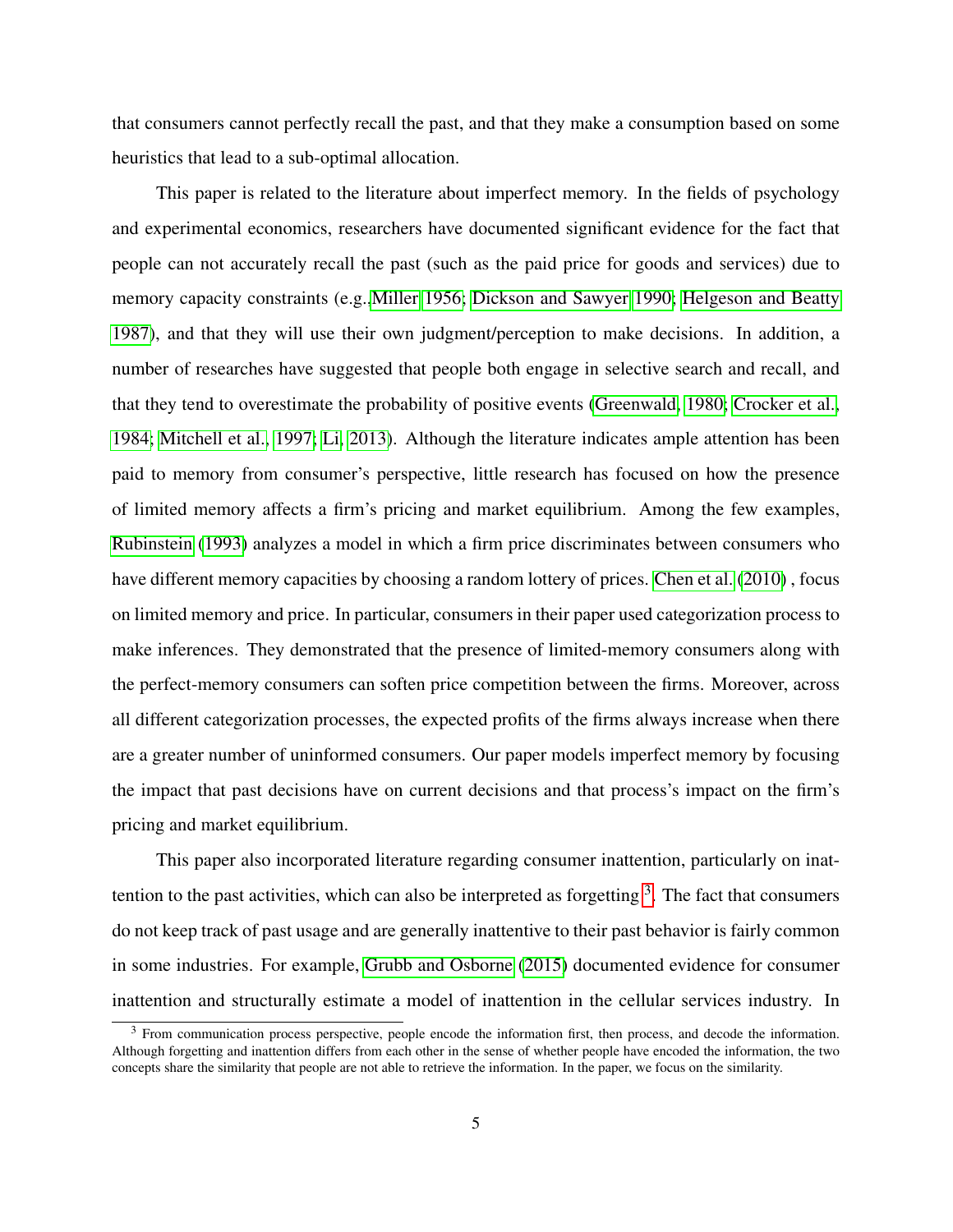particular, they found that consumers are inattentive to their own past usage and underestimate their own uncertainty about future calling demand. In the financial industry, [Liu et al.](#page-41-5) [\(2016\)](#page-41-5) found evidence for consumer inattention and provide empirical evidence for rational inattention: high tracking costs hinder consumers' effort to track their balance accurately. When [Alan et al.](#page-40-12) [\(2018\)](#page-40-12) conducted a field experiment in Turkey, they found evidence that consumers are inattentive to overdraft costs, and firms will shroud overdraft prices as response in equilibrium. Overall, the empirical evidence from past research suggests that consumers will often not remember about their past transactions or usage. [Grubb](#page-40-13) [\(2009\)](#page-40-13) showed theoretically that consumer overconfidence about future usage explains the multi-part tariff plan in the cellular phone service industry. [Grubb](#page-40-4) [\(2015\)](#page-40-4) later developed a model of dynamic inattentive consumption and found that naive consumers will underestimate the probability of being charged a penalty fee, a factor which leads to the existence of penalty fees. However, he did not consider consumers who can be partially inattentive and partially naive. Our research develops a generalized model of dynamic inattention; We also explicitly model consumer decisions about using the consumption tracking technology and consider the firm's response when evaluating the effect that the advancement of consumption tracking technology has on market equilibrium.

# 3 Model

We model a market with a monopoly firm and a unit mass of consumers.<sup>[4](#page-7-0)</sup> The contract provided is a multi-part tariff with the following feature: consumers pay a sign-up price, *p* [5](#page-7-1) that allows them to use the service over two periods, as well as a penalty fee,  $\phi$ , that applies when consumers use the service (modeled as consumption decision) in both periods.

Consumers make three types of decisions. The first involves whether to purchase the service contract provided by the firm.<sup>[6](#page-7-2)</sup> We abstract from the reality and further assume that there are two

<span id="page-7-0"></span><sup>4</sup>According to the report by [FCA](#page-40-6) [\(2015\)](#page-40-6), most consumers do not switch accounts among banks based on overdrafts fees paid, implying that there is little pressure on providers to compete. As a result, each bank can be seen as a local monopolist. Th[eFCA](#page-40-1) [\(2008\)](#page-40-1) documented similar findings.

<span id="page-7-1"></span><sup>5</sup>One can interpret the sign-up price as the monthly fee associated with checking accounts, cellular phone plans

<span id="page-7-2"></span> $<sup>6</sup>$ If they choose not to buy the service, they will receive his/her outside value which is normalized to 0</sup>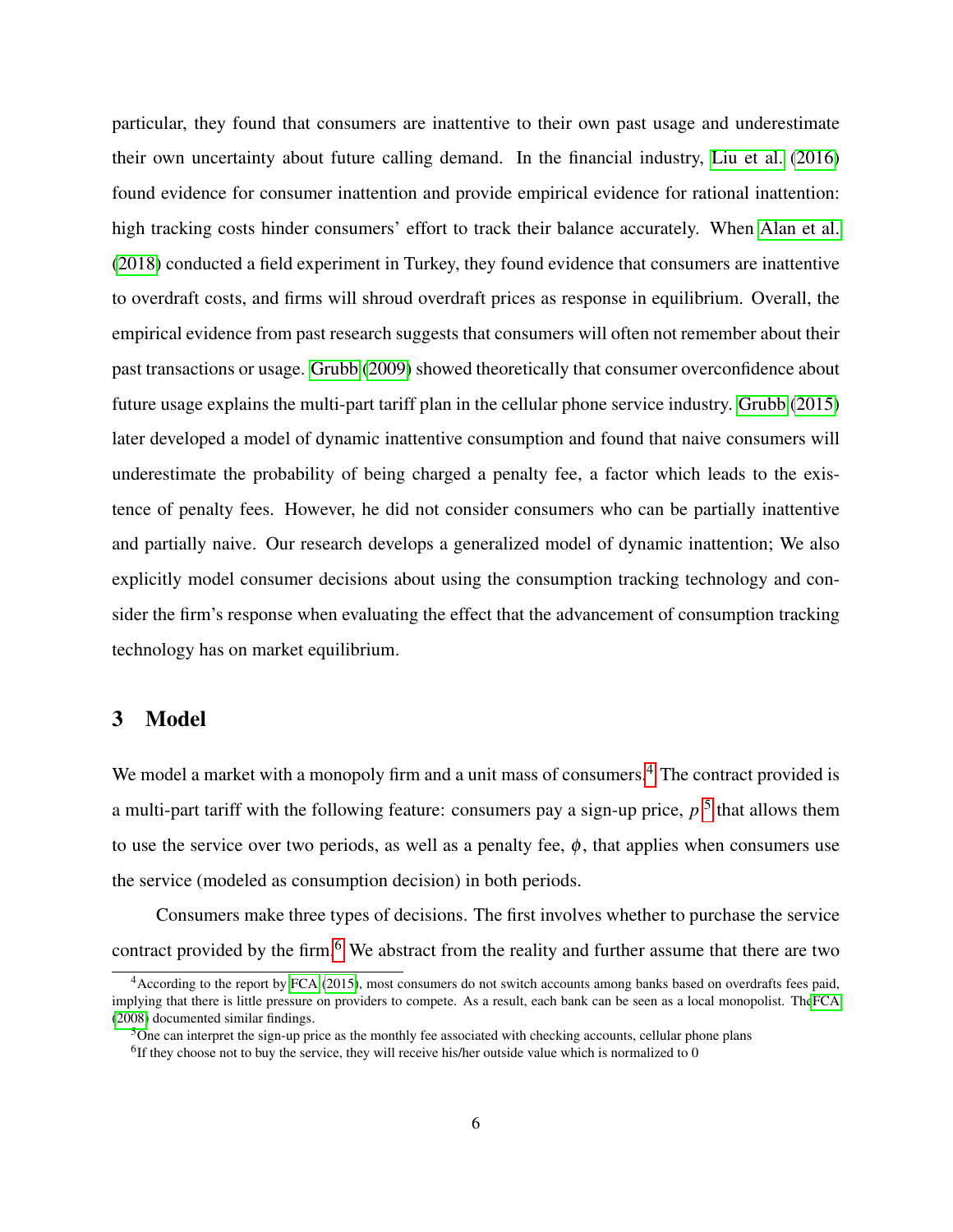consumption periods. Conditional on purchase (paying *p*), in period  $t \in \{1,2\}$ , consumers will then make consumption decisions over two periods. If they consume in both periods, they will be charged a penalty fee  $\phi$ . At  $t = 2$ , but prior to their consumption decision, consumers can decide whether or not they want to use track their consumption at a cost  $k^7$  $k^7$ . Tracking their consumption allows them to determine in real time whether they have consumed in period one or not. The timing of consumers' decision summarized is shown in Figure 1:



Figure 1: Timing

At each period  $t \in \{1,2\}$ , they privately receive a value  $v_t$  which generates the opportunity to consume, following which they make their consumption decision. We assume that the shock  $v_t$ is drawn independently from a Uniform Distribution  $U[0,1]$ . Hence, at period two, a consumer's realized total utility can be expressed as:

$$
U = -p + v_1 d_1 + v_2 d_2 - \phi d_1 d_2
$$

where  $d_t \in \{0,1\}$  is denoted as a consumer's consumption decision in each period. Here, We depict the consumption decision as binary and  $d_t = 1$  if consumers choose to consume in period *t*. The equation above suggests that consumers pay a sign-up price  $(p)$  to enjoy the service over two periods, but if they consume in both periods, they will be charged the penalty fee  $\phi$ .

In each period, consumers make their consumption decision by comparing the realized value  $v_t$  with a threshold  $(v_t)$  which makes consumers indifferent from consumption. Given the distribution of  $v_t$ , We are able to express the consumption probability in each period. The way how consumers make their consumption decision is called the threshold rule, and it has been shown to be optimal and is used extensively in the literature (e.g., [Grubb, 2015;](#page-40-4) [Grubb and Osborne, 2015\)](#page-40-3).

<span id="page-8-0"></span> $7$ The cost is called tracking cost in the paper. It can interpreted as monetary, or psychological cost.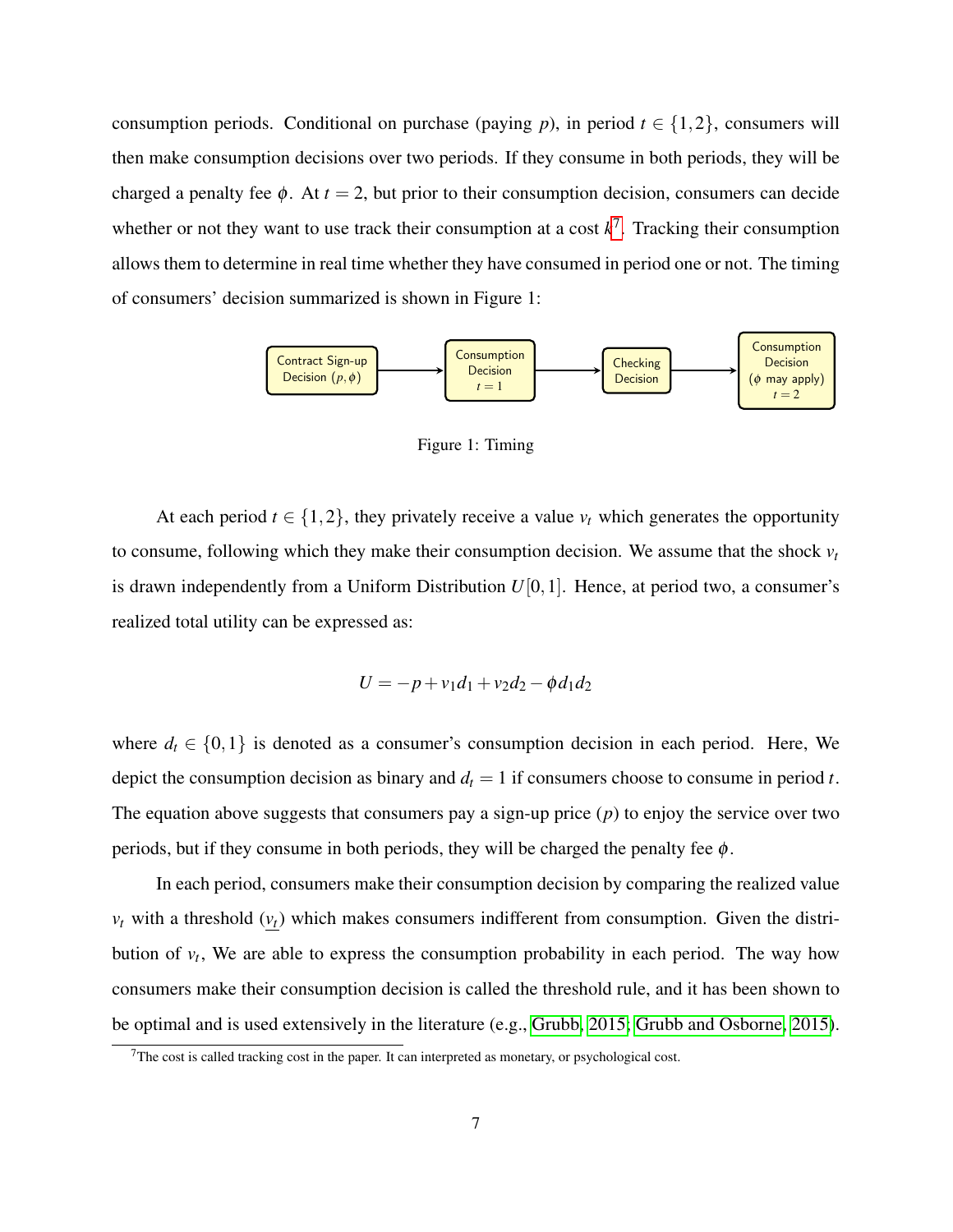Here, consumers are assumed to be forward-looking and to plan their consumption decisions ahead of time. In other words, consumers take the probability of being charged a penalty fee into account when they make consumption decisions. It is notable that the discount factor is assumed to be 1. A key feature of the model is that consumers' second period utility/decision depends on their period one decision. The threshold *v<sup>t</sup>* for period t depends on consumers' anticipation regarding their consumption decisions in the next period(s). More specifically, when consumers make their period-two decision, they rely upon their memory about their period one consumption decisions. We allow that consumers' memory will be imperfect and that there is some probability that they forget their period-one decision. Previous research suggests that consumers have a significant tendency to forget their consumption history [\(Greenwald, 1980;](#page-40-9) [Crocker et al., 1984;](#page-40-10) [Mitchell](#page-41-2) [et al., 1997;](#page-41-2) [Li, 2013\)](#page-41-3).<sup>[8](#page-9-0)</sup> To capture the asymmetry described in literature, we further assume that if consumers do consume in period one, they might not accurately remember doing so in period two. We use  $\alpha$  to represent the uncertainty that consumers mistakenly believe that they did not consume in period one. It is a measurement of consumers' memory capacity constraints that can also be interpreted as how forgetful consumers are.

When consumers make their purchase and period-one decisions, they incorporate their prediction about future consumption based on their perception. Another feature of the model is that it allows consumers to have varying levels of perceptions about their forgetfulness. In this model,  $\tilde{\alpha}$  is denoted as the consumers' belief at period one regarding  $\alpha$ . We also assume that  $\tilde{\alpha} \leq \alpha$  in the model, implying that consumers are under-confident about their memory.<sup>[9](#page-9-1)</sup> This assumption is consistent with [Ericson](#page-40-5) [\(2011\)](#page-40-5), which documented that consumers might not be fully aware of their forgetfulness and thus tend to underestimate their forgetfulness.<sup>[10](#page-9-2)</sup>

<span id="page-9-0"></span> ${}^{8}$ In the psychology literature, researchers have extensively studied memory accuracy and found that people tend to remember events asymmetrically. Recently, some theoretical models and empirical evidence in economics [\(Greenwald, 1980;](#page-40-9) [Crocker et al.,](#page-40-10) [1984;](#page-40-10) [Mitchell et al., 1997;](#page-41-2) [Li, 2013\)](#page-41-3) have suggested that people engage in selective search and recall, and thus overestimate the probability of positive events.

<span id="page-9-1"></span><sup>&</sup>lt;sup>9</sup>If  $\alpha < \tilde{\alpha}$ , it suggests that consumers are under-confident about their memory; in other words, they believe that they are more forgetful than they actually are. We show that it is always optimal for the firm to provide a contract with 0 penalty fee and a high sign-up price  $(p = 1)$ .

<span id="page-9-2"></span><sup>&</sup>lt;sup>10</sup>It is notable that we can also model this as follows: in the market, there are α proportion of consumers who always forget they have consumed in period one and the rest  $1-\alpha$  consumers who always remember their period one decision. Moreover, those consumers with imperfect memory hold some belief  $\tilde{\alpha}$  about their forgetfulness. The qualitative results remain the same in either case.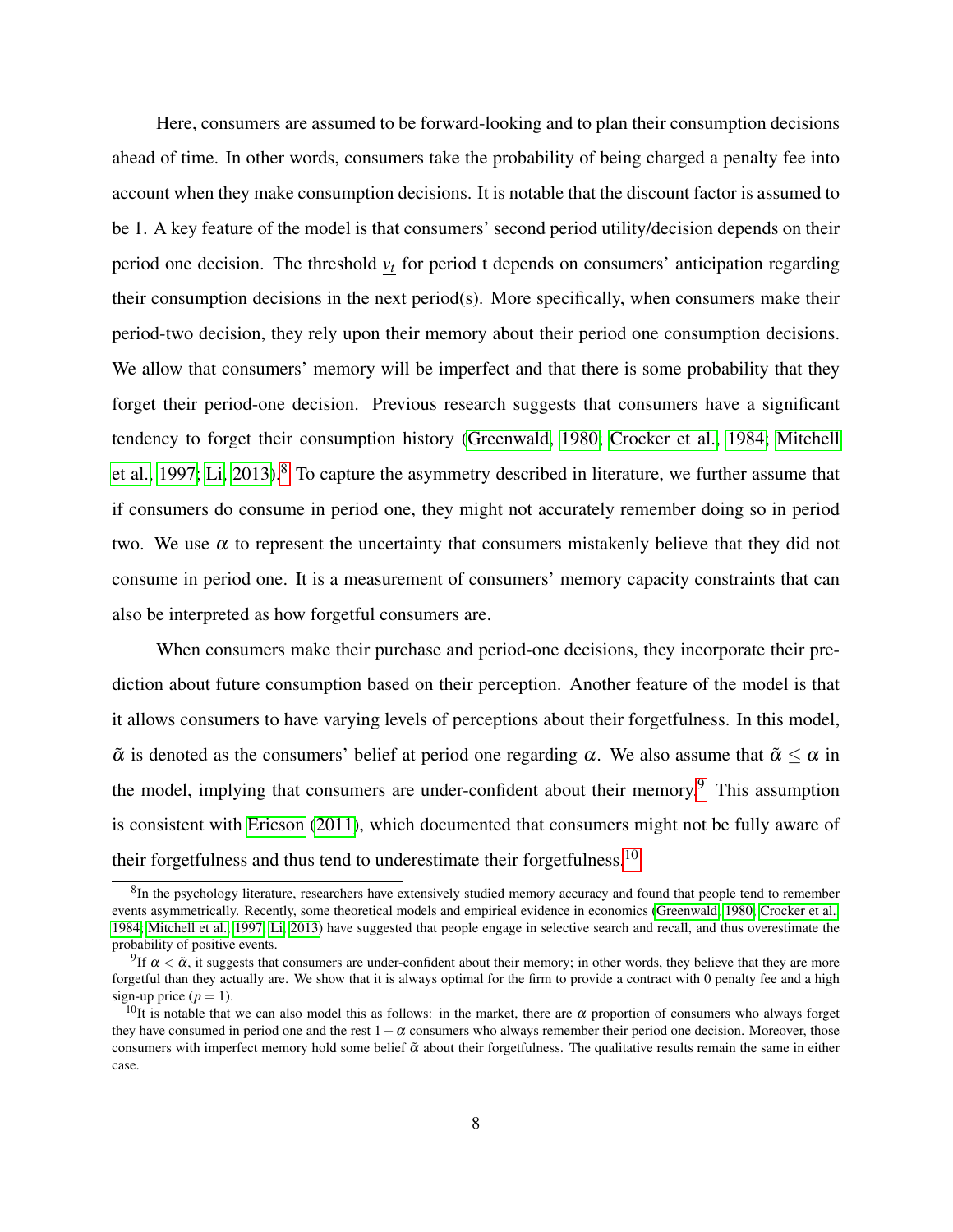Even those consumers who are weakly overconfident about their memory, they can be categorized into sophisticated forgetful consumers who understand about their memory limitations and naive forgetful consumers who mistakenly believe they have better memory than do. To better understand consumer types, We introduce a sophistication parameter  $\mu \coloneqq \frac{\tilde{\alpha}}{\alpha}$  $\frac{\alpha}{\alpha}$  to capture the extent to which consumers are aware of their forgetfulness. The lower  $\mu$  is, the more naive the consumers is regarding the extent of their forgetfulness. When forgetful consumers incorrectly believe that they have perfect memory, they will have  $\mu = 0$ .

Section 3 examines how a firm can best optimize the service contract provided to each type of consumer in response to their differing levels of demand. Although consumers with near-perfect memory is are not the focus of the model, understanding how they make decisions illuminates key market mechanisms. In Section 3, the tracking cost *k* can be envisioned as being large enough that consumers choose not to track their consumption history. We will relax the assumption in Section 4 to examine firm's pricing and consumer welfare when tracking costs is lower due to technological advancement.

#### 3.1 Consumers with Perfect Memory

Consumers with perfect memory are those who understand that they will remember their activities from previous period ( $\tilde{\alpha} = \alpha = 0$ ). To determine the contract for those consumers, We first establish the demand by using backward induction.

When consumers reach period two, if they consumed in period one  $(d_1 = 1)$ , they will choose not to consume again unless the value they get is higher than the penalty fee. That is, if  $\phi \leq 1$ , given the distribution of  $v_t$ , the probability of consuming in period two is  $Pr(d_2 = 1) = 1 - \phi$ . As a result, if  $d_1 = 1$ , consumers' expected utility from period two becomes  $\frac{(1-\phi)^2}{2}$  $\frac{(-\varphi)}{2}$ . However, if they did not consume in period one, consumers will always choose to consume in period two, given the absence of a penalty fee in this case. As a result, if  $d_1 = 0$ , the expected utility from period two is 1  $\frac{1}{2}$ . In period one, those consumers will choose to consume if and only if the total expected utility they get from consuming in period one is at least as high as the value they get from not consuming in period one. Thus, the threshold that determines consumer's consumption decision for period one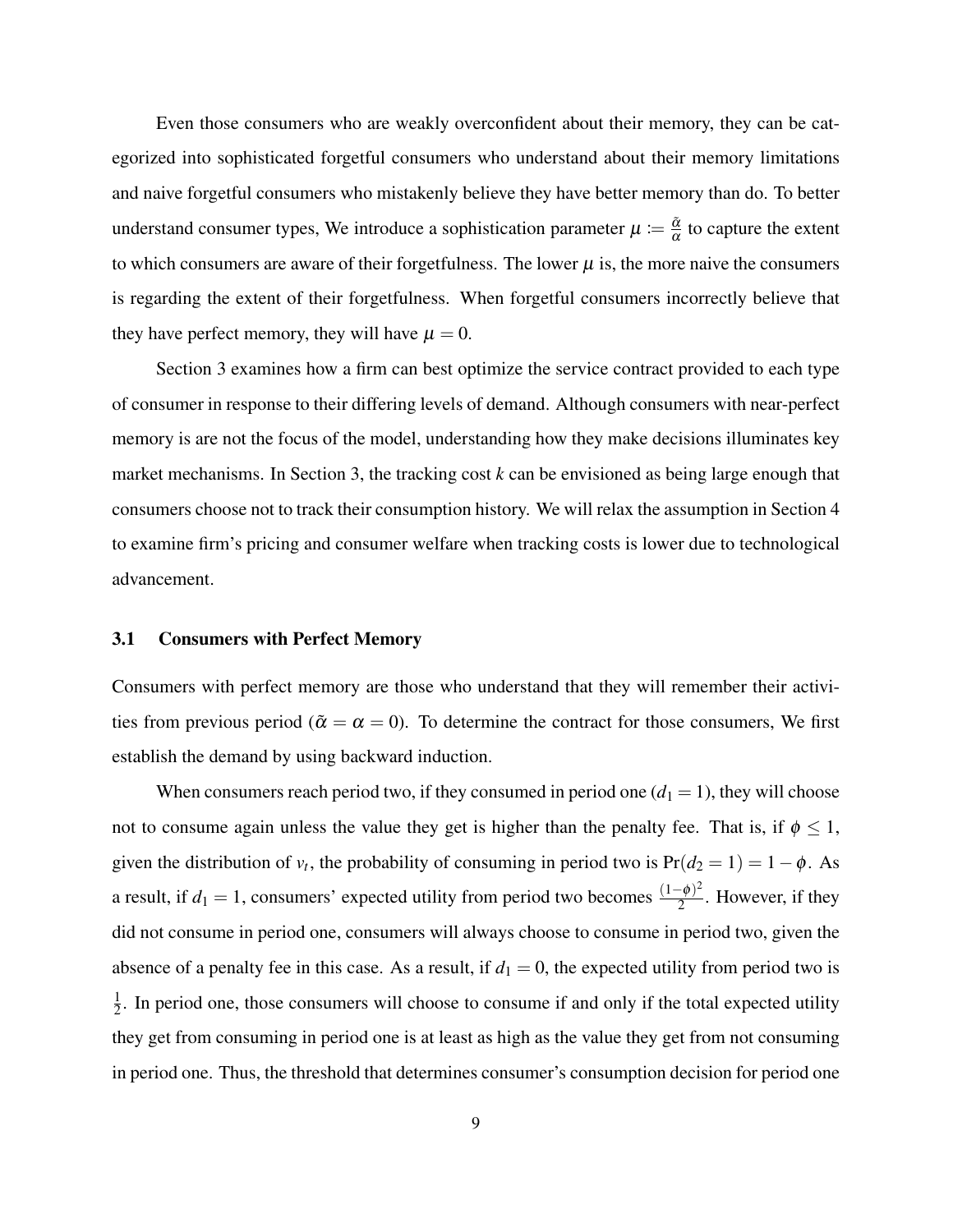is  $v_1 = \phi - \frac{\phi^2}{2}$  $\frac{p}{2}$ . When facing a penalty fee greater than 1, consumers will never choose to consume in period two if they have consumed in period one. In this case, if  $d_1 = 1$ , the expected utility from period two is 0 and the threshold for consuming in period one is  $v_1 = \frac{1}{2}$  $\frac{1}{2}$ . This suggests that when the penalty fee is too high, consumers will only consume once over both periods, but having the option to choose allows consumers to wait unless they get a particularly high value from period one.

The probability of consuming in period one can thus be calculated as  $Pr(d_1 = 1) = 1 - v_1$ , and the threshold for consuming in period one can be written as follows:

$$
\underline{v_1} = \begin{cases} \frac{1}{2}, & \phi > 1 \\ \phi - \frac{1}{2}\phi^2, & \phi \le 1 \end{cases}
$$
 (1)

When consumers make purchasing decisions, they consider their consumption strategy in each period. As expected, a higher penalty fee reduces consumer's willingness to pay for the service contract. The firm's profit comes from two sources: the sign-up price (*p*) and revenue from penalty fees  $(d_1d_2\phi)$ . To maximize its expected profit, the firm will extract expected consumer surplus by setting the sign-up price at the level of consumer's willingness to pay. The probability of being charged a penalty fee, which is  $Pr(d_1 = d_2 = 1) = (1 - v_1)(1 - v_2)$ , decreases along with the penalty fee. By maximizing the firm's expected profit, We am able to determine the optimal contract for consumers with perfect memory as follows:

LEMMA 1: *For consumers with perfect memory, it is optimal for the firm to charge a high sign-up price (p*<sup>∗</sup> = 1*) and not to charge a penalty fee (*φ <sup>∗</sup> = 0*). In equilibrium, consumers will consume in both periods. Moreover, this contract maximizes social welfare.*

The rationale for this pricing scheme is that when the firm sets the penalty fee at a positive level, consumers with perfect memory will consider that fee when they choose their consumption strategies; they thus have a lower willingness to pay. Although the revenue from penalty fees might increase, the firm needs to lower the sign-up price to make sure that consumers will purchase the contract. However, the revenue from penalty fees cannot make up the losses due to lowering the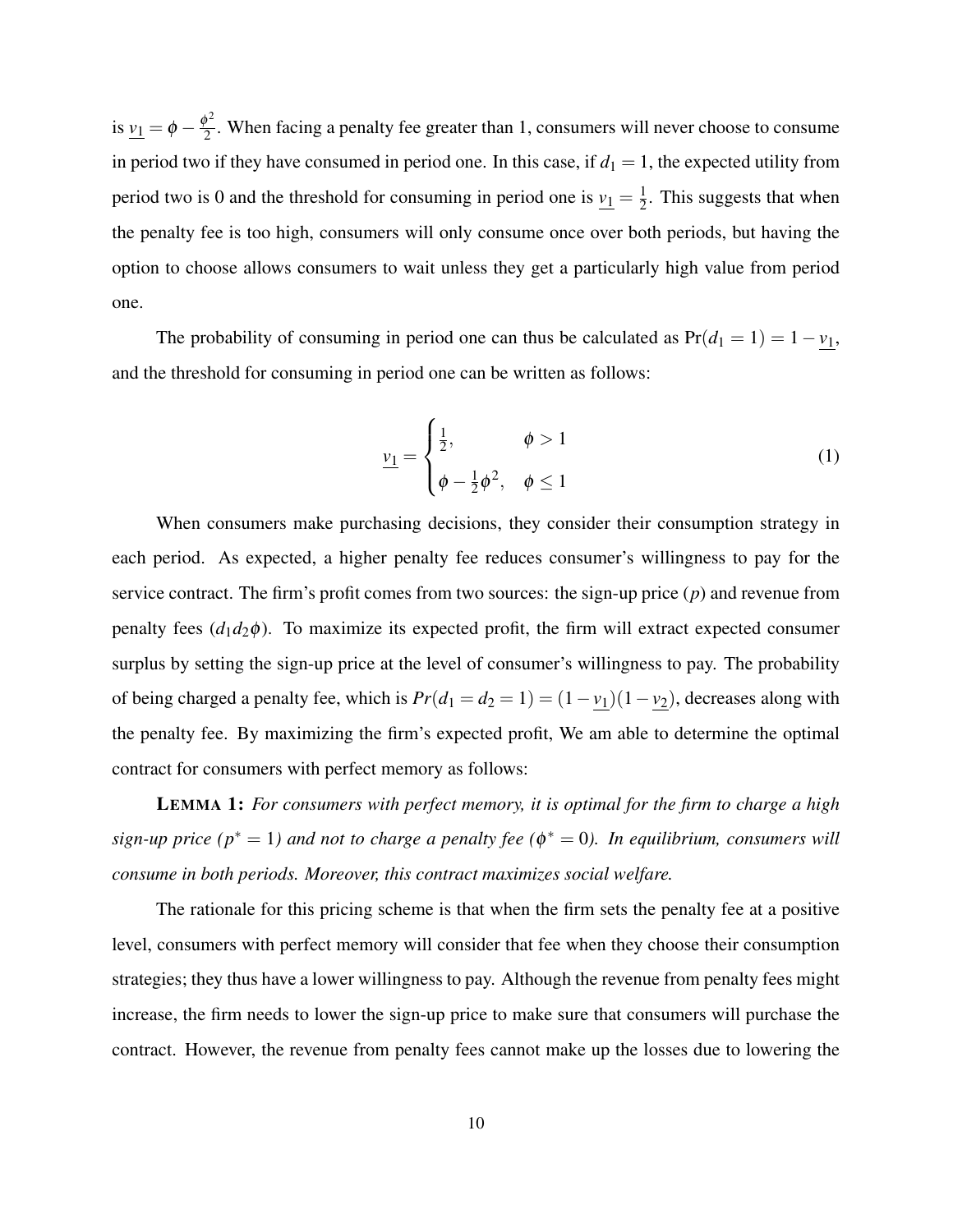sign-up price. As a result, the optimal strategy is for the firm charge a high sign-up price  $(p^* = 1)$ and remove the penalty fee altogether( $\phi^* = 0$ ). The resulting level of profit earned by the firm is  $\Pi^* = 1$ . In equilibrium, consumers' expected and realized utility after paying the sign-up price is 0, and the total surplus is 1. Indeed, from the social planner's perspective, this contract maximizes social welfare since consumers are able to consume in both periods and the firm maximizes its profit.

### 3.2 Forgetful Consumers

Forgetful consumers are defined as those who are not able to accurately recall their period-one decision when they reach period two. They thus rely on their perception when making consumption decisions. We follow the same procedure as in Section 3.1 to examine how those forgetful consumers make consumption decisions. In period two, forgetful consumers realize their forgetfulness and believe that they have  $(1-\alpha)$  chance to pay a penalty fee, and they make their consumption decision by weighing the realized value against expected penalty fee to pay  $((1-\alpha)\phi)$ . Depending on consumers' perception about how forgetful they are, the threshold for consumption in period one is determined by making consumers indifferent regarding whether they should consume in period one or not.

Figure 2 shows how consumers with different perceptions about their forgetfulness behave in period one when they face different penalty fees. Consumers who choose to consume in period one can be usefully classified into three types: confident consumers who expect not to pay a fee; reluctant consumers who expect to pay a partial fee; and scared consumers who expect to pay the full penalty fee.

When the penalty fee  $\phi$  is small, then regardless of their perceptions, consumers who believe that they have some probability of incurring a penalty fee will adjust their consumption decision (threshold) based on their perceptions and penalty fee amount. Those consumers are called reluctant consumers.

When the penalty fee is significant, a consumer's consumption strategy for period one depends on their perception of future forgetfulness: For a given level of penalty fee, as  $\tilde{\alpha}$  increases,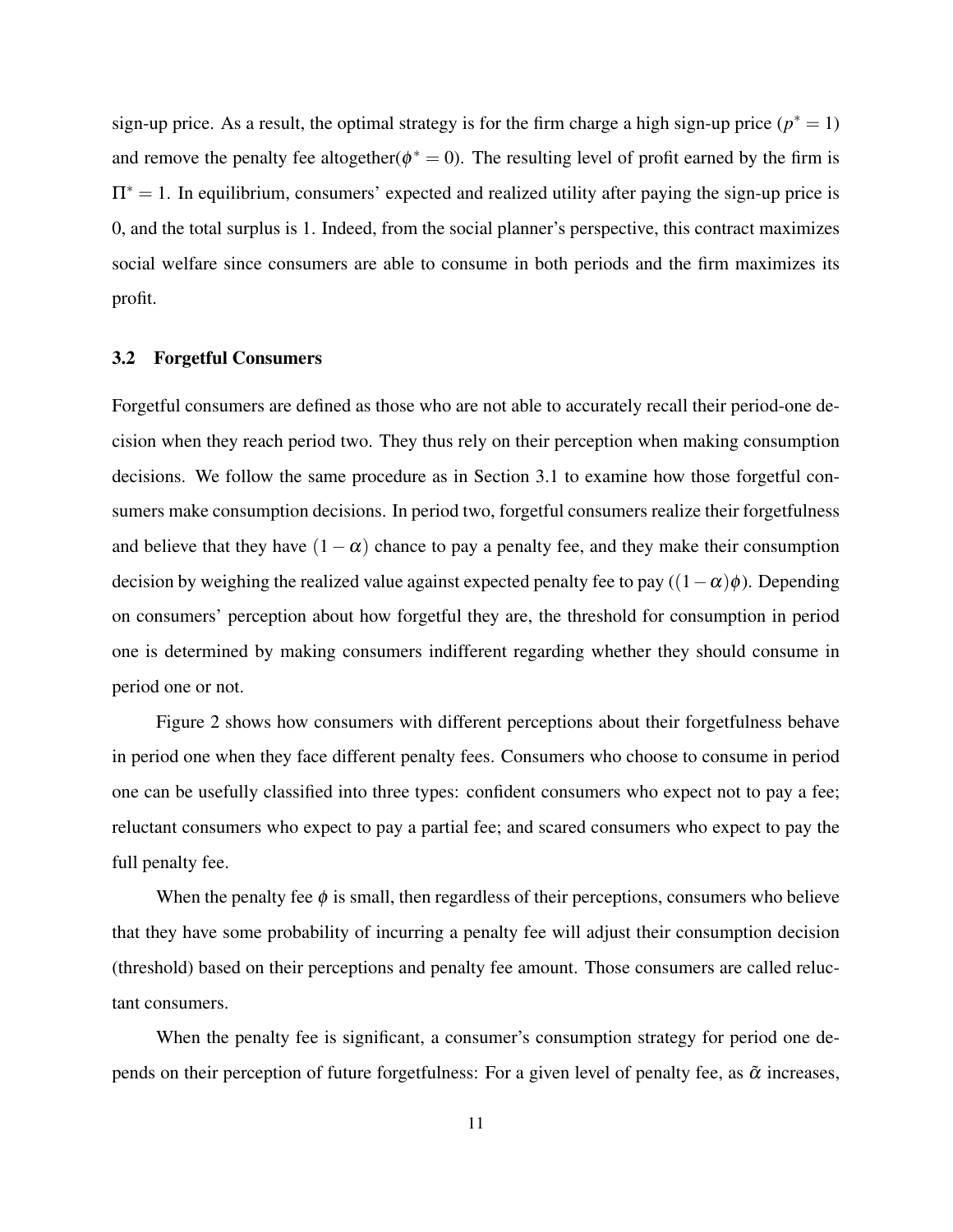

<span id="page-13-0"></span>Figure 2: Period one Consumption Decision

the probability of consuming in period one decreases from  $\frac{1}{2}$  to 0. More specifically, in period one, confident consumers believe that their memory is accurate enough that they naively believe that they will never incur a penalty fee. In other words, they plan to consume only once over both periods. Having the option to choose between two periods prompts consumers to be more selective when making their period-one decision. In particular, they will consume in the first period if the value they get is higher than  $\frac{1}{2}$ . Reluctant consumers partially understand their memory limitations, and account for the possibility of incurring a penalty fee; they become less likely to consume in period one. Scared consumers, on the other hand, believe they will forget and incur a penalty fee if they consume in period one. In order to avoid paying high penalty fee completely, those consumers would rather forgone the opportunity to consume in period one. Overall, consumers are more likely to consume in period one when the penalty fee is larger and when those consumers underestimate their forgetfulness.

Consumers' willingness to pay for the service contract relies on their perception about their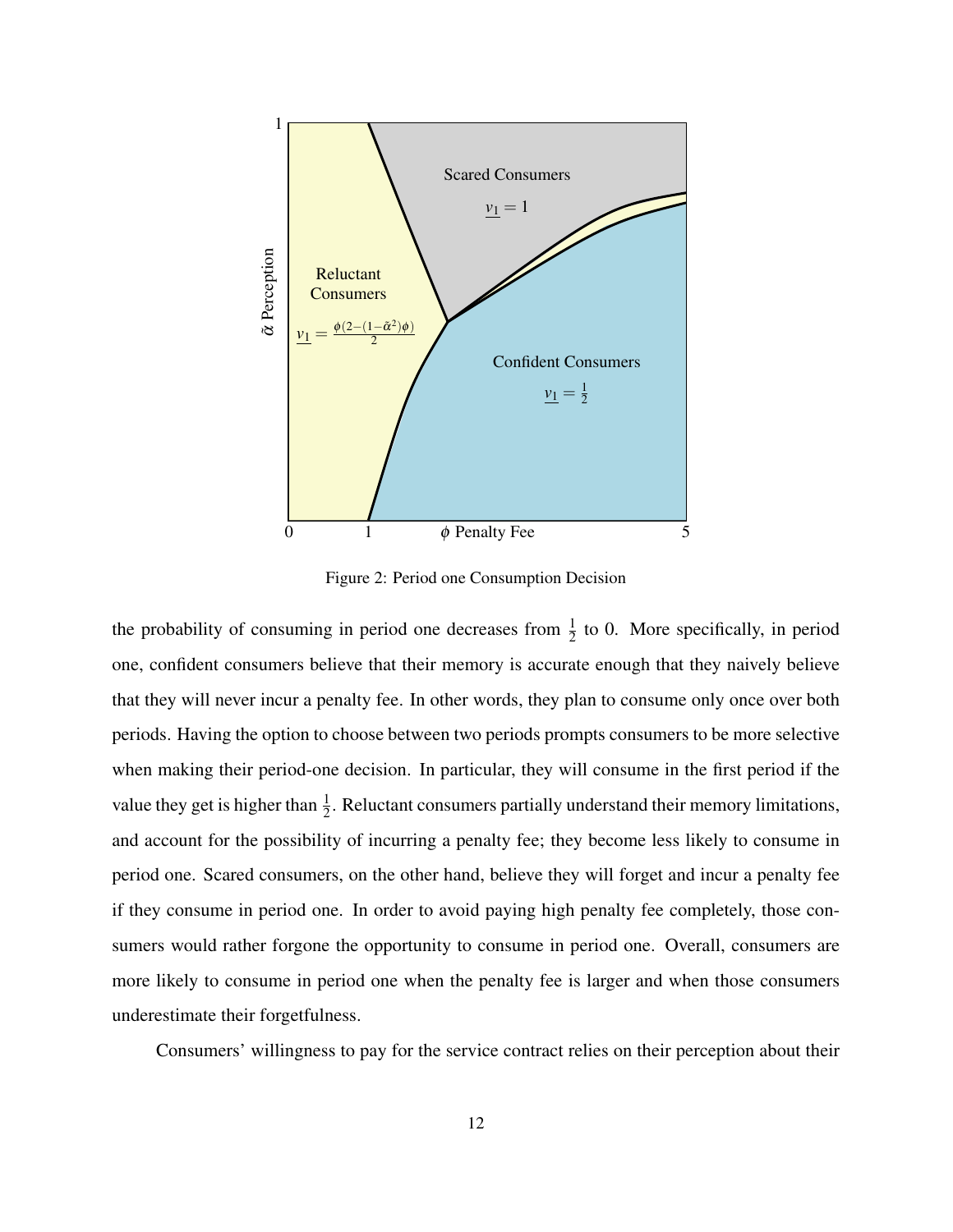future forgetfulness and the level of the penalty fee. Their willingness to sign up and pay for the consumption tracking service can be written as follows:

<span id="page-14-0"></span>
$$
E(\tilde{U}) = \begin{cases} \frac{5}{8}, & \tilde{\alpha} \le 1 - \frac{1}{\phi} \\ 1 - \phi + (1 - \frac{\tilde{\alpha}^2}{2})\phi^2 - \frac{1 - \tilde{\alpha}^2}{2}\phi^3 + \frac{(1 - \tilde{\alpha}^2)^2}{8}\phi^4, & 1 - \frac{1}{\phi} < \tilde{\alpha} \le \sqrt{\frac{\phi^2 - 2\phi + 2}{\phi^2}} \\ \frac{1}{2}, & \tilde{\alpha} > \sqrt{\frac{\phi^2 - 2\phi + 2}{\phi^2}} \end{cases}
$$
(2)

The first line in Equation [2](#page-14-0) describes the perceived expected utility for the group of confident consumers depicted in Figure [2.](#page-13-0) Those consumers believe that they will never incur a penalty fee, which also suggests that they plan to consume only once over the two periods. As mentioned earlier, having the option to choose to consume between period one and two offers them extra value because they are able to wait till the next period if the value is lower than  $\frac{1}{2}$  in period one. As a result, although the consumers only plan to consume in one period, the perceived expected utility is greater than  $\frac{1}{2}$  and reaches  $\frac{5}{8}$ . The second line in Equation 3 illustrates the perceived expected total utility for Figure [2'](#page-13-0)s reluctant consumers. As expected, the more naive forgetful consumers tend to overestimate the utility from the contract/service. The third line of Equation [2](#page-14-0) represents scared consumers from Figure [2;](#page-13-0) they will only consume in period two, thus their expected utility will be  $\frac{1}{2}$ .

The firm's profit, which can be expressed as  $\Pi = p + d_1 d_2 \phi$  are are derived from both the sign-up price and from penalty fees. As a monopoly, its optimal strategy is to extract all the surplus possible from those forgetful consumers, which means the sign-up price should be set to as high a price as consumers are willing to pay. Given the consumption strategies described previously, the actual/realized probability of incurring a penalty fee can be written as follows:

<span id="page-14-1"></span>
$$
Pr(d_1 = d_2 = 1) = \begin{cases} 0, & \alpha < 1 - \frac{1}{\phi} \text{ or } \tilde{\alpha} > \sqrt{\frac{\phi^2 - 2\phi + 2}{\phi^2}} \\ \frac{1 - (1 - \alpha)\phi}{2}, & \tilde{\alpha} \le 1 - \frac{1}{\phi} \le \alpha \\ (1 - \phi + \frac{1 - \tilde{\alpha}^2}{2}\phi^2)(1 - (1 - \alpha)\phi), & 1 - \frac{1}{\phi} < \tilde{\alpha} \le \sqrt{\frac{\phi^2 - 2\phi + 2}{\phi^2}} \end{cases} (3)
$$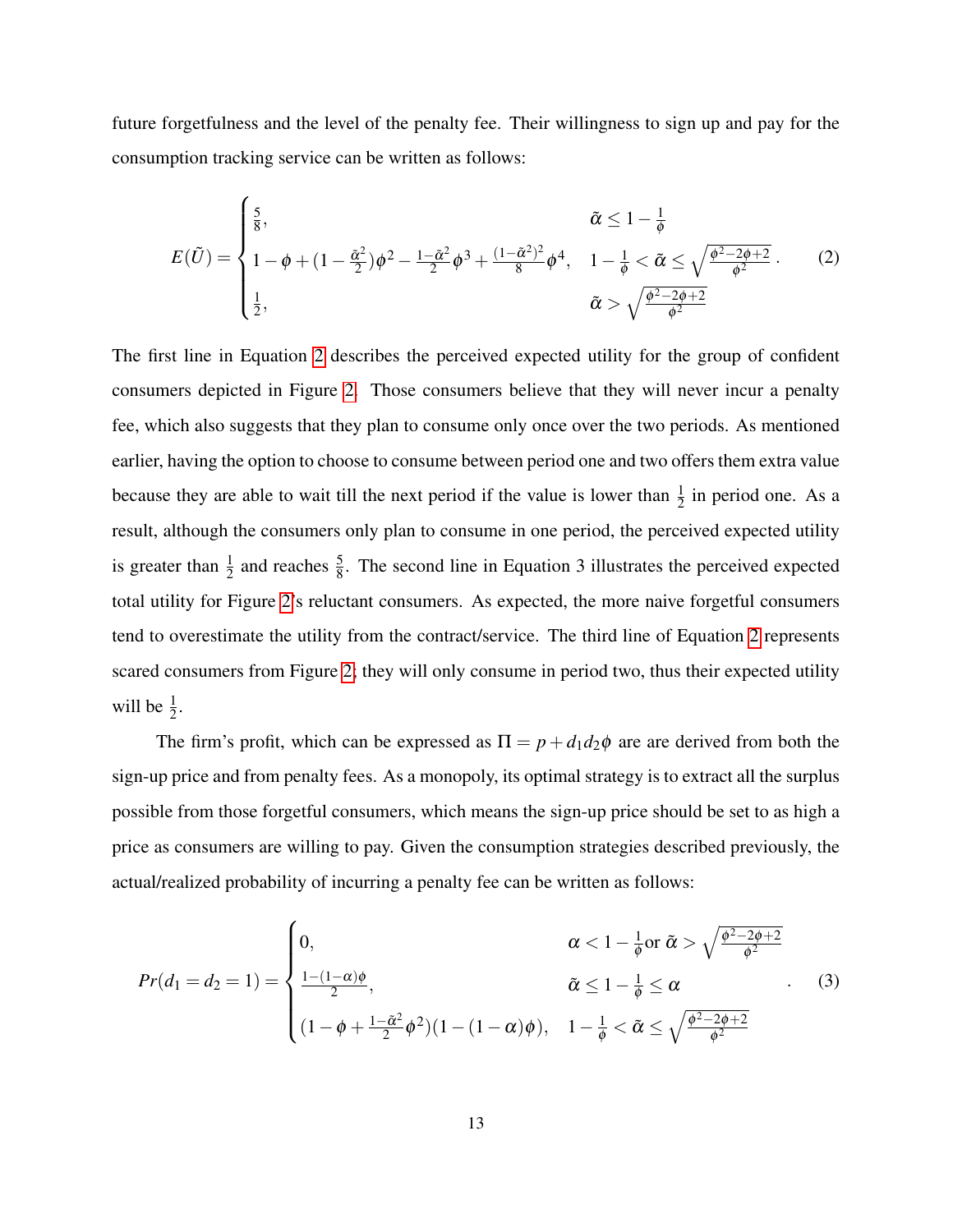If the penalty fee is so high that the expected penalty fee  $(1 - \alpha)\phi$  is greater than 1, consumers will never choose to consume in period two; there is then no probability that a penalty fee will be incurred. As a result, part of the condition for the first line is  $\alpha < 1 - \frac{1}{\phi}$  $\frac{1}{\phi}$ . The scared consumers depicted in Figure [2,](#page-13-0) who avoid consuming in period one and and will only consume in period two, will also have zero probability of incurring a penalty fee. The second line in Equation [3](#page-14-1) describes instances when consumers expect to pay no penalty fee in period one, but might incur penalty fees when they reach period two. As describe in Figure [2,](#page-13-0) those confident consumers have 1  $\frac{1}{2}$  chance of consuming in period one, which is independent of their perception. While their second period decision depends on their forgetfulness. It explains why the equation is independent of  $\tilde{\alpha}$ . The overall probability of incurring a penalty fee increases for more forgetful consumers. The third line of the Equation [3](#page-14-1) represents reluctant consumers who take the positive probability of incurring a penalty fee into account. In particular, the probability of incurring a penalty fee increases as those consumers become more forgetful  $(\alpha)$  or believe they have more accurate memory  $(\tilde{\alpha})$ . With respect to the potential revenue generated by penalty fees, the firm earns greater profits by exploiting more forgetful or naive consumers.

[Liu et al.](#page-41-5) [\(2016\)](#page-41-5) found that frequent over-drafters tend to spend more at the beginning of a pay period than at the end of a pay period, while infrequent- or never-over-drafters tend to have a stable spending pattern,. This model provides an explanation for this empirical finding. In our model, more naive consumers are more likely to consume in period one. Moreover, the difference between consuming in period one and period two is larger for consumers with lower  $\tilde{\alpha}$ . As discussed previously, consumers who have a lower  $\tilde{\alpha}$  are more likely to incur a penalty fee. Taken together, then we see a higher probability that the frequent over-drafters will consume in period one and that the difference in spending patterns between the two periods is larger.

Turning to the optimal contract, scared consumers from region III in Figure 2 who face a high penalty fee and have a high  $\tilde{\alpha}$ , the firm has to set the sign-up price to be  $\frac{1}{2}$  to encourage those consumers to participate, but it then makes no revenue from penalty fees. In this case, the firm only earns a profit of  $\frac{1}{2}$  from the sign-up price. Hence, it should never choose to charge those consumers a high penalty fee for those consumers. The firm should rather set a high sign-up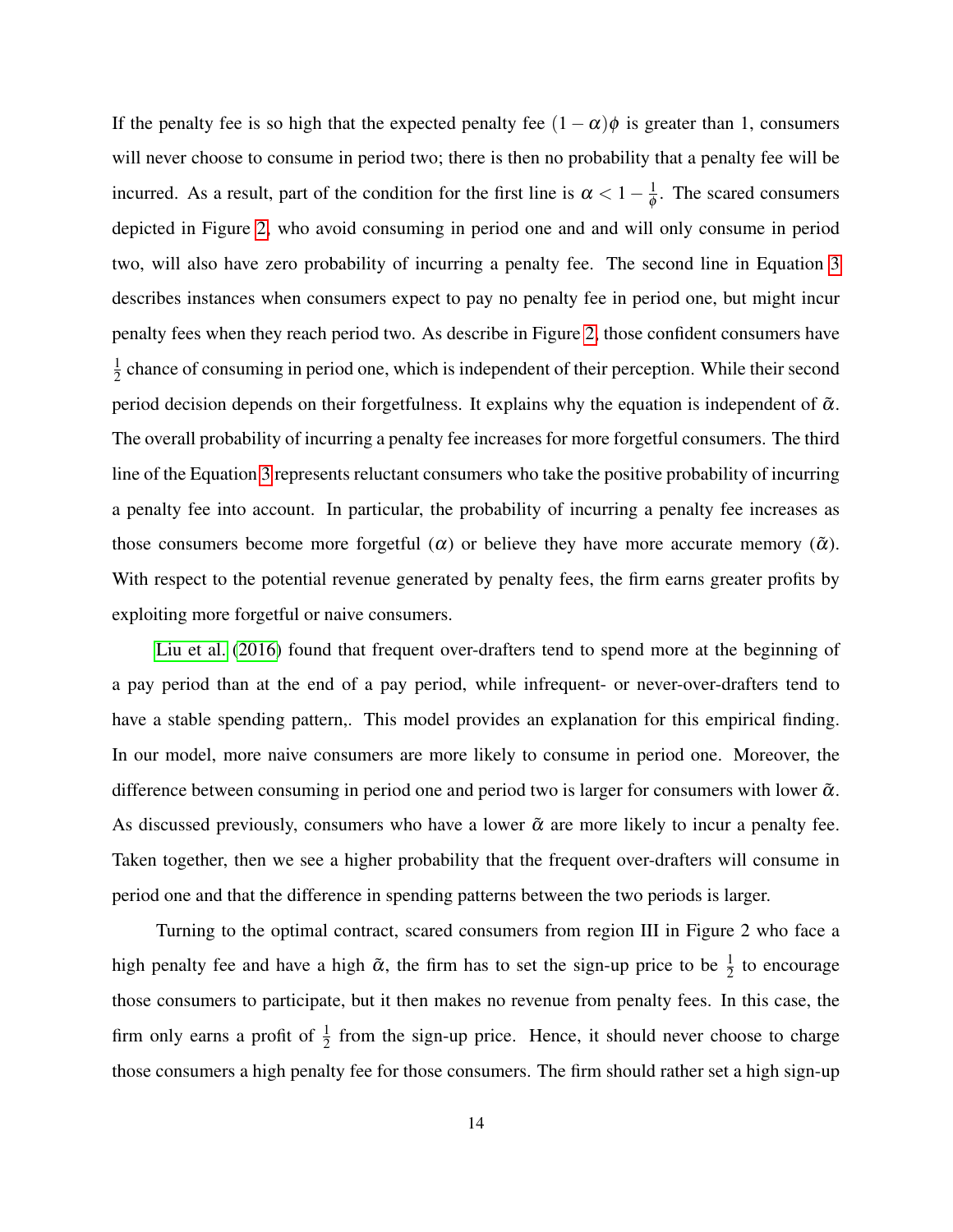price and assess no penalty fees. For reluctant consumers who partially understand their memory limitation, their willingness to pay and the actual probability of incurring a penalty fee depends on their perception  $\tilde{\alpha}$ , particularly when the penalty fee is not so large that they believe they could not afford it  $((1 - \tilde{\alpha})\phi < 1)$ . On the other hand, confident consumers will believe that they will not incur a penalty fee and their willingness to pay for the service contract is  $\frac{5}{8}$ . In either case, consumers have positive probability of incurring a penalty fee.



<span id="page-16-0"></span>Figure 3: Regions in Optimal Contract

The optimal contract is one that maximizes firm's expected profit. To better understand the optimal contract, We use Figure [3](#page-16-0) to illustrate how the contract applies to consumers with different levels of forgetfulness and perception. To better interpret the results, We re-write the conditions in terms of forgetfulness and sophistication parameter. In that figure, Regions A, B and C represent the three contract types. First, when consumers are not sufficiently forgetful  $(\alpha < \frac{2}{3})$  $\frac{2}{3}$ ), the firm should always provide a contract with a high sign-up price and zero penalty fee, regardless of how sophisticated they may be. The reason is that the low level of forgetfulness reduces the gain from penalty fee so much that they will not cover the losses incurred by having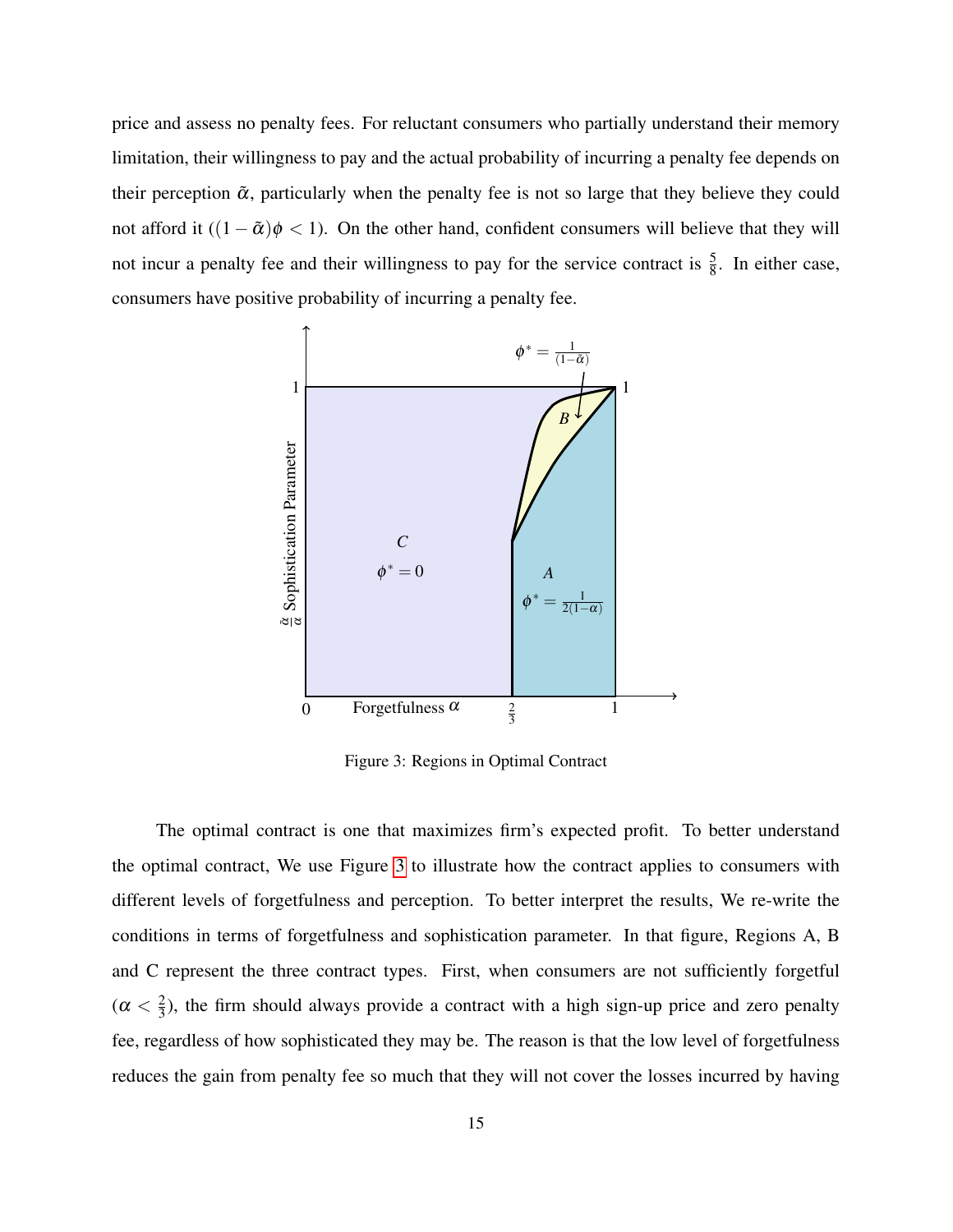a reduced sign-up price. Second, when consumers are sufficiently forgetful  $\alpha \geq \frac{2}{3}$  $\frac{2}{3}$ , the contract will depend on how sophisticated consumers  $(\mu)$  are. In general, consumers from Region A tend to be less sophisticated, consumers from Region B are moderately sophisticated, and Region C consumers are highly sophisticated. As expected, the levels of penalty fee reflects the same order:  $\frac{1}{2(1-\alpha)} > \frac{1}{1-\tilde{\alpha}} > 0.$ 

In Region A, where the sophistication parameter is small ( $\mu \leq 2 - \frac{1}{\alpha}$ )  $\frac{1}{\alpha}$  and  $\alpha > \frac{2}{3}$  $\frac{2}{3}$ ), the firm charges a penalty fee  $\phi^* = \frac{1}{2(1-\frac{1}{\sqrt{3}})}$  $\frac{1}{2(1-\alpha)}$ , which increases for more forgetful consumers. Since those consumers believe that they will not incur a penalty fee, the firm will set the sign-up price as their willingness to pay  $(p^* = \frac{5}{8})$  $\frac{5}{8}$ ). Indeed, those consumers fall within the category of confident consumers depicted in Figure [2.](#page-13-0) In Region B where the sophistication parameter increases and falls within the range  $(2 - \frac{1}{\alpha} < \mu < \frac{\alpha + 2\sqrt{3\alpha - 2}}{3\alpha})$  $\frac{\sqrt{3\alpha-2}}{3\alpha}$ , consumers become more sophisticated and take the positive probability of incurring a penalty fee into account, thus their willingness to pay depends on the penalty fee and perception as well. In this case, the profit is increasing in penalty fee. Therefore, the firm will charge  $\phi^* = \frac{1}{1-\phi^*}$  $\frac{1}{1-\tilde{\alpha}}$  to exploit consumers who consider the positive possibility of incurring a penalty fee. Those consumers are corresponding to the reluctant consumers in Figure [2.](#page-13-0) While for Region C where  $\alpha > \frac{2}{3}$  $\frac{2}{3}$ , a higher sign-up price and zero penalty fee using a rationale similar to that explained previously: the high sophistication parameter indicates that scared consumers are relatively more aware of their forgetfulness and thus less likely to incur a penalty fee, resulting in less revenue from penalty fees that is smaller than the amount that the sign-up price was reduced to ensure consumers will purchase the service contract.

Therefore, We can summarize the findings in Proposition 1.

**PROPOSITION 1:** *It is optimal for the firm to charge (i)*  $p^* = \frac{5}{8}$  $\frac{5}{8}$  and  $\phi^* = \frac{1}{2(1-\frac{1}{2})}$  $\frac{1}{2(1-\alpha)}$  *if* α ≥ max $(\frac{1+\tilde{\alpha}}{2})$  $\frac{1}{2}$ ,  $\frac{2}{3}$  $(\frac{2}{3})$ ; (*ii*)  $p^* = \frac{5}{8}$  $\frac{5}{8}$  and  $\phi^* = \frac{1}{1-}$  $\frac{1}{1-\tilde{\alpha}}$  *if*  $\frac{3\tilde{\alpha}^2-2\tilde{\alpha}+3}{4}<\alpha\leq\frac{1+\tilde{\alpha}}{2}$  $\frac{1-\tilde{\alpha}}{2}$ ; (iii) otherwise,  $p^* = 1$  and  $\phi^* = 0$ . *Any positive penalty fee reduces consumer surplus and total welfare.*

In equilibrium, consumers from Region C pay a high sign-up price  $(p = 1)$  and do not need to pay penalty fees if they consume in both periods. Therefore, they will choose to consume in both periods to maximize their expected utility, and the firm's profit is generated by the higher signup price. The firm charges consumers from Region A and B the same sign-up price but assesses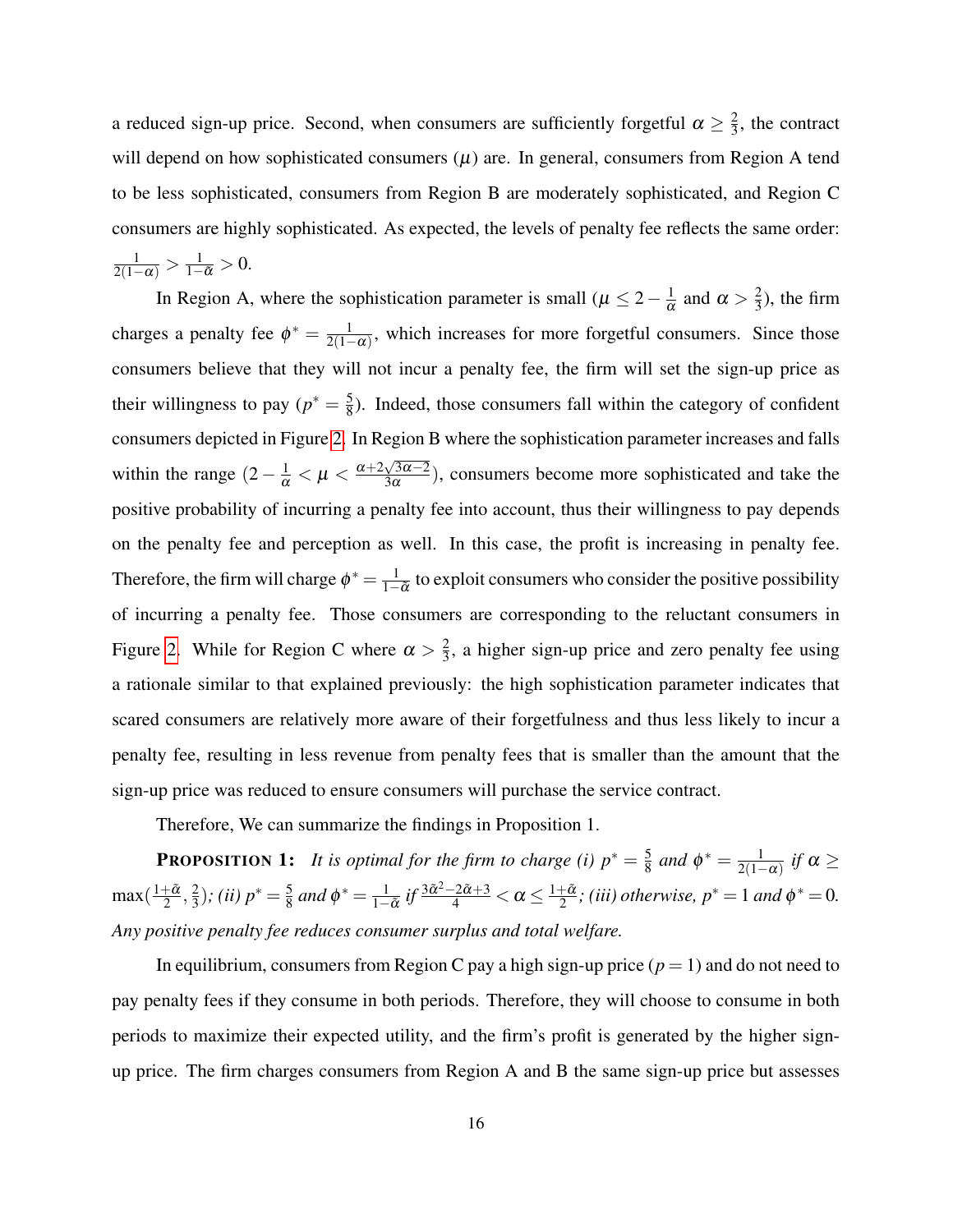different penalty fees depending on their sophistication parameter. Consumers from Region A and B behave differently in equilibrium. In particular, consumers from Region A expect 0 probability of being charged a penalty fee, but in reality, they have a  $\frac{1}{4}$  probability of consuming in both periods. Although consumers from Region B have the same probability of consuming in period one as those from Region A, they tend to have a lower probability of consuming in period two. Overall, the probability of incurring a fee and the potential revenue from penalty fees paid by consumers from Region B are lower since they are more sophisticated than those from Region A.

As mentioned in Section 3.1, from a social planner's point of view, the firm should set the penalty fee to be 0 and consumers should consume in both periods. Any positive penalty fee would decrease the consumers' welfare since the penalty fee makes consumers less likely to consume in both periods. Here, the firm extracts all the consumer-perceived surplus, and the positive penalty fee which results from exploiting consumer bias (overconfident about how forgetful they are) leads to a negative realized consumer surplus. Although the firm profits more from contracts with positive penalty fees, the total welfare decreases. This suggests that charging a penalty fee for consumers not only hurts consumers, but also harms society as a whole.

### 4 Model Analysis with Low Consumption Tracking Costs

In many usage situations today, consumers are given the option to track their consumption. For example, before making a purchase, consumers can go to a local bank branch to find out what their prior consumption decisions were. However, technological advances over the past couple of decades have transformed many aspects of daily life. In particular, tracking technology provides consumers with the ability to easily track their finances by installing mobile applications from banks as well as other personal finance-tracking providers on their smart phones. Such technological advances significantly reduce the cost of tracking one's consumption.

While tracking technology and these text services have been available for several years, their impact has been limited. Questions regarding when and who will utilize the option, how the firms could/should respond and how consumer's welfare would be affected remain unanswered. In this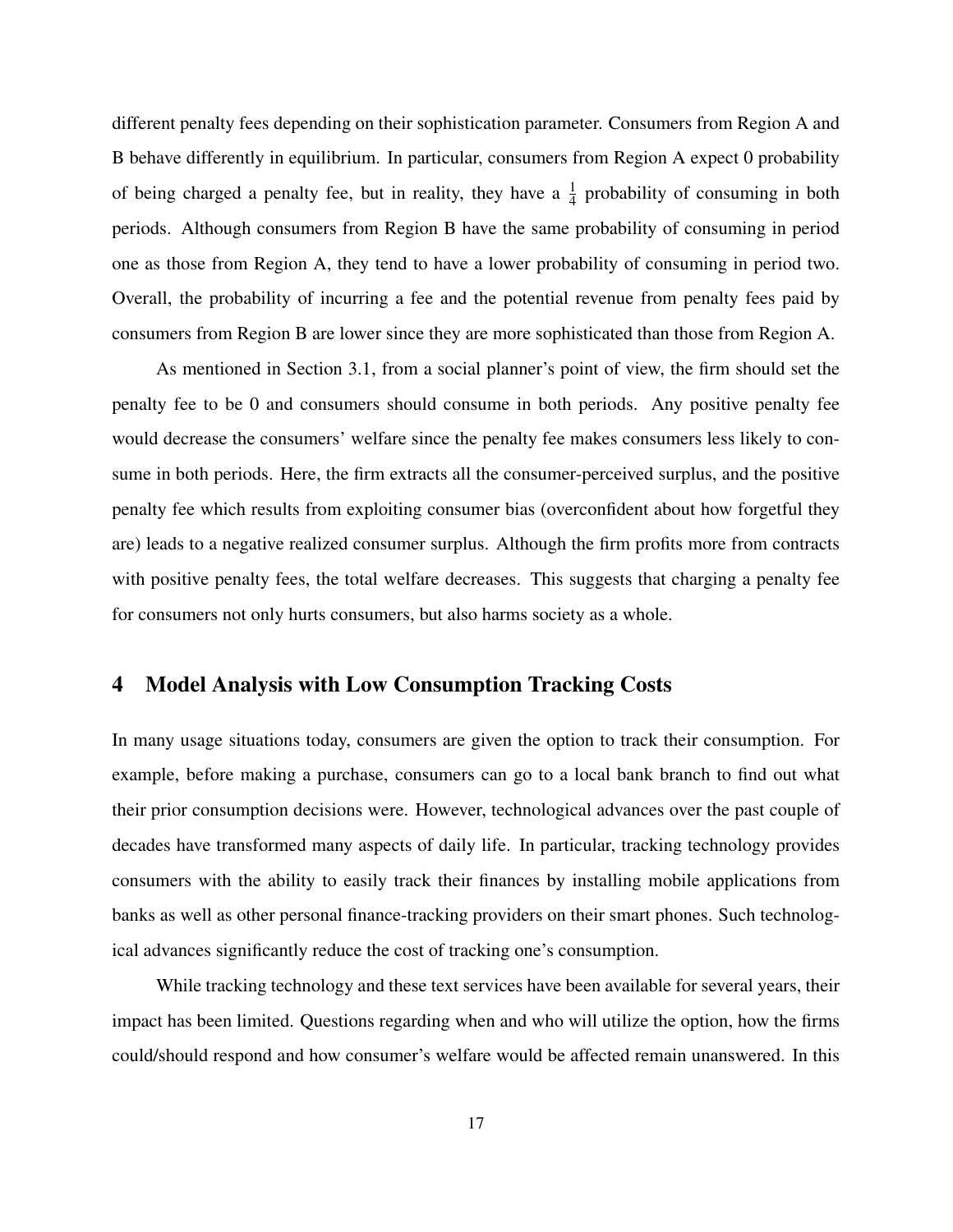section, our model first allows consumers the option of using tracking technology and then focuses on the firm's response and corresponding consumer welfare to the tracking option. Indeed, Section 3 can be seen as a special case where the cost of tracking is sufficiently high that consumers will never choose to track their consumption.

#### 4.1 Consumers' Tracking Decision

In this section, We relax the assumption that the cost of tracking one's consumption history is too high for consumers because the wide advancement of consumption tracking technology generally reduces the cost of tracking one's consumption. In the following analysis, We focus on instances where forgetful consumers know about the existence of the tracking technology. As a result, they understand that consumption tracking technology can tell them exactly what happened in period one such that they can re-evaluate their consumption strategy for period two accordingly. Forgetful consumers' tracking decisions depend on how much perceived utility they expect under tracking condition as compared to the no-tracking condition.

Overall, consumers' expectation about period-two utility relies on the updated consumption strategies and how forgetful they are, which they realize in period two. In terms of their consumption strategies, We examine the following cases: First, if consumers choose not to track their consumption, their expected penalty payment is  $(1 - \alpha)\phi$ , and they will consume if the perceived value is above the expected cost. This is the same as when there is no tracking option. Secondly, if consumers decide to spend *k* tracking their period one consumption decisions, they will re-construct the expectations of utility they will get from period two. More specifically, given the conditional finding that they have consumed in period one  $(d_1 = 1)$ , consumers will choose to consume in period two if the value they get is greater than the penalty fee  $\phi$ ; otherwise, they will choose not to consume in period two. In summary, forgetful consumers' perceived expected utility for period two can be derived based on this factor. The detailed expressions and calculations are delineated in the Appendix.

Hence, the tracking rule can be described as follows: forgetful consumers will choose to track their consumption if they receive more utility from doing so. As a result, the critical threshold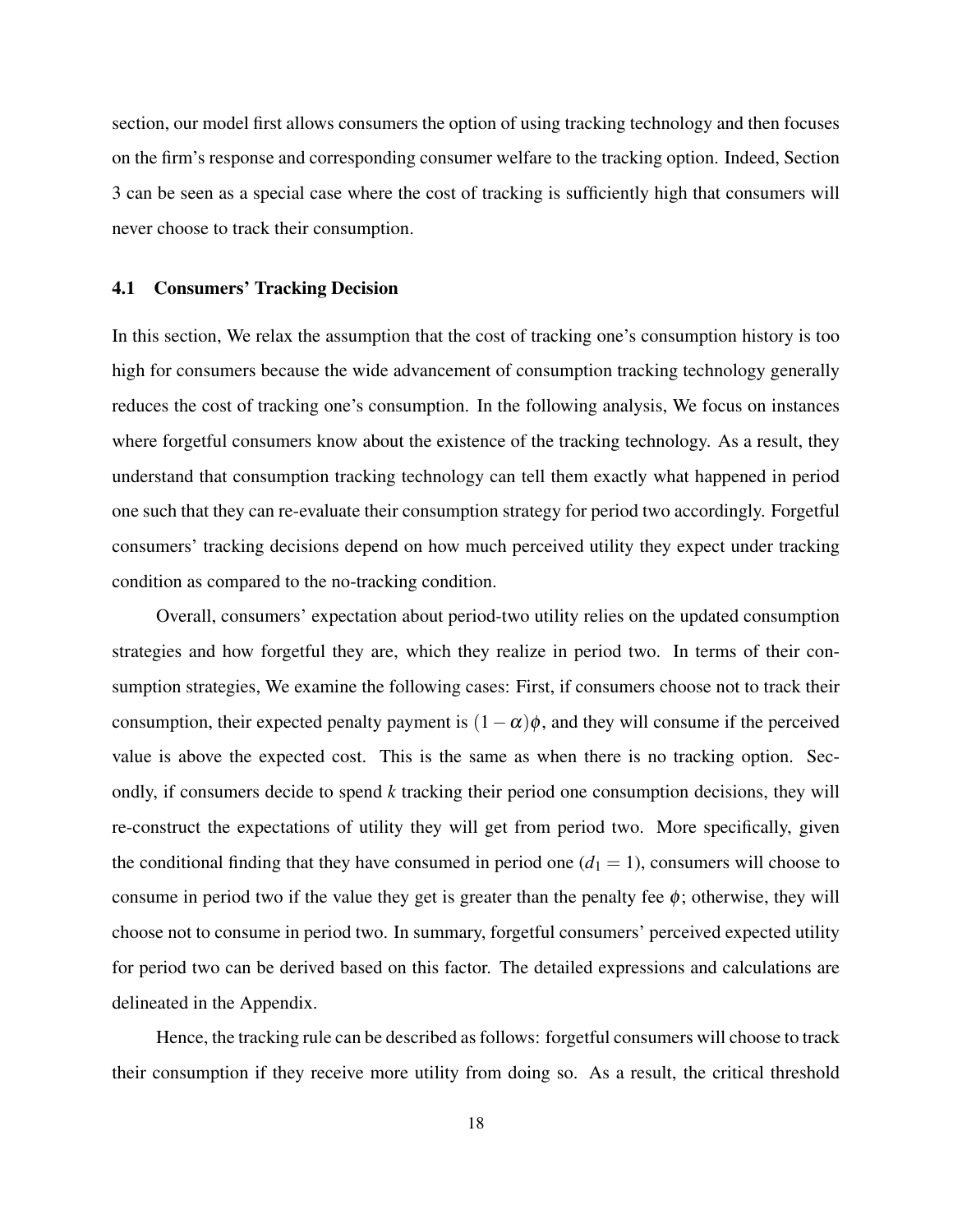$k^*(\alpha, \phi)$  that makes forgetful consumers indifferent between tracking and not tracking can be expressed as follows:

$$
k^*(\alpha,\phi) = \begin{cases} \frac{1}{2}\alpha, & \phi > \frac{1}{1-\alpha} \\ \frac{1}{2}\alpha - \frac{1}{2}(1 - (1-\alpha)\phi)^2, & 1 < \phi \leq \frac{1}{1-\alpha} \\ \frac{1}{2}\alpha(1-\alpha)\phi^2, & \phi \leq 1 \end{cases}
$$
(4)

A closer look at the expression of  $k^*$  suggests that as penalty fee increases, consumers are more likely to check their consumption history. It is due to the value of tracking one's consumption and avoiding pay a high penalty fee is high enough such that consumers would like to spend *k*. It is notable that  $k^*(\alpha, \phi)$  is the threshold that consumers use when they reach period two. Prior to that, consumers generally rely on their perceptions to decide whether they want to track their consumption or not. The perceived threshold is therefore denoted as  $k^*(\tilde{\alpha}, \phi)$ , When comparing the two thresholds, the perceived threshold is always lower than the actual, implying that consumers tend to believe that they are less likely to track their consumption. And this comes from consumer's overconfidence in their memory.

**LEMMA 2:** *(i)* If  $\tilde{\alpha} < \sqrt{\frac{\phi^2 - 2\phi + 2}{\phi^2}}$  $\frac{2\phi+2}{\phi^2}$  and  $k^*(\tilde{\alpha},\phi) < k < k^*(\alpha,\phi)$ , then consumers will track their  $\it consumption$  without planning to do so; (ii) if  $k$   $\leq$   $k^*(\tilde{\alpha},\phi)$ , the consumers will plan and track their *consumption; (iii) otherwise, consumers will not track their consumption.*

Depending on tracking cost, there are two cases for forward-looking consumers when they choose whether or not to track their consumption history: first, if  $k \leq k^*(\tilde{\alpha}, \phi)$ , then consumers will plan to track their consumption history and will do so when they reach period two. In this case, the probability of checking their consumption decreases with *k*, implying that a high tracking cost prohibits some consumers from deciding to track their consumption history. Second, if the tracking cost falls between the perceived threshold and the actual threshold  $(k^*(\tilde{\alpha}, \phi) < k <$  $k^*(\alpha,\phi)$ ),consumers believe that they do not need to track their consumption history, but will check when they realize their memory limitation in period two. A further investigation of the tracking probability suggests that more naive consumers are more likely to change their mind and choose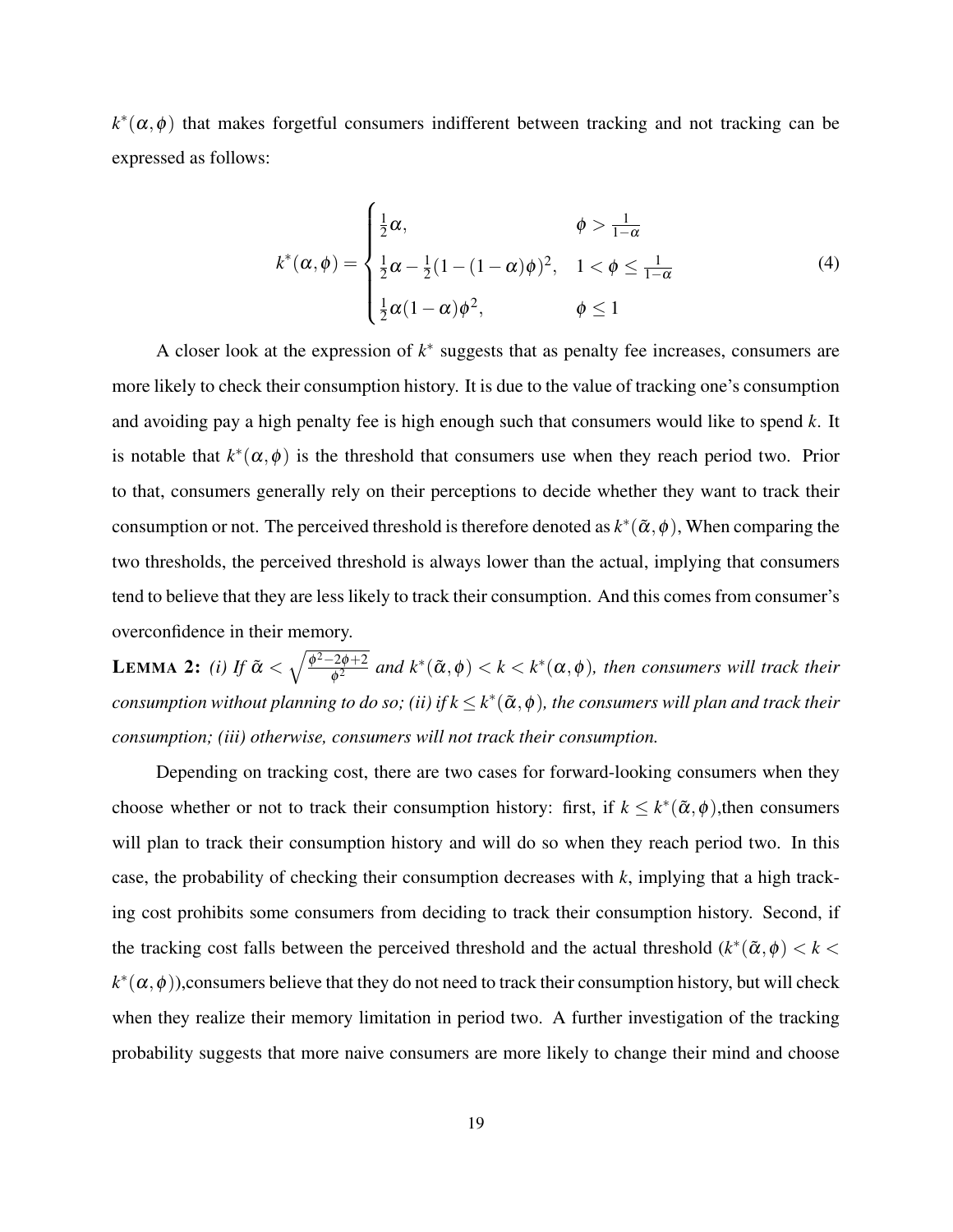to check their consumption history when they reach period two.

When considering the advancement of consumption tracking technology and the contract described in Proposition 1, consumers' checking decisions depend on the level of the tracking cost. Unsurprisingly, when the cost of tracking is high, having lower tracking costs will not determine whether consumers will choose to check their consumption history. However, when tracking costs decrease, consumers will choose to check their consumption history and are able to avoid paying the penalty fee. Overall, although tracking consumption will lead consumers to forgo some consumption opportunities, their ability to avoid paying penalty fees improves consumers' welfare.

Some empirical studies [\(Liu et al., 2016;](#page-41-5) [FCA, 2015,](#page-40-6) [2018\)](#page-40-2) have found that checking one's balance using online or mobile banking or by registering for automated text alert notifications tends to help consumers reduce the probability of paying overdraft penalty fees. The model used in this study does not differentiate between these methods; it subsumes them all into a category referred to as consumption tracking technology, and the consumers in this model use that technology. They are thus aware of their period-one consumption decisions and can afford to pay a penalty fee resulting from mistakes. As such, the probability of being charged a penalty fee is less than that of consumers who do not check their consumption history.

### 4.2 Pricing With Low Consumption Tracking Costs

This section analyzes consumers' consumption strategies for periods one and two as well as how the firm responds to the advancement of consumption tracking technology when designing its service contract. Consumers' awareness that they have the option to learn from their past behavior leads them to behave as forward-looking agents and re-evaluate their consumption strategies according to their perceived tracking decision. As we discussed consumers' period-two consumption strategy in the Subsection 4.1 earlier: If consumers choose to track their consumption, they will consume in period two if the value they get is higher than the penalty fee they will be charged. Alternatively, if consumers do not track their previous consumption, their period-two decision will be the same as the Section 3 consumers who do not have the option of tracking.

When consumers make their period-one consumption decisions, they will rely on their per-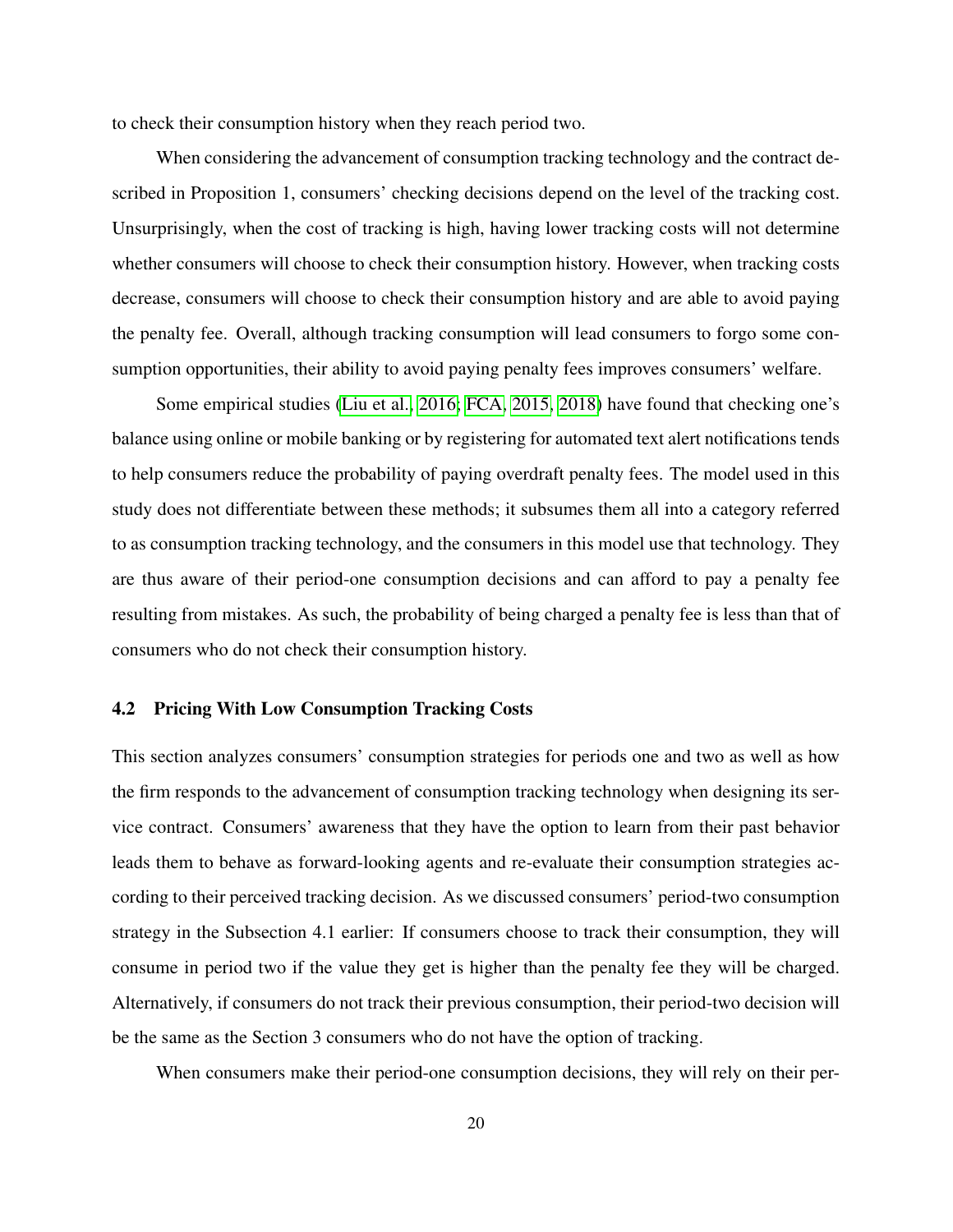ception about their forgetfulness as well as their anticipation regarding whether to take advantage of the option to track their previous consumption. If consumers expect no tracking in period two  $(k > k^*(\tilde{\alpha}, \phi))$ , they will make their period-one consumption without considering the cost of the tracking option. Therefore, the probability of consuming in period one will be the same as when there is no tracking option. Consumers will plan to track their consumption history if the cost is smaller than the perceived threshold  $(k \leq k^*(\tilde{\alpha}, \phi))$ . In that case, if  $\phi$  is large, consumers will still believe that they will only consume once over the two periods after tracking their consumption. Hence, the probability of consuming in period one is  $\frac{1}{2} - k$ , where consumers account for the cost of tracking their consumption. One the other hand, if the penalty fee is small enough that consumers believe they are able to afford it, they will take the probability of being charged a penalty fee into account when they make their period-one consumption decision. As a result, the probability of consuming in period one becomes  $\frac{1}{2}\phi^2 - \phi + 1 - k$ . Based on both consumers' perceptions of their tracking decision and the cost of the penalty fee, We am able to estimate the probability that consumers will choose to consume in period one if they are able to track their consumption.

To better illustrate how consumers make their period-one consumption decision when the tracking costs are lower, We draw the regions for consumer's period-one decision when  $k = \frac{1}{100}$ . Consumers are less likely to plan to track their consumption history if the penalty fee is sufficiently low because they can afford the penalty fee by not paying the tracking cost *k*. On the other hand, a high penalty fee makes the expected payment from consuming in both periods so high that consumers cannot afford it, which in turn increases the benefit of paying the cost of tracking. In Figure [4,](#page-23-0) forgetful consumers (the portion surrounded by a thick red line separating Regions II and III from the rest) expect to check their consumption history in period two. As Figure [4](#page-23-0) illustrates, consumers are more likely to track their consumption when they will incur a high penalty fee. Forgetful consumers are also less likely to consider tracking their consumption history if their  $\tilde{\alpha}$ is sufficiently low or high. For example, even when faced with a high penalty fee, consumers from Region I in Figure 4 naively believe that their memory is accurate enough to remember their consumption behavior in the previous period. Meanwhile, consumers with high  $\tilde{\alpha}$  consider the probability of incurring a penalty fee when making decisions regarding consumption, and they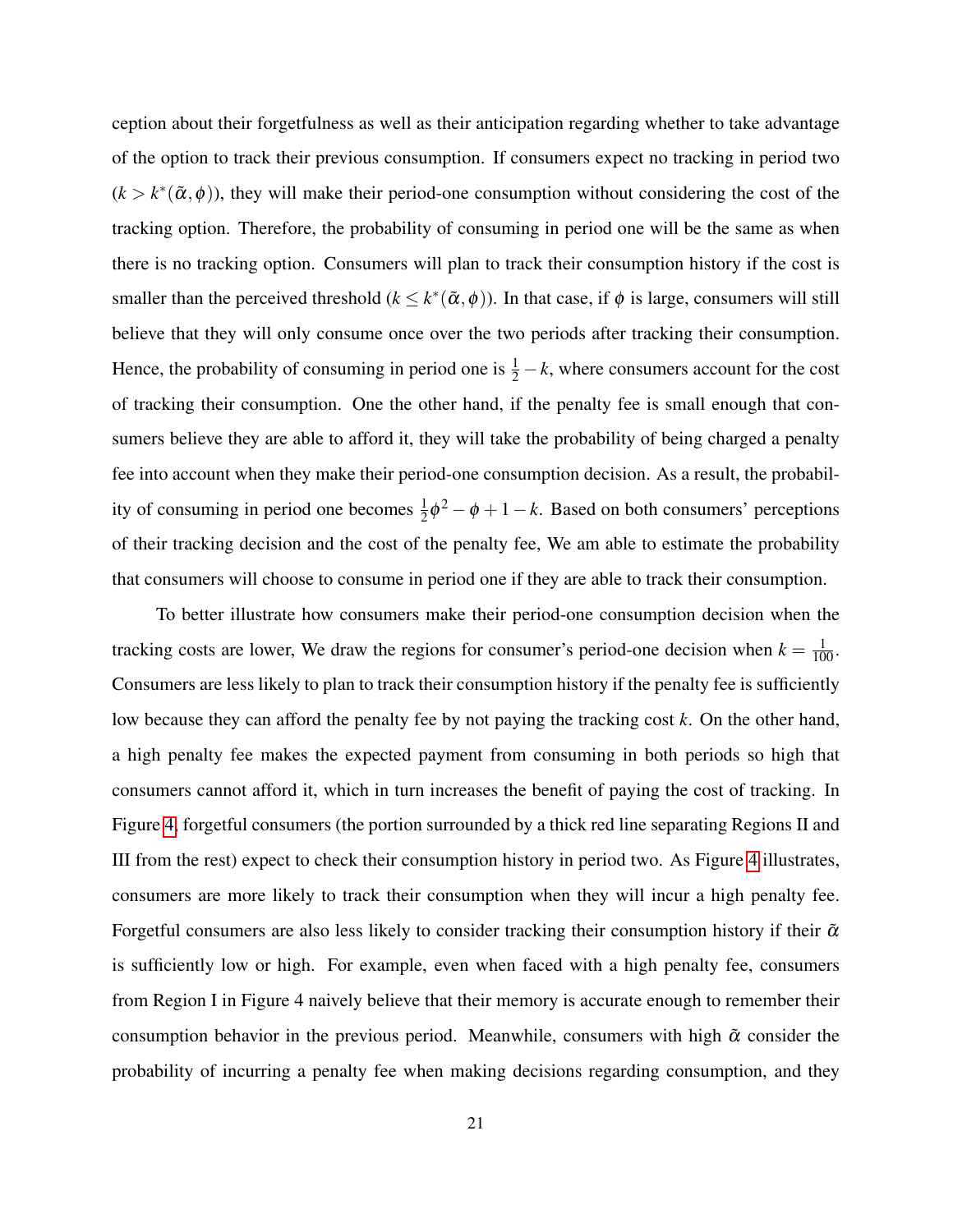would not need to spend *k* to learn *d*1.

We also tried to plot similar figures by setting  $k = 0$  or  $k = \frac{1}{2}$  $\frac{1}{2}$  respectively. Our results indicate that all forgetful consumers will plan to check their consumption history if  $k = 0$ . Accordingly, if *k* is high, no consumers will willingly incur that tracking cost to track their consumption.



<span id="page-23-0"></span>Figure 4: Regions for  $Pr(d_1 = 1)$  ( $k = \frac{1}{100}$ )

The perceived expected total utility (willingness to pay) depends upon the consumers' perception of their consumption strategies as well as the penalty-fee level. If consumers believe that they do not need to track their consumption history, their perceived expected utility and other properties are the same as in the no-tracking condition. However, if consumers believe that they will need to track their consumption history, their perceived utility depends on the tracking cost *k*. As one would expect, as tracking cost *k* gets larger, consumers' perceived utility decreases. More interestingly, in this case, consumers' willingness to pay for the service is lower than  $\frac{5}{8}$  when facing a high penalty fee. The reason is that consumers take the tracking cost into consideration when they construct their perceived expected utility before making the purchase decision, and that tracking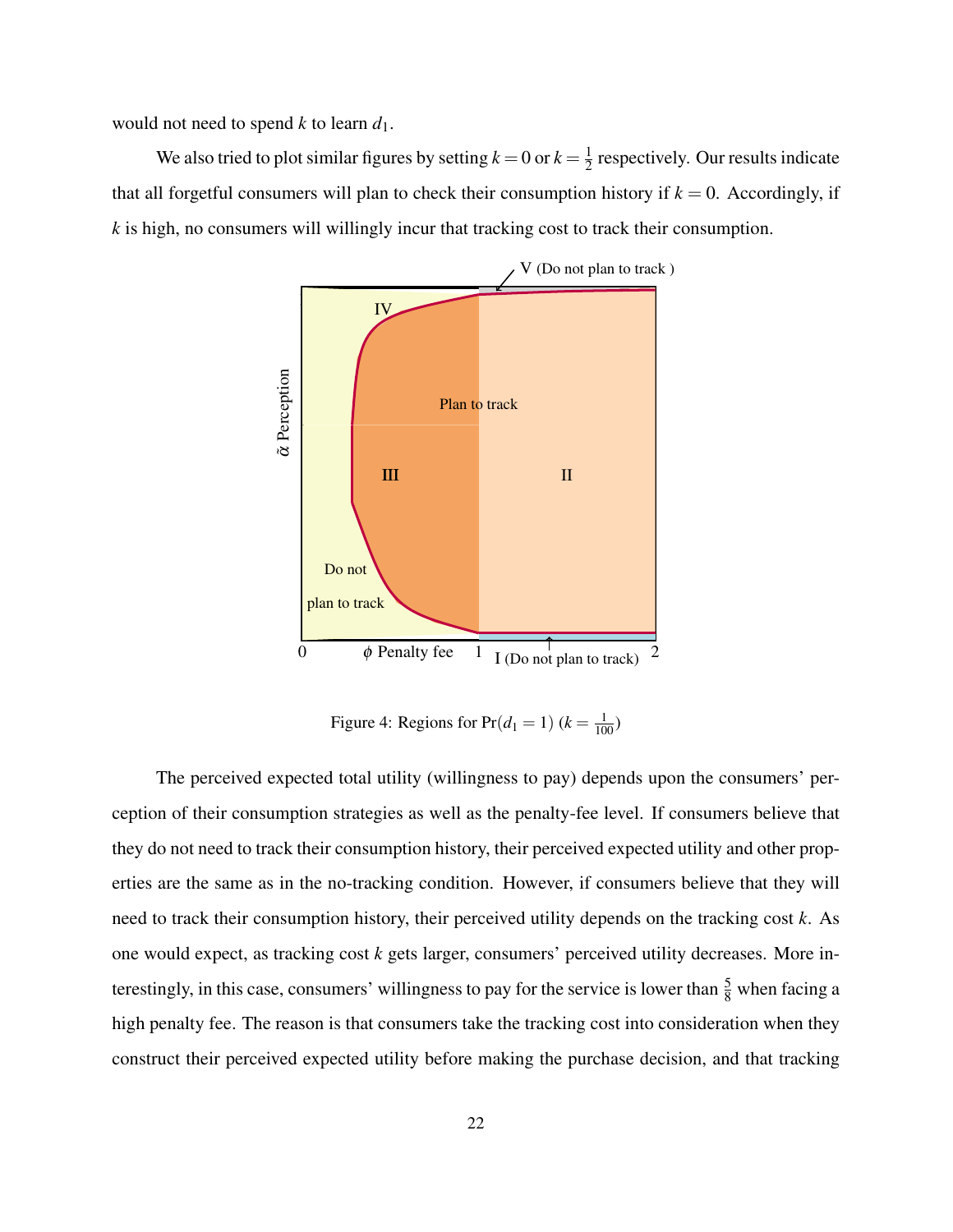cost lowers their willingness to pay. That is to say, when the contract described in Proposition 1 is in effect, consumers will leave the market.

The [FCA](#page-40-6) [\(2015\)](#page-40-6) find that even when the text message registration is free for account users, very few (around 3%-8%) agree to sign up for it. This model enables me to determine a consumer's willingness to pay for the tracking option. A special case is that, given the optimal penalty fee derived in Proposition 1, consumers would prefer not to pay anything to check their consumption history as long as the tracking cost *k* is positive, a factor that explains the finding in [FCA](#page-40-6) [\(2015\)](#page-40-6) about the low enrollment rate. In general, consumers not planning to check their consumption history automatically implies that their willingness to pay for the tracking technology is less than 0. However, they would be willing to pay for the tracking option if they do plan to track their consumption history. In particular, consumers are willing to pay less if the tracking cost is significant or if consumers strongly believe that they have a much better memory than they actually do.

Given consumers' consumption strategies for each period as well as their tracking decision described earlier, We am able to compute the corresponding probability that they will choose to consume in both periods following  $Pr(d_1 = d_2 = 1) = Pr(d_1 = 1) * Pr(d_2 = 1 | d_1 = 1)$ . If consumers choose to track their consumption in period two, they are able to avoid paying a penalty fee if  $\phi$ is big due to the assumption that the maximum value they can get is 1. However, consumers might be willing to pay a penalty fee if they get higher value than the penalty fee, leading to a positive probability of consuming in both periods. On the other hand, if consumers do not track their consumption, the probability of incurring a penalty fee would be the same as was described in Section 3.2. Equation [5](#page-24-0) summarizes the probability of being charged a penalty fee given consumers use the consumption tracking technology.

<span id="page-24-0"></span>
$$
\Pr(d_1 = d_2 = 1) = \begin{cases} (1 - \phi)(1 - k - \phi + \frac{1}{2}\phi^2) & \phi \le 1 \text{ and } k \le k^*(\tilde{\alpha}, \phi) \\ (1 - \phi + \frac{1}{2}(1 - \tilde{\alpha}^2)\phi^2)(1 - \phi) & \phi \le 1 \text{ and } k^*(\tilde{\alpha}, \phi) < k \le k^*(\alpha, \phi) \\ 0 & \text{OW} \end{cases}
$$
(5)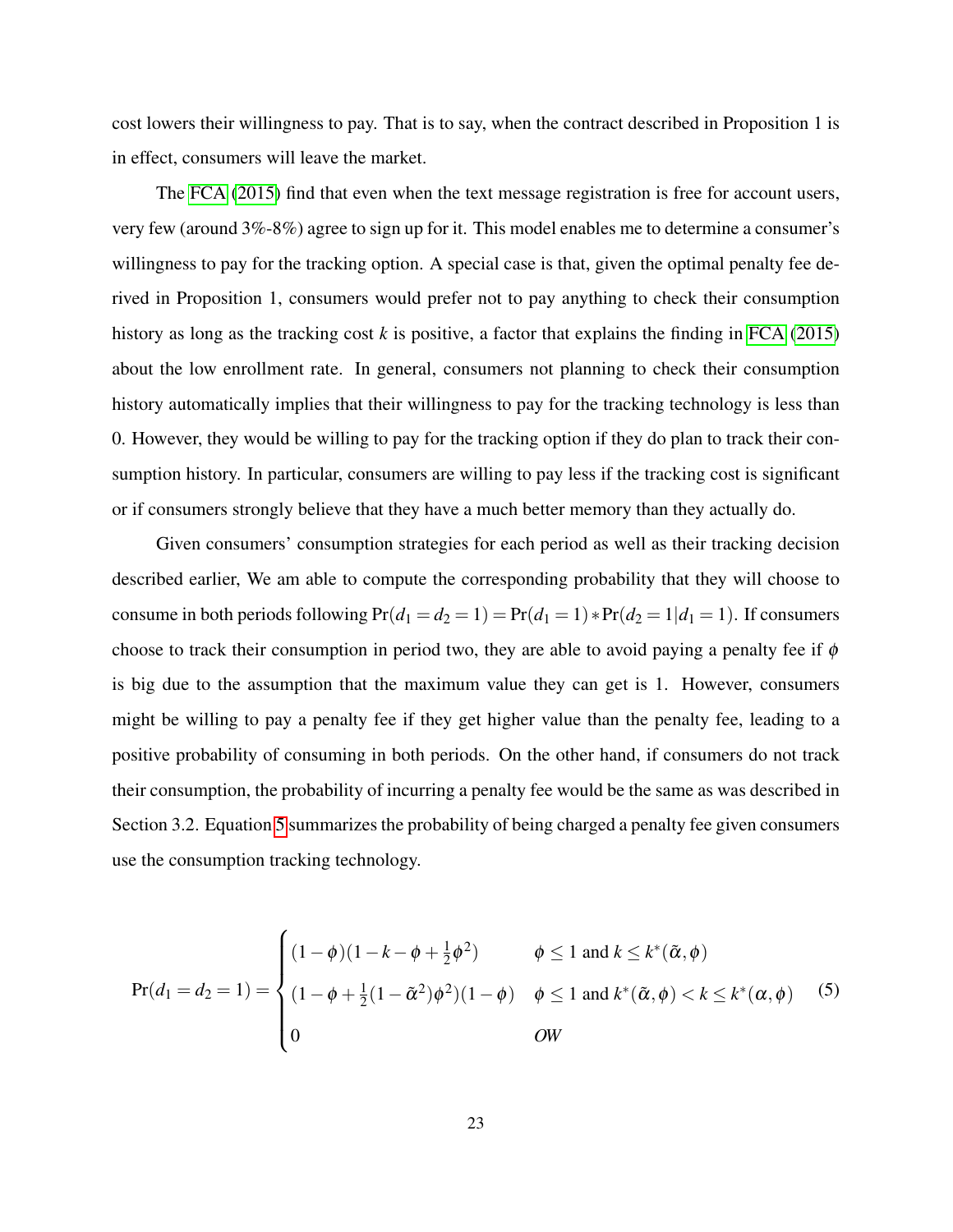Further investigation of  $Pr(d_1 = d_2 = 1)$  suggests that tracking cost levels affect the probability directly when consumers plan to check their consumption history and the penalty fee is less than 1 (first line in Equation [5\)](#page-24-0). The reason is that when consumer plan to track their consumption, the probability of consuming in period one relies on *k* while period two decision only depends on the level of  $\phi$ . As noted previously, as long as consumers track their consumption, they will track their consumption if the value they get is higher than the penalty fee, which is independent of *k*. As a result, when facing a low penalty fee, consumers will still choose to consume after tracking their consumption. Moreover, consumers are more likely to be charged a penalty fee as tracking costs decrease, because a lower tracking cost increases the probability of consuming in period one but does not affect their choice in period two. If the penalty fee is high, however, consumers will choose not to consume in period two and avoid paying a penalty fee because they tracked their consumption.

However, if consumers initially believe they do not need to, but then they do choose to track their consumption history, the probability of being charged a penalty fee does not depend on the tracking cost  $k$  or their forgetfulness  $\alpha$ . Moreover, the probability of incurring a penalty fee weakly increases for consumers with smaller  $\tilde{\alpha}$ . As discussed earlier, if consumers do not check their consumption history, the probability of being charged a penalty fee increases the more forgetful or naive consumers are.

Given the service contract structure  $(p, \phi)$ , the firm's profit function can be represented as  $\Pi = p + d_1 d_2 \phi$ . As discussed earlier, the firm should set the sign-up price at the limit of consumers' willingness to pay in order to extract consumer surplus while ensuring that consumers will be willing to purchase the contract. We have discussed consumers' willingness to pay and the probability of incurring a penalty fee previously. It is important to note that if consumers successfully track their consumption, the sign-up price is the firm's only source of profit. In such a scenario, the firm benefits more from providing a contract with no penalty fee and a high sign-up price.

Further investigation of the firm's profit margins suggests that the firm generally earns a lower level of profit when consumers do, in fact, check their consumption history. More specifically, the firm's highest profit levels occur when forgetful consumers do not track their consump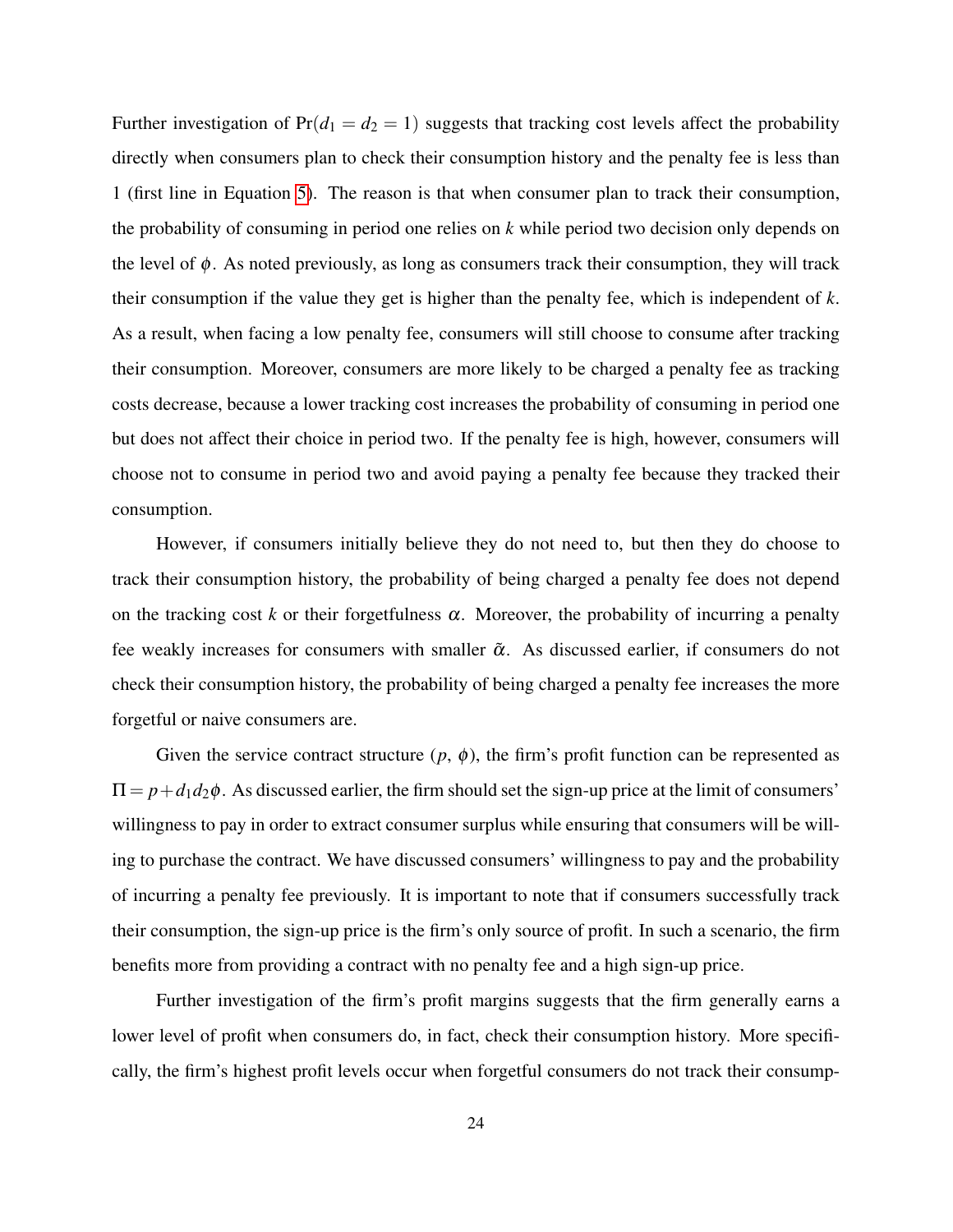tion history, followed by instances when consumers plan not to track their consumption history but then decide to do so in period two, and then finally, in scenarios where consumers consider tracking their consumption before making any consumption decision. Notably, in the latter case, for the given level of penalty fee, the firm has to lower the sign-up price to ensure consumers make the purchase; otherwise, consumers will choose to leave the market instead.

Taken together, We can evaluate the effect of consumption tracking technology on consumers' behavior and on the firm's profit when the firm cannot adjust its contract. Overall, both the consumers' welfare and the firm's profit depend on how large the cost of tracking is. This model's findings generate the following conclusions: (i) if the tracking cost is high, the advancement of consumption tracking technology will not affect consumers behavior as well as firm's profit. (ii) if consumption tracking technology reduces tracking cost  $(k)$  such that  $k^*(\tilde{\alpha}, \phi) \leq k \leq k^*(\alpha, \phi)$ , consumers will not incur a penalty fee and will be better off, but the firm's profit comes from the sign-up price only and its profit will decrease; and (iii) if the tracking cost *k* is reduced to the extent that  $k < k^*(\tilde{\alpha}, \phi)$ , consumers have a lower willingness to pay for the contract and will then leave the market, and the firm's corresponding profit becomes zero.

To summarize, We have,

COROLLARY 1: *If the advancement of consumption tracking technology changes consumers anticipation or makes consumers track their consumption, the firm's profit declines and consumers surplus increases.*

The advancement of consumption tracking technology gives the firm an incentive to change its penalty fee such that consumers will choose not to track their consumption in period two. This is consistent with [Sims](#page-41-6) [\(2003\)](#page-41-6) rational inattention idea, whereby consumers choose to be inattentive after considering the cost of attention. By maximizing the firm's profit, We are able to devise the optimal penalty fee as follows: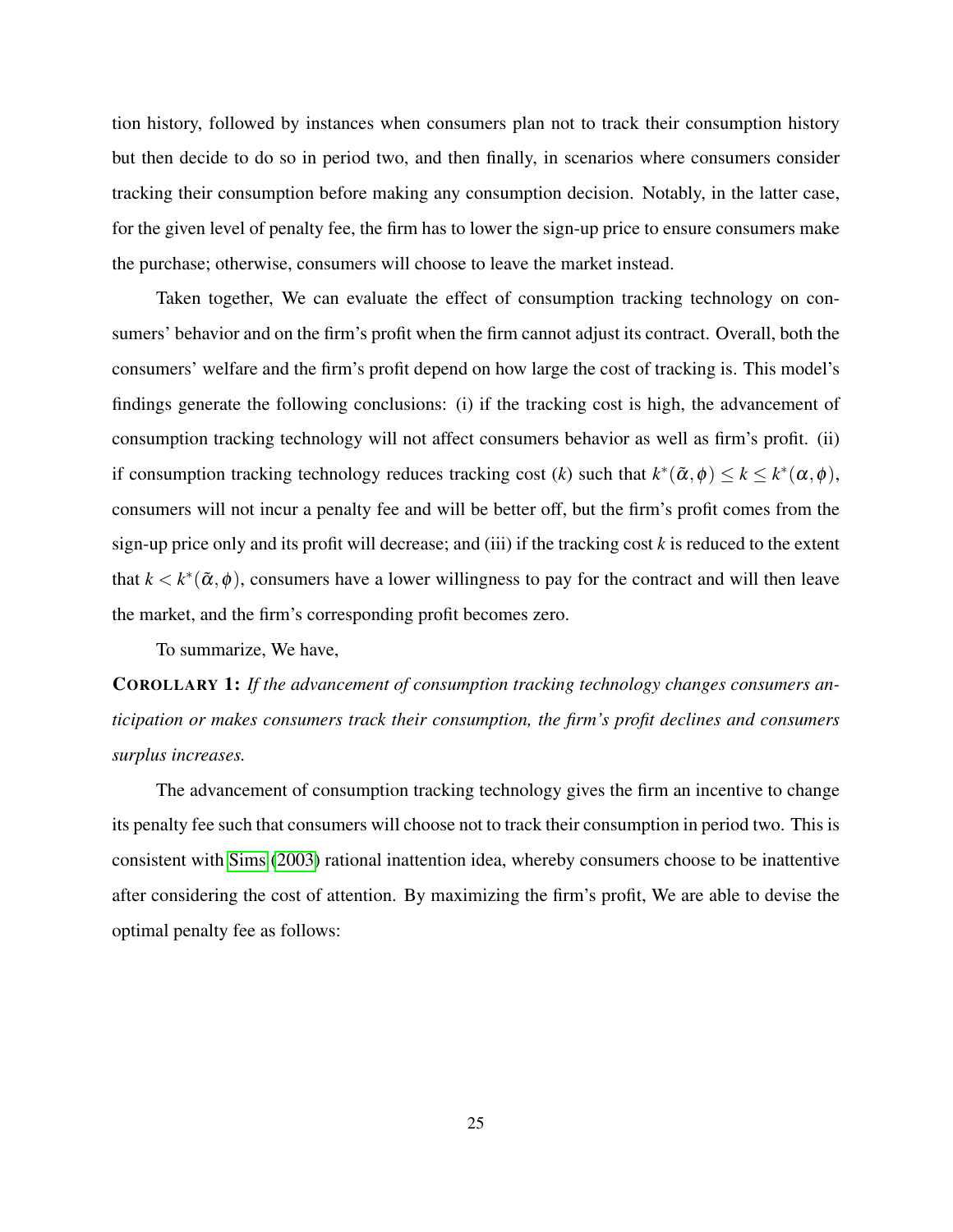<span id="page-27-0"></span>
$$
\phi^* = \begin{cases}\n\frac{1}{2(1-\alpha)} & \alpha > \max\left(\frac{2}{3}, \frac{1+\tilde{\alpha}}{2}\right) \text{ and } k \ge \frac{1}{2}\alpha - \frac{1}{8} \\
\frac{1}{1-\tilde{\alpha}} & \frac{3\tilde{\alpha}^2 - 2\tilde{\alpha} + 3}{4} < \alpha < \frac{1+\tilde{\alpha}}{2} \text{ and } k \ge \frac{1}{2}\alpha - \frac{1}{2}\frac{(\alpha - \tilde{\alpha})^2}{(\tilde{\alpha} - 1)^2} \\
\frac{1-\sqrt{-2k+\alpha}}{1-\alpha} & \frac{1}{2}\alpha - \frac{1}{2}\frac{(\alpha - \tilde{\alpha})^2}{(\tilde{\alpha} - 1)^2} \le k < \frac{1}{2}\alpha - \frac{1}{8} \text{ and } \alpha > \frac{1+\tilde{\alpha}}{2} \\
\text{or } \max\{k_1, \frac{1}{2}\alpha - \frac{1}{2}\alpha^2\} < k < \frac{1}{2}\alpha - \frac{1}{2}\frac{(\alpha - \tilde{\alpha})^2}{(\tilde{\alpha} - 1)^2} \\
0 & \text{OW}\n\end{cases} \tag{6}
$$

where  $k_1$  makes the firm indifferent between charging  $\phi = 0$  and  $\phi = \frac{1-\sqrt{\alpha-2k}}{1-\alpha}$  $\frac{\sqrt{\alpha-2\kappa}}{1-\alpha}$ . The corresponding optimal sign-up price (*p*) can be calculated accordingly. The expressions for  $k_1$  and  $p^*$ are shown in the Appendix.

How, then, shall we interpret these results? First, if the tracking cost is set so high that consumers will not choose to check their consumption history, the optimal penalty fee remains the same. Secondly, if the cost of using the tracking technology is low enough that consumers will expect to use it when they purchase the contract, the profit from any contract with a positive penalty fee is smaller than 1. However, if the firm changes its penalty fee to zero, the firm will charge a higher sign-up price to compensate for the loss from penalty fee revenues. In this situation, consumers choose to consume in both periods and all the firm's profit comes from an increased sign-up price, wherein forgetful consumers pay a higher sign-up price but they do not incur penalty fees. Overall, the increase in consumer surplus is greater than the decrease in the firm's profit, leading to an improvement in overall welfare.

More interestingly, if the tracking cost lies somewhere between the two cases such that consumers have a high probability of using it in period two, the firm will still charge a positive penalty fee. And that penalty fee will be set at the point where consumers are indifferent between tracking and not tracking, which is less than where the fee is set in the no-tracking-option case. This new optimal penalty fee increases with forgetfulness and cost of tracking. Although the new penalty fee makes consumers more likely to incur a penalty fee, the expected penalty fee paid is lower. The corresponding sign-up price depends on consumers' perception of how forgetful they are. It will stay the same for very naive consumers (such as the consumers of Region A in Figure 3 ) and increase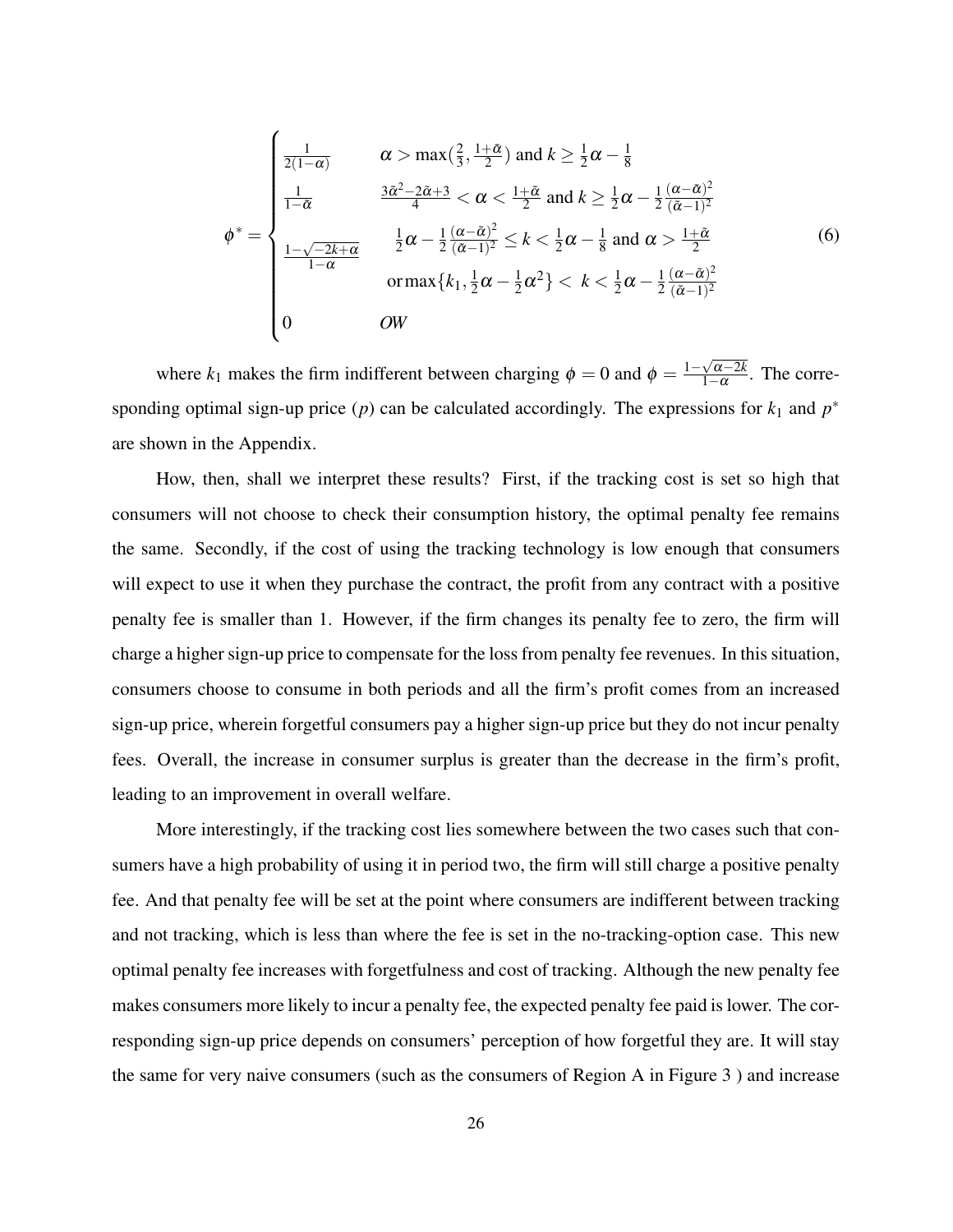for relatively sophisticated consumers. As such, the firm's profit increases along with the tracking cost and the level of forgetfulness. Compared to the no-tracking-option case, consumers are better off, while the firm's profit decreases somewhat because it earns less revenue from penalty fees. Overall, this results suggests that the penalty fee may not be eliminated even when consumption tracking technology could make consumers aware of their period-one decisions. These findings are summarized in Proposition 2 below:

PROPOSITION 2: *The advancement of consumption tracking technology weakly decreases the penalty fee and weakly increases the sign-up price. Moreover, it improves consumer welfare and reduces firm's profit even if consumers do not use the tracking technology in equilibrium.*

Importantly, without price adjustment, the firm loses consumers who plan to track their consumption history and loses the penalty revenue from consumers who use the tracking technology. When the firm adjusts its contract according to Equation [6,](#page-27-0) the firm is able to serve all the consumers in the market, and naive forgetful consumers will still have a positive probability of incurring a penalty fee. Hence, the firm's profit increases with price adjustments, although it is still lower than the no-tracking-option case. To summarize, under the new plans, no consumers will be incentivized to track their consumption history as long as there is a positive tracking cost k associated with it. In the equilibrium many consumers benefit from the technology, not directly as they may not have the incentive to use the technology due to lower expected penalty, but benefit indirectly from the firm's response in price reduction. Our findings about the new optimal contract with tracking option derived from considering the firm's response are consistent with the findings in the survey by MoneyRate.com: the average annual cost for maintaining a checking account is increasing, but overdraft protection fees continue to decrease. $^{11}$  $^{11}$  $^{11}$ .

To illustrate the optimal contract with tracking option, We draw different regions for the option contract in Figure [5](#page-29-0) when  $k = \frac{1}{4}$  $\frac{1}{4}$ . Consumers from Regions A, B, and C have the same contract as is the case with the no-tracking-option shown in Figure [3,](#page-16-0) and they will not track their consumption history. We have discussed the rationale supporting the pricing scheme for these three regions in Section 3.2 and so will not repeat it here, but it should be noted that the size of

<span id="page-28-0"></span><sup>11</sup>https://www.heraldtribune.com/news/20190304/john-hielscher-state-taps-new-regulator-for-financial-services-providers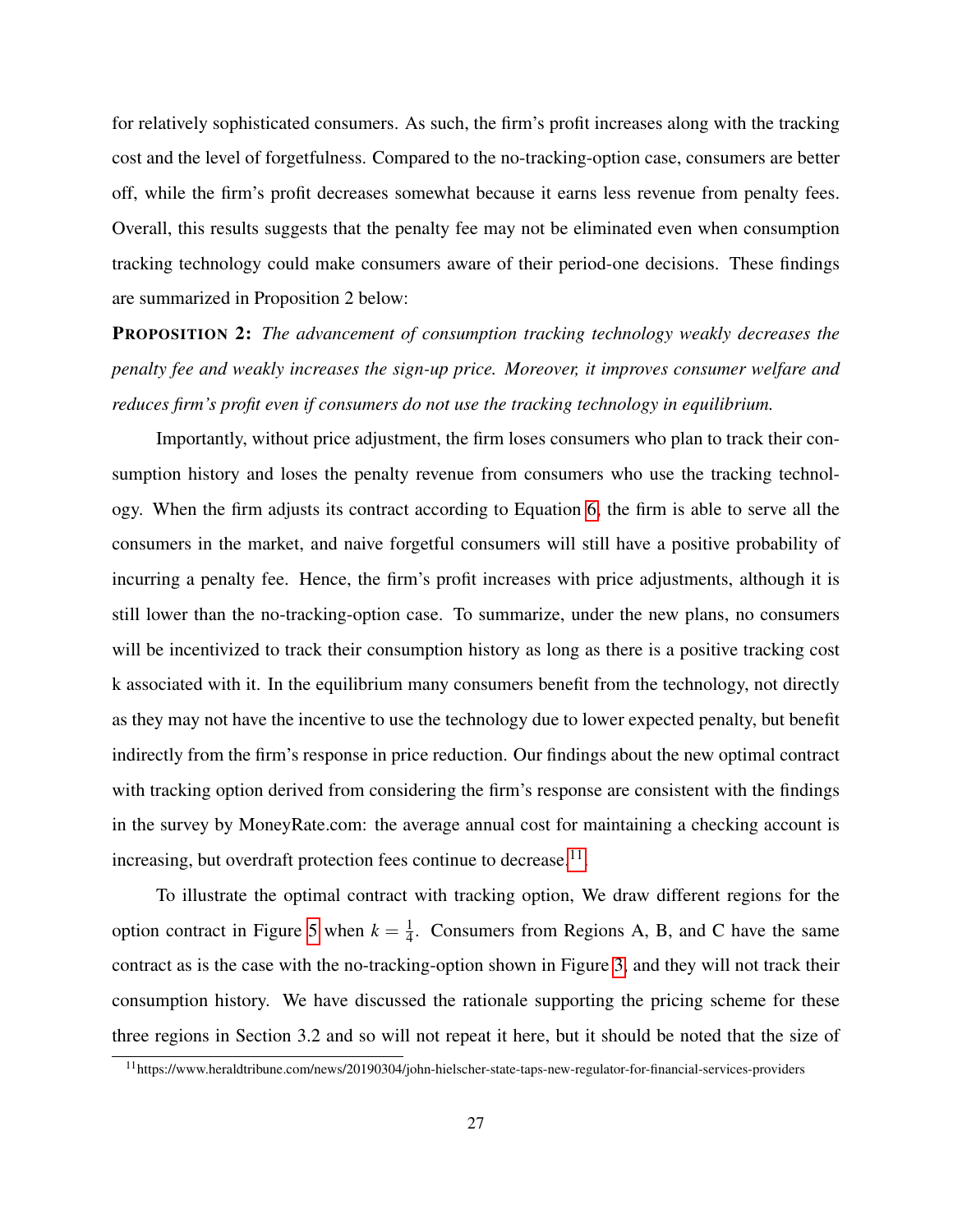

<span id="page-29-0"></span>Figure 5: Regions in Optimal Penalty Fee with Tracking Option

Region C increases, while Regions A and B get smaller. With lower tracking costs, relatively sophisticated consumers are more likely to utilize the technology and track their consumption, and the firm will thus structure the contract with a zero penalty fees and a high sign-up price. Some consumers who were in Region B will then move to Region C when the tracking costs are lower, which also increases the size of Region C. The firm will also change the penalty fee for more forgetful consumers from Region A and for their more sophisticated consumers from Region B, because they would otherwise face a penalty fee. As a result, the size of regions A and B decreases.

Figure [3](#page-16-0) showed three regions, but Figure 5 includes a new region Region D which includes two types of consumers, both of which had their penalty fee reduced to accommodate the advancement of the consumption tracking technology. Although consumers in Region D with the same  $\alpha$ face the same penalty fee, their sign-up price differs. The consumer type that expects a zero probability of incurring a penalty fee's willingness to pay for the contract is  $\frac{5}{8}$ . The second consumer type in Region D, those who are relatively sophisticated about their forgetfulness, understand the positive probability of incurring a penalty fee and thus see more value in purchasing consumption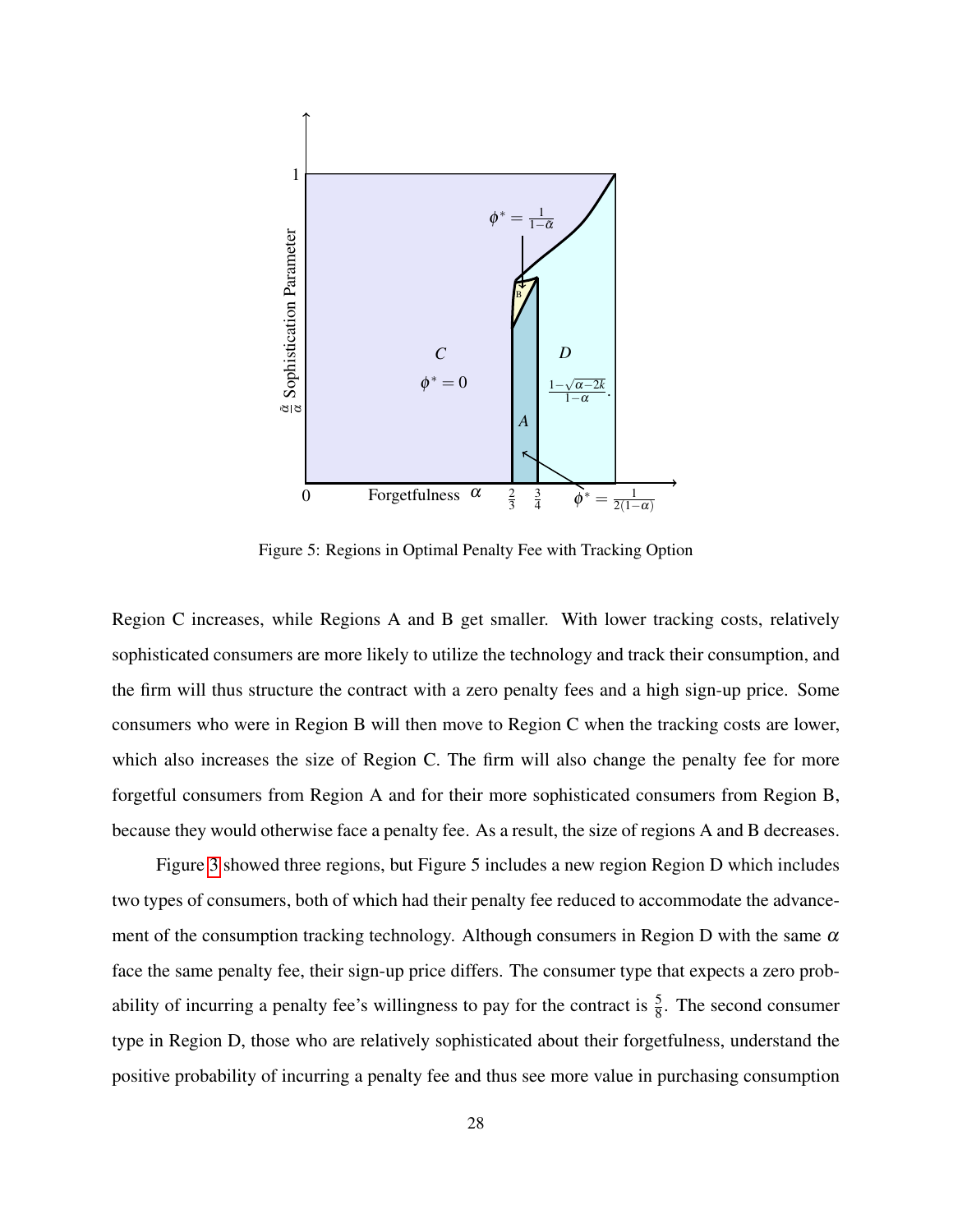tracking technology. Overall, consumers in Region D face a lower penalty fee and benefit from having it available to them.

### 5 Heterogeneous Consumers

This section extends the principal model to focus on consumers with differing forgetfulness levels. Its main goal is to investigate the firm's optimal pricing strategy and to evaluate consumer welfare in a mixed market where consumption tracking technology is improved. As was the case previously, at each later period  $t \in \{1,2\}$ , consumers privately learn their value  $v_t$ , which follows Uniform distribution,  $v_t \sim U[0,1]$ . Allowing consumers from different regions to have varying levels of forgetfulness and perceptions provides a rich context to study consumer heterogeneity.

This section, then, focuses on two groups of consumers with the same level of perception  $\tilde{\alpha}$  but with different levels of forgetfulness  $\alpha$ . In particular, let there be  $\sigma > 0$  consumers with  $\alpha_L$  and the rest  $1 - \sigma > 0$  consumers with  $\alpha_H$ . Moreover,  $\alpha_L > \max\{\frac{2}{3}\}$  $\frac{2}{3}, \frac{1+\tilde{\alpha}}{2}$  $\frac{1-\alpha}{2}$ , which implies that consumers are from Region A in Figure [3.](#page-16-0) One reason for starting with this combination is that consumers from both groups expect 0 probability of incurring a penalty fee when deciding about the contract described in Proposition 1. In fact, their willingness to pay is the same since they share the same perception ( $\tilde{\alpha}$ ). Therefore, the firm cannot conduct price discrimination for these two groups. Instead, it will provide one contract to serve both groups. In this section, We will start with the case of no consumption tracking options and then look at firm's pricing and consumer behavior with the advancement of consumption tracking technology. A complete analysis is shown in Appendix.

Before We move to the optimal contract in the mixed market, We first need to identify the optimal penalties for each group of consumers in the homogeneous market. One can deduce the optimal penalty fee for consumers who are not offered a tracking option relatively simply by applying Proposition 1. The optimal penalty charged for consumers without a tracking option is  $\phi^* = \frac{1}{2(1-\frac{1}{2})}$  $\frac{1}{2(1-\alpha)}$ . Correspondingly, the optimal penalty fee charged for the two groups of consumers will be denoted as  $\phi_L^*$  and  $\phi_H^*$  respectively.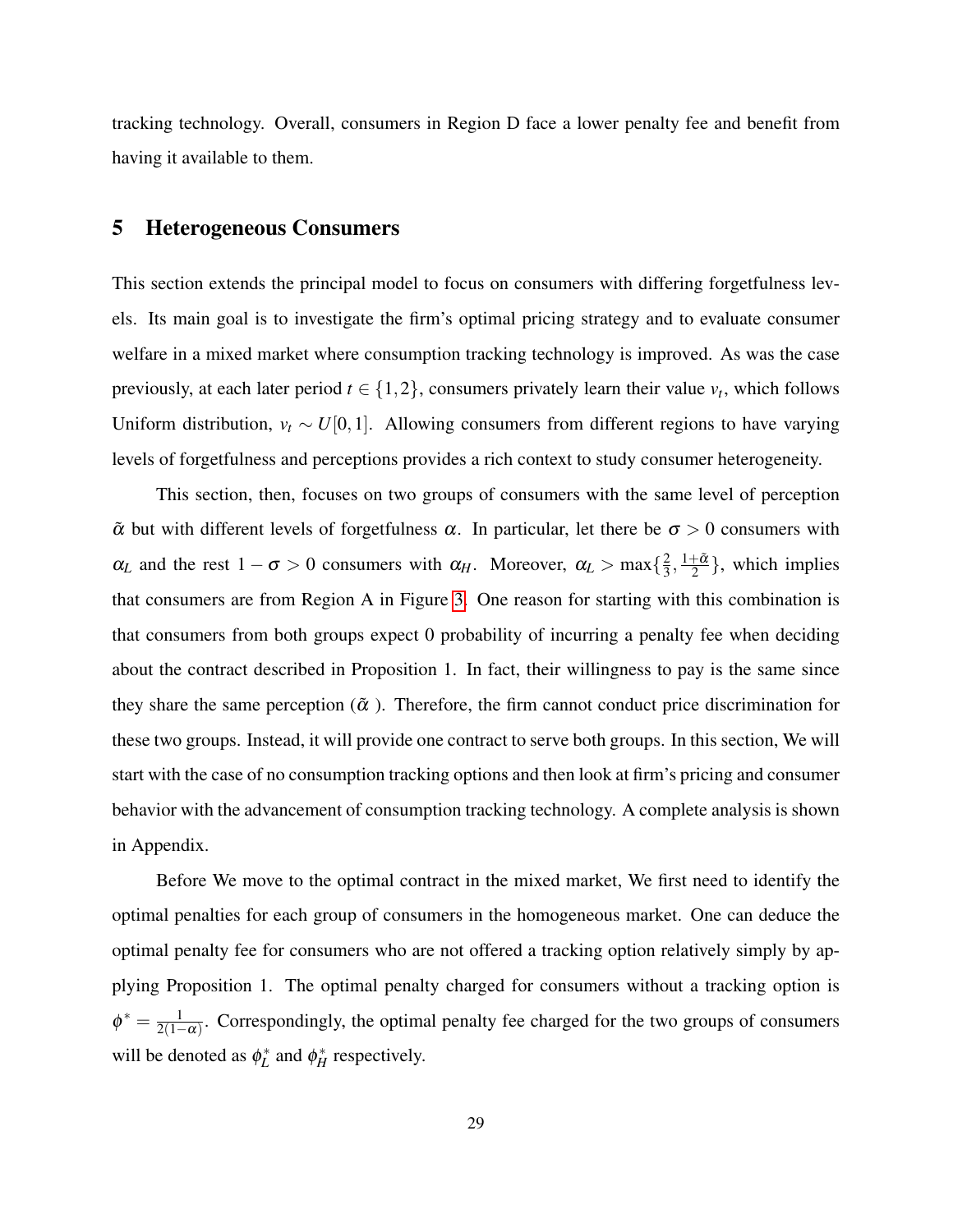Given the proportion of each group in the mixed market and their corresponding levels of forgetfulness, We are able to find the optimal contract for the two groups: if  $\sigma > \frac{1}{2} - \frac{1-\alpha_H}{2(\alpha_H - \epsilon_H)}$  $\frac{1-\alpha_H}{2(\alpha_H-\alpha_L)},$ the optimal contract should be set as follows:  $p_0^* = \frac{5}{8}$  $\frac{5}{8}$  and  $\phi_0^* = \frac{1}{2(1 - \sigma \alpha_L - 1)}$  $\frac{1}{2(1-\sigma\alpha_L-(1-\sigma)\alpha_H)}$ . Otherwise, the firm should focus on the more forgetful consumers and charge  $\phi_H^*$ , which is what is charged in the homogeneous market. In this section, We will focus on the part when there are enough less forgetful consumers on the market ( $\sigma > \frac{1}{2} - \frac{1-\alpha_H}{2(\alpha_H - \epsilon_H)}$  $\frac{1-\alpha_H}{2(\alpha_H-\alpha_L)}$ ). A complete analysis is provided in the Appendix.

If  $\sigma > \frac{1}{2} - \frac{1-\alpha_H}{2(\alpha_H - \alpha_H)}$  $\frac{1-\alpha_H}{2(\alpha_H-\alpha_L)}$ , the optimal penalty fee ( $\phi_0^*$  $\phi_0^*$  falls between  $\phi_H^*$  and  $\phi_L^*$ . Compared to the market with homogeneous consumers, it seems that less forgetful consumers face a worse contract since they pay the same sign-up price and face a high penalty fee. In fact, both groups will pay less on penalty fees. The rationale is as follows: consumer welfare is lowest in the market with homogeneous consumers since the firm maximizes its profit without accommodating to the existence of other group of consumers. Any deviation from  $\phi_L^*$  or  $\phi_H^*$  will improve consumer welfare. Therefore, both groups of consumers are better off compared to the market with homogeneous consumers.

When the consumption tracking technology is improved, there is a possibility that consumers will choose to use it and thus avoid paying penalty fees. Therefore, given the advancement of consumption tracking technology, the optimal contract provided to those naive forgetful consumers can be derived by directly applying Equation 6:

$$
(p^*, \phi^*) = \begin{cases} \left(\frac{5}{8}, \frac{1}{2(1-\alpha)}\right) & k \ge \frac{1}{2}\alpha - \frac{1}{8} \\ \left(\frac{5}{8}, \frac{1-\sqrt{\alpha-2k}}{1-\alpha}\right) & \frac{\alpha}{2} - \frac{(\alpha-\tilde{\alpha})^2}{2(1-\tilde{\alpha})^2} \le k < \frac{\alpha}{2} - \frac{1}{8} \\ (1,0) & Otherwise \end{cases}
$$

As explained in Section 4.2, the willingness to pay is the same for both groups of consumers who face a high penalty fee. As a result, the firm will continue to offer a single contract to them. We further assume that  $k > \frac{\tilde{\alpha}}{2}$  $\frac{\alpha}{2}$ , implying the advancement of consumption tracking technology will not affect consumer's willingness to pay. With the assumption of  $\alpha$  and  $k$ , the firm should set its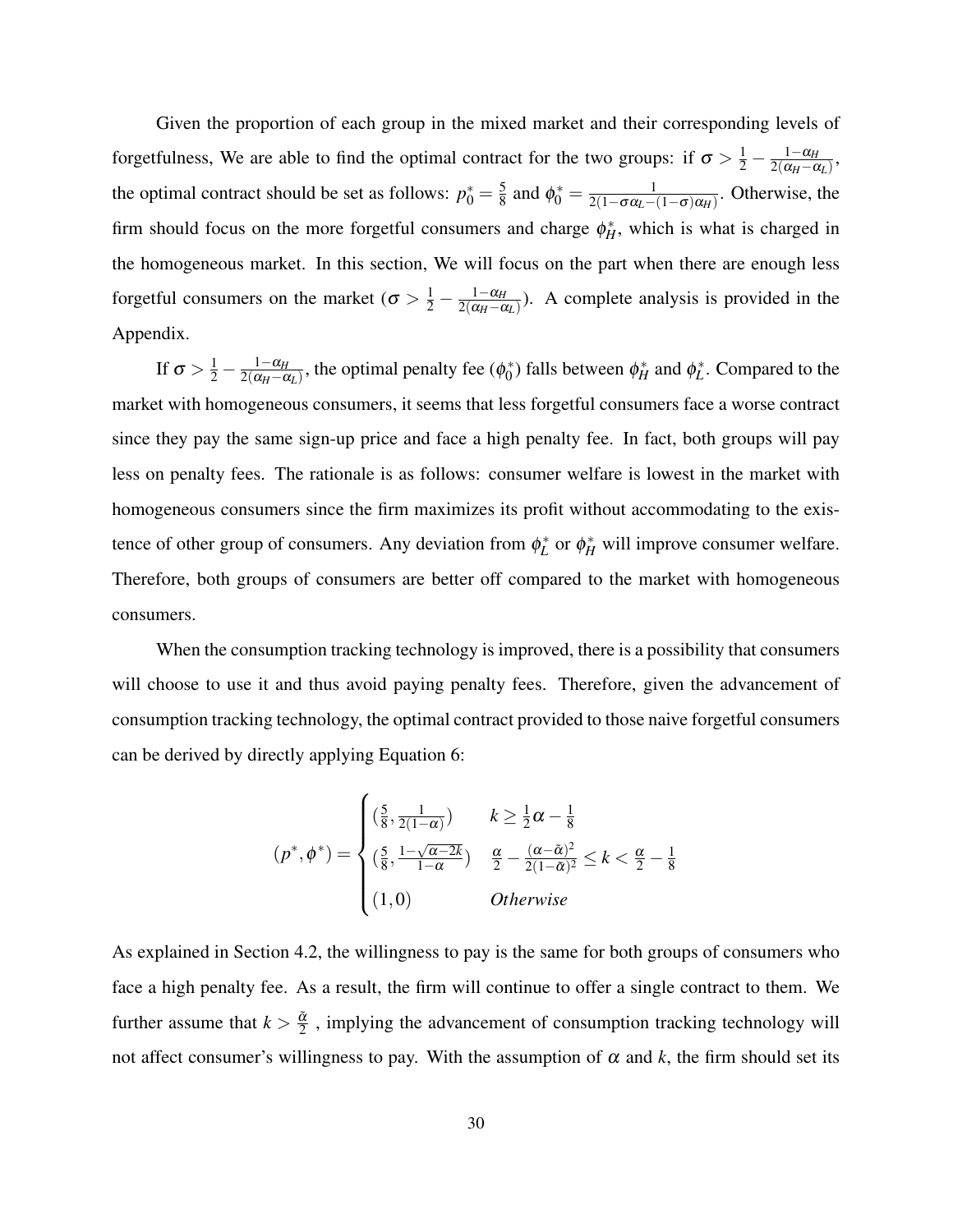sign-up price to be  $\frac{5}{8}$  to extract all their expected perceived surplus.

With the penalty fee  $\phi_0^*$  $_{0}^{*}$ , the thresholds for the two groups of consumers are denoted as  $k^*(\alpha_H, \phi_0^*)$  $\phi_0^*$ ) and  $k^*(\alpha_L, \phi_0^*)$  $\binom{*}{0}$  respectively. By comparing the two thresholds, less forgetful consumers are more likely to use the tracking technology  $(k^*(\alpha_H, \phi_0^*)$  $\phi_0^*$ )  $< k^*$  ( $\alpha_L, \phi_0^*$ <sup>\*</sup><sub>0</sub>)) if  $\sigma \ge \frac{1-2\alpha_H + \sqrt{\alpha_L+\alpha_H-1}}{2(\alpha_L-\alpha_H)}$  $\frac{\alpha_H + \sqrt{\alpha_L + \alpha_H - 1}}{2(\alpha_L - \alpha_H)}.$ In this section, We focus on this case<sup>[12](#page-32-0)</sup>. The reasoning is as follows: less forgetful consumers face a high penalty fee  $\phi_0^*$  $\delta$ , and are more likely to recognize the value of consumption tracking technology, and thus more likely to use it. In addition, in terms of sophistication parameters, less forgetful consumers are more sophisticated than the more forgetful consumers. With lower tracking costs, the relative more sophisticated consumers are more likely to use it. In Appendix, We also provide analysis for  $\sigma < \frac{1-2\alpha_H + \sqrt{\alpha_L + \alpha_H - 1}}{2(\alpha_L - \alpha_H)}$  $\frac{\alpha_{H}+\sqrt{\alpha_{L}+\alpha_{H}-1}}{2(\alpha_{L}-\alpha_{H})}.$ 

To evaluate the effect of the consumption tracking technology on consumer behavior and firm's profit, We will first look at the case where the firm is not allowed to revise its contract. Depending on the level of tracking cost *k*, there are three possible scenario: 1. When the cost of using tracking technology is high enough that neither group of consumers will track their consumption  $(k > k^*(\alpha_L, \phi_0^*)$  $\binom{1}{0}$ ), the advancement of consumption tracking technology will not affect consumers' behavior, or the firm's profit; 2. When *k* falls between the two thresholds, namely,  $k^*(\alpha_H, \phi_0^*)$  $\binom{1}{0} < k < k^* (\alpha_L, \phi_0^*)$  $\binom{*}{0}$ , those less forgetful consumers will choose to track their consumption while the more forgetful consumers will not. As a result, without price adjustment, less forgetful consumers will benefit from being able to avoid paying a penalty fee; and 3. When the cost associated with the consumption tracking technology is low enough that both groups of consumers will choose to track their consumption  $(k < k^*(\alpha_H, \phi_0^*)$  $\binom{1}{0}$ ), the firm's only earns revenue from the sign-up price  $(\frac{5}{8})$ , which is lower than what it earns without the tracking technology. Both groups of consumers benefit from being able to avoid paying penalty fees with the tracking technology. In Appendix, We provide a complete analysis for the three cases described above.

The following analysis focuses on what happens when the less forgetful consumers track their consumption while the more forgetful group do not  $(k^*(\alpha_H, \phi_0^*)$  $\binom{*}{0} < k < k^*(\alpha_L, \phi_0^*)$  $\binom{*}{0}$ ). In this

<span id="page-32-0"></span> $\frac{12}{2}$ Here,  $\frac{1-2\alpha_{H}+\sqrt{\alpha_{L}+\alpha_{H}-1}}{2(\alpha_{L}-\alpha_{H})} > \frac{1}{2} - \frac{1-\alpha_{H}}{2(\alpha_{H}-\alpha_{L})}$ . It means that if  $\sigma > \frac{1-2\alpha_{H}+\sqrt{\alpha_{L}+\alpha_{H}-1}}{2(\alpha_{L}-\alpha_{H})}$ , the optimal penalty fee in the case of no consumption tracking technology is  $\phi_0^*$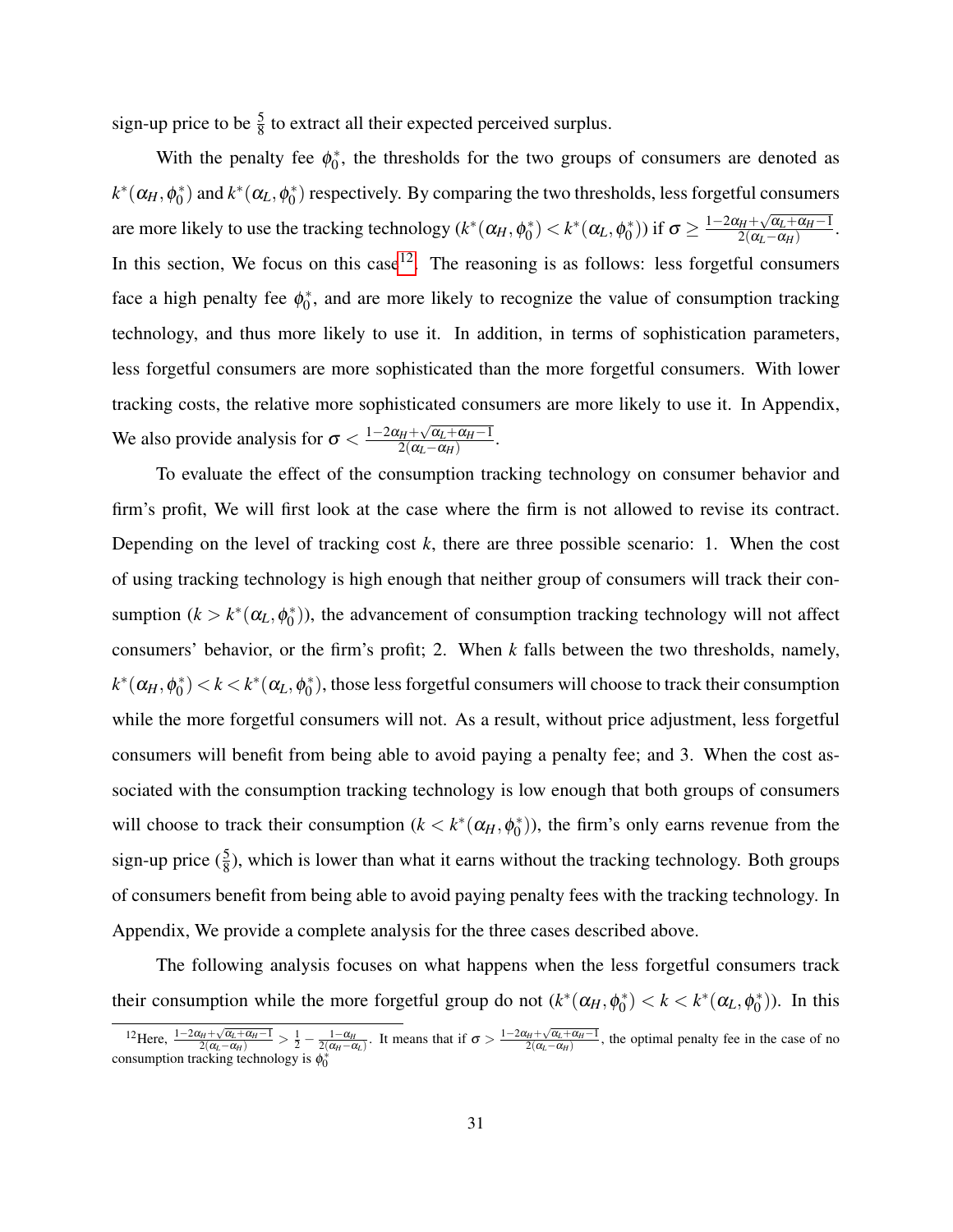case, the firm loses the penalty fee revenue from less forgetful consumers. The reason for focusing on this case is as follows: In real life, we see the consumption tracking technology is getting popular. Some consumers are using it to track their consumption's, while the others are not. By investigating this case, the results can provide more insights to the market behavior, and also help us better understand the effect of consumption tracking technology. In this case, the inequality always holds:  $\frac{1-\sqrt{-2k+\alpha_H}}{1-\alpha_H}$  $\frac{\sqrt{-2k+\alpha_H}}{1-\alpha_H} > \phi_0^* > \frac{1-\sqrt{-2k+\alpha_L}}{1-\alpha_L}$  $\frac{1-2k+ \alpha_L}{1-\alpha_L}$ . If the firm is allowed to revise its contract, the firm will respond to the advancement of consumption tracking technology by either increasing or decreasing its penalty fee, depending on the relative size of each group.

If the proportion of the less forgetful consumers is small, the firm will only focus on the more forgetful consumers, and increases its penalty fee to exploit them while still ensuring that those more forgetful consumers will not track their consumption. In particular, if  $k > \frac{1}{2}$  $\frac{1}{2}\alpha_H - \frac{1}{8}$  $\frac{1}{8}$ , the firm can set the penalty fee as  $\phi_H^* = \frac{1}{2(1-\frac{1}{\phi_H})^2}$  $\frac{1}{2(1-\alpha_H)}$  and more forgetful consumers will not choose to use the tracking technology. Otherwise, the firm has to accommodate the advancement of consumption tracking technology and sets the penalty fee as  $\frac{1-\sqrt{-2k+\alpha_H}}{1-\alpha_H}$  $\frac{1-2k+\alpha_H}{1-\alpha_H}$ , which is higher than  $\phi_0^*$  $v_0^*$ , to prevent the more forgetful consumers from using it. In equilibrium, the penalty fee increases; the more forgetful consumers will not use the consumption tracking technology while the less forgetful consumers will use it. Although the firm will lose the penalty fee revenue from the less forgetful consumers, it earns a higher profit from those more forgetful consumers through increasing its penalty fee.

However, if the proportion of less forgetful consumers is large enough that the firm can not ignore this group, the firm will decrease its penalty fee such that the less forgetful consumers are indifferent from using the consumption tracking technology or not. In equilibrium, the penalty fee decreases and neither group of consumers will track their consumption. It is notable that  $1-\sqrt{-2k+\alpha_L}$  $\frac{\sqrt{-2k+\alpha_L}}{1-\alpha_L}$  is not necessary to be smaller than  $\phi_L^*$ .

To summarize, we have the following proposition:

**PROPOSITION 3:** *If*  $\sigma > \frac{1-2\alpha_H + \sqrt{\alpha_L + \alpha_H - 1}}{2(\alpha_I - \alpha_H)}$  $\frac{d_H + \sqrt{\alpha_L + \alpha_H - 1}}{2(\alpha_L - \alpha_H)}$ , the optimal penalty fee is  $\phi_0^* = \frac{1}{2(1 - (\sigma \alpha_L + 1))}$  $2(1-(\sigma\alpha_L+(1-\sigma)\alpha_H))$ without tracking option. When the cost associated with the tracking technology k is  $k^*(\alpha_L, \phi_0^*)$  $_{0}^{*}$ )  $<$  $k < k^*(\alpha_H, \phi_0^*)$ 0 )*,*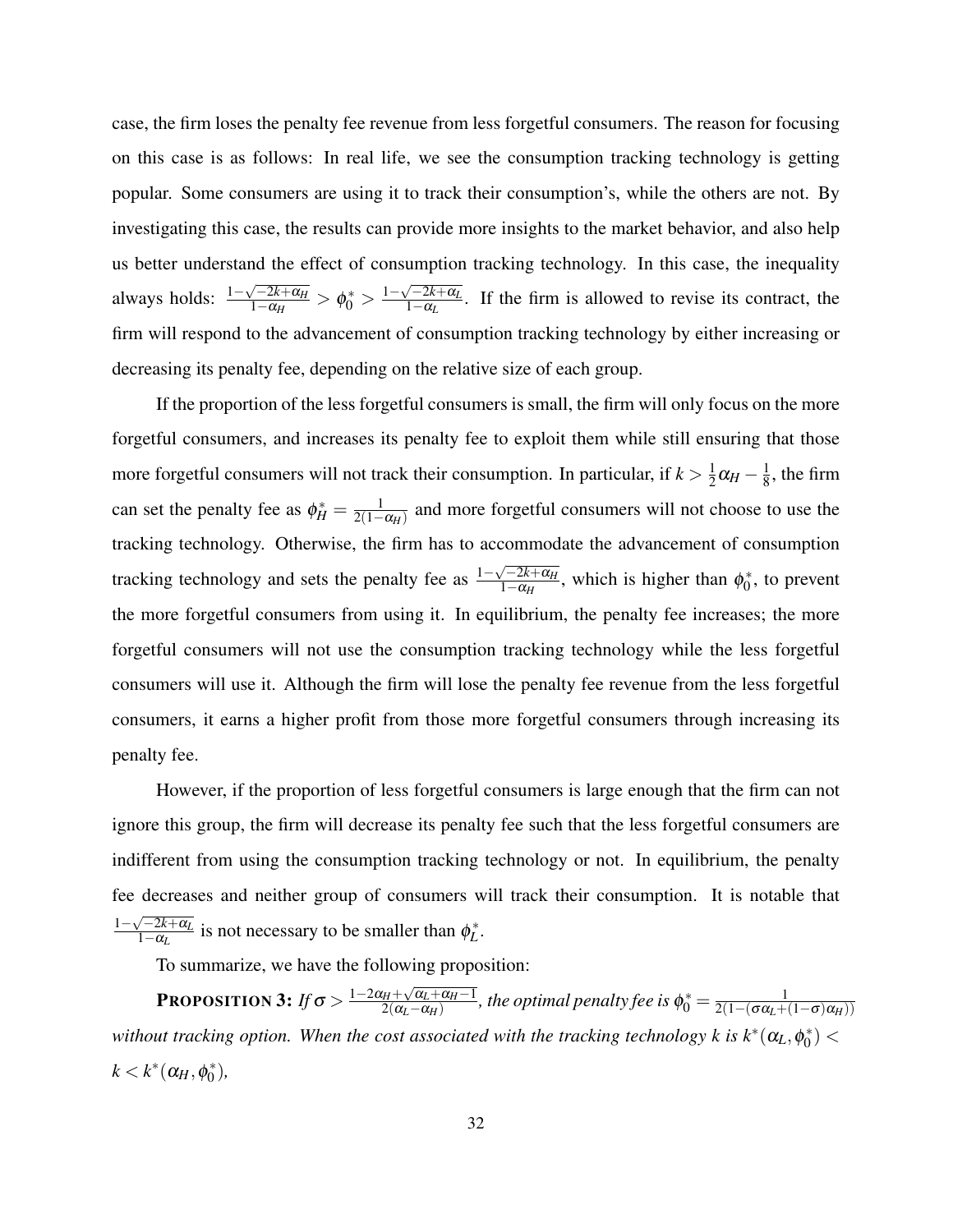(*i*) the firm will increase the penalty fee to  $\phi^* = \frac{1}{2(1-\phi)}$  $\frac{1}{2(1-\alpha_H)}$  *if*  $\sigma < \min(\sigma_2, 3\alpha_H - 2)$  *and*  $k >$ 1  $\frac{1}{2}\alpha_H - \frac{1}{8}$  $\frac{1}{8}$ . In this case, the less forgetful consumers will use the tracking technology while more *forgetful consumers will not;*

 $(iii)$  *if*  $\sigma < \min(\sigma_1, -\frac{(-8k + \alpha_H - 4\sqrt{-2k + \alpha_H} + 3)}{8k - 4\alpha_H + 4\sqrt{-2k + \alpha_H}})$  $\frac{8k+\alpha_H-4\sqrt{-2k+\alpha_H+3)}}{8k-4\alpha_H+4\sqrt{-2k+\alpha_H}}$ ) and  $k<\frac{1}{2}$  $\frac{1}{2}\alpha_H - \frac{1}{8}$  $\frac{1}{8}$ , the optimal penalty fee will be *increased to*  $\frac{1-\sqrt{-2k+\alpha_H}}{1-\alpha_H}$ √ 1−α*<sup>H</sup> . In this case, the less forgetful consumers will use the tracking technology while more forgetful consumers will not;*

(*iii*) the firm will decrease the penalty fee to  $\frac{1-\sqrt{-2k+\alpha_L}}{1-\alpha_L}$  $\frac{1-2k+α_L}{1-α_L}$  if

 $(-8k+2\alpha_L-4\alpha_H-4(1+\alpha_L-2\alpha_H)\sqrt{-2k+\alpha_L}+8k\alpha_H+3\alpha_L^2-4\alpha_L\alpha_H+3)$  $\frac{4(a_{\mu}-a_{\mu})\sqrt{-2k+a_{\mu}+8k\mu+3a_{\mu}-4a_{\mu}+3a_{\mu}}}{4(a_{\mu}-a_{\mu})(1-\sqrt{-2k+a_{\mu}})^2} > \sigma > \max\{\sigma_2,\sigma_1\}.$  In this case,

*neither group of consumers will use the tracking technology;*

*(iv) otherwise, the firm will set the penalty fee to be 0. In this case, neither group of consumers will use the tracking technology*

Taking the firm's response into account, We are able to evaluate the effect of the advancement of consumption tracking technology on consumer welfare as well as on the firm's profit. If the firm *increases* the penalty fee, less forgetful consumers will use the tracking technology to avoid paying it. As a result, less forgetful consumers will benefit from the advancement of consumption tracking technology. The more forgetful consumers will not use the consumption tracking technology and face a higher penalty fee, one which is closer to  $\phi_H^*$ , and they will be worse off as a result. The firm, on the other hand, earns a higher profit from more forgetful consumers, but it only gets the sign-up price from less forgetful consumers ; its profit is thus reduced by the advancement of consumption tracking technology.

However, if the proportion of less forgetful consumers is large, the firm *decreases* its penalty fee to prevent both consumer groups from using the tracking technology. Although the penalty fee decreases, both groups of consumers are more likely to incur penalty fees. Moreover, less forgetful consumers are expected to pay more in penalty fees if . In terms of the realized consumer surplus, less forgetful consumers have a lower realized consumer surplus if  $-\frac{\alpha_L(\alpha_L^2 - 2\sigma\alpha_L - 2\alpha_H + 2\sigma\alpha_H + 1)}{(\alpha_L + 1)^2(\alpha_L + \sigma\alpha_L - \sigma\alpha_H - 1)}$  $\frac{(\alpha_L - 2\alpha_{L} - 2\alpha_{H} + 2\alpha_{H} + 1)}{(\alpha_L + 1)^2(\alpha_{H} + \sigma\alpha_{L} - \sigma\alpha_{H} - 1)}$ 1  $\frac{1}{2}\alpha_L - \frac{1}{8}$  $\frac{1}{8}(\frac{\alpha_L-2\sigma\alpha_L-2\alpha_H+2\sigma\alpha_H+1}{\alpha_H+\sigma\alpha_L-\sigma\alpha_H-1})$  $\frac{2\sigma\alpha_L - 2\alpha_H + 2\sigma\alpha_H + 1}{\alpha_H + \sigma\alpha_L - \sigma\alpha_H - 1}$ )<sup>2</sup> < *k*. The more forgetful consumers will be better off. A detailed analysis is shown in the Appendix. This result suggests that With lower tracking costs, the seemingly sophisticated consumers could be worse off while the relative more naive consumers could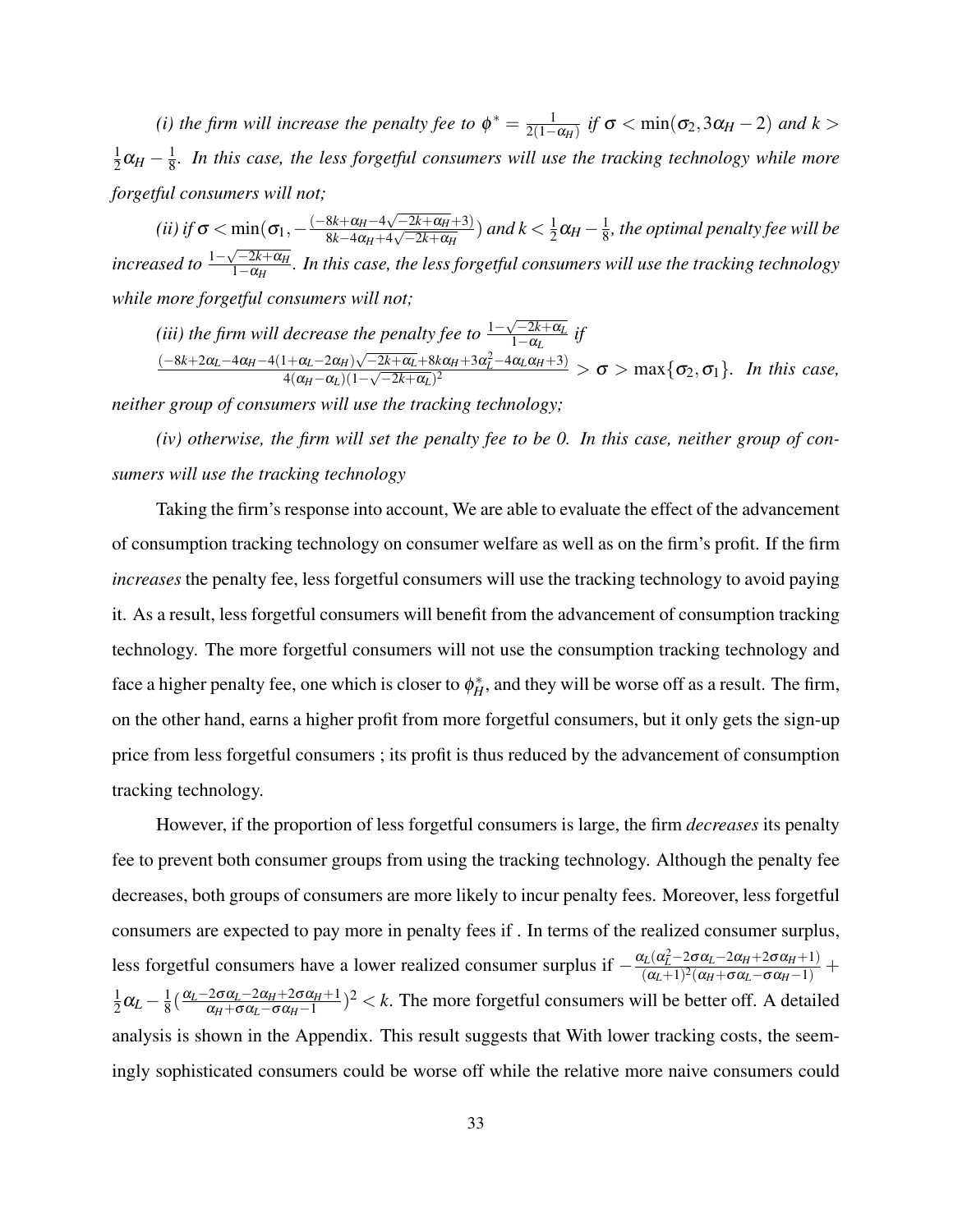be better off. The reasoning is as follows: The advancement of consumption tracking technology leads the firm to reduce its penalty fee. The new penalty fee is closer to  $\phi_L^*$ , and those consumers are worse off. The more forgetful consumers will benefit because the new optimal penalty fee  $\phi^*$ is smaller than  $\phi_H^*$  and the advancement of consumption tracking technology pushed the penalty fee further from  $\phi_H^*$ .

The firm's profit decreases as the proportion of less forgetful consumers increases, or as tracking cost decreases due to the techonogical advancement. To summarize, We have the following proposition:

PROPOSITION 4: *If the firm decreases its penalty fee, both groups of consumers are more likely to incur a penalty fee. Moreover, despite neither groups of consumers use the consumption tracking technology, less forgetful consumers are worse off by paying more on penalty fees, while the more forgetful consumers are better off if*  $-\frac{\alpha_L(\alpha_L^2 - 2\sigma\alpha_L - 2\alpha_H + 2\sigma\alpha_H + 1)}{(\alpha_L + 1)^2(\alpha_L + \sigma\alpha_L - \sigma\alpha_H + 1)}$  $\frac{(\alpha_L - 2\sigma\alpha_L - 2\alpha_H + 2\sigma\alpha_H + 1)}{(\alpha_L + 1)^2(\alpha_H + \sigma\alpha_L - \sigma\alpha_H - 1)} + \frac{1}{2}$  $\frac{1}{2}\alpha_L - \frac{1}{8}$  $\frac{1}{8}(\frac{\alpha_L-2\sigma\alpha_L-2\alpha_H+2\sigma\alpha_H+1}{\alpha_H+\sigma\alpha_L-\sigma\alpha_H-1})$  $\frac{2\sigma\alpha_{L}-2\alpha_{H}+2\sigma\alpha_{H}+1}{\alpha_{H}+\sigma\alpha_{L}-\sigma\alpha_{H}-1})^{2}$   $<$ *k. However, if the firm increases its penalty fee and only focuses on the more forgetful consumers, the less forgetful consumers will track their consumption and become better off while more forgetful consumers will not track and become worse off.*

The numerical example below illustrates this mechanism:

*Numerical Example:* Values are uniformly distributed on [0, 1], there are two groups of consumers, 1  $\frac{1}{2}$  of them are with level of inattention  $\alpha_L = .7$  and the rest are more forgetful with  $\alpha_H = .9$ . Both types of consumers are fully naive ( $\tilde{\alpha} = 0$ ) and share the same tracking cost *k*. Moreover, the tracking cost associated with the consumption tracking technology can is .25.

| Table 1: Equilibrium Outcome with Heterogeneous Consumers |                 |                                     |           |                                     |
|-----------------------------------------------------------|-----------------|-------------------------------------|-----------|-------------------------------------|
|                                                           | No consumption  |                                     | $k = .23$ |                                     |
|                                                           | tracking option |                                     |           |                                     |
|                                                           |                 | $\alpha_l = .7 \quad \alpha_H = .9$ |           | $\alpha_l = .7 \quad \alpha_H = .9$ |
| sign-up price                                             | $\frac{5}{8}$   | $\frac{5}{8}$                       |           | $\frac{5}{8}$                       |
| Penalty fee                                               | 2.5             | 2.5                                 | 1.84      | 1.84                                |
| Probability of Penalty fee                                | .125            | .375                                | .224      | .41                                 |
| Total penalty                                             | .31             | .94                                 | .41       | . 75                                |
| Profit                                                    | 1.25            |                                     | 1.21      |                                     |
| CS                                                        | $-2$            | - 7                                 | $-24$     |                                     |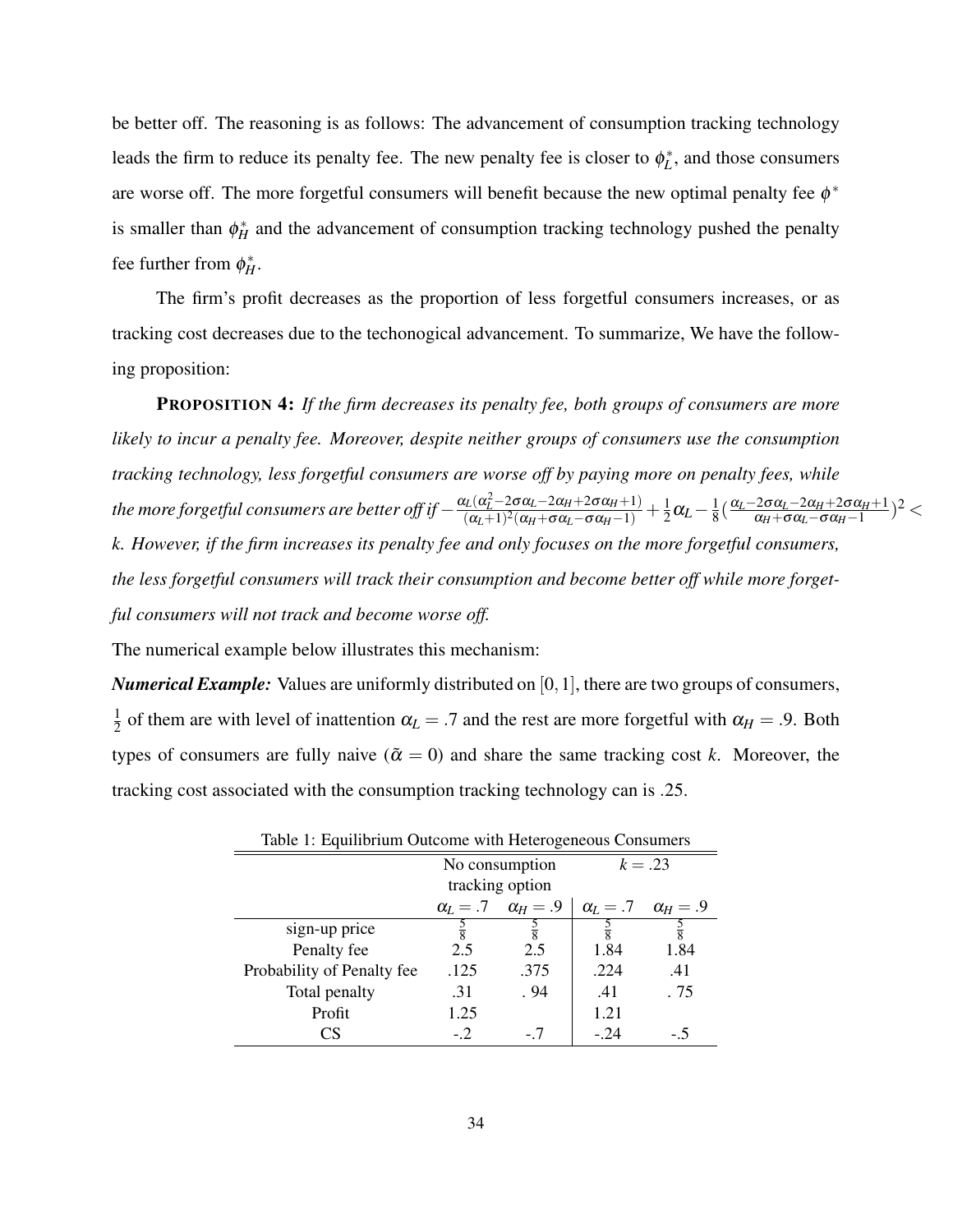Table 1 illustrates that the sign-up price does not change as the firm reduces the penalty fee to respond to the existence of consumption tracking technology. Although both groups are more likely to incur a penalty fee, the expected fee paid by less forgetful consumers increases. Moreover, the increase in total penalty fees paid by less forgetful consumers increases by 32%, while the reduction in total penalty fees paid by the more forgetful consumers is only 20%. In other words, when facing a decrease in tracking cost, the less forgetful consumers suffer, while the more forgetful consumers benefit. From the firm's point of view, the total profit decreases from 1.21 to 1.25, which is a decrease of approximately 3%. Overall, the impact of decreased tracking costs on the firm's profit is very limited, and less forgetful consumers could be worse off, which is contradictory to the finding in the market with homogeneous consumers.

# 6 Policy Analysis

Previous sections outlined the implications that consumption tracking software had for firm profits, consumer surplus (CS), and total welfare. This section focuses on potential policies that aim to reduce the cost of tracking one's consumption history and provide consumers a convenient way to be informed about their previous activities. Overdraft fees comprise a large portion of what banks refer to as "non-interest income." They contribute approximately one-third of banks' profits from current accounts, and regulatory authorities have enacted different policies in attempts to lower this. For example, the FCA in the UK initiated giving consumers the option to receive text message alerts regarding overdrafts in 2012, and then in 2018, auto-enrolled all consumers to receive overdraft-related text message alerts. In terms of the effectiveness of these initiatives, the sign-up rate for text message alert is between 3% and 8%, suggesting that the policy's impact is limited. The auto-enrollment program significantly reduced the overdraft payment overall [FCA](#page-40-2) [\(2018\)](#page-40-2). These effects were typically evaluated when the banks did not change their contracts to accommodate the policy change. The model presented in this research captures the firm's response, and can provide a perspective to fully understand and evaluate these policies.

This paper suggests that the utility of policies that aim to reduce the cost of tracking one's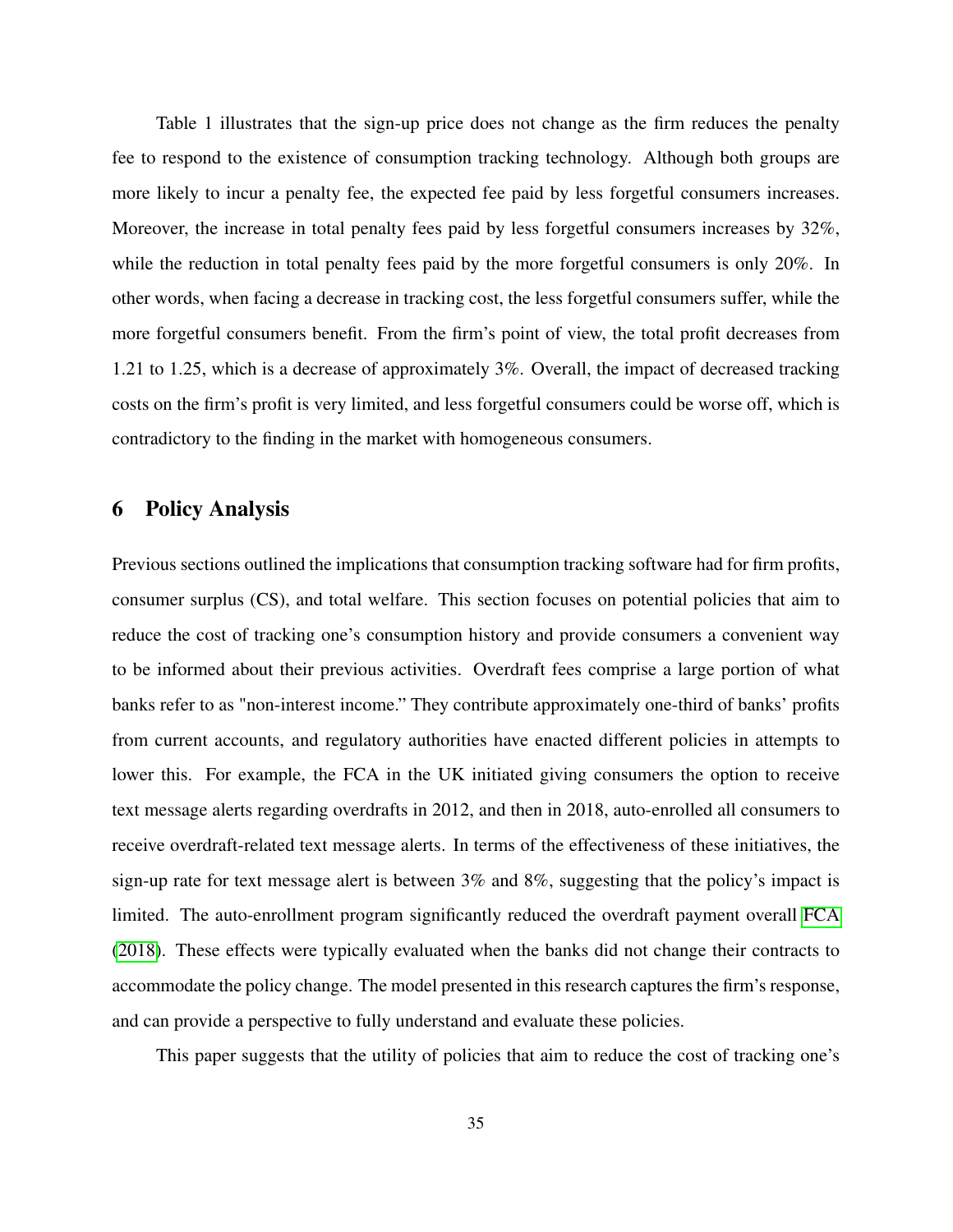consumption depends on both how significant the reduction is. We examine this by first looking at the scenario where the firm cannot change its contracts, and then by taking the firm's price adjustment into account. Without price adjustment, three results are possible based on the optimal contract shown in Equation [6.](#page-27-0)

In the first instance, a small reduction will not affect the behavior of consumers who have a relatively high tracking cost and face a penalty fee independent of *k*, and they will continue to not track their consumption history. However, if the reduction in the cost of tracking is larger, such that  $k^*(\phi^*, \tilde{\alpha}) < k < k^*(\phi^*, \alpha)$ , consumers will choose to track their consumption history and avoid paying penalty fees under the current plan. In that case, those consumers benefit while the firm profits less. Furthermore, if the reduction is large enough, such that  $k < k^*(\phi^*, \tilde{\alpha})$ , it will backfire since the reduction reduces consumers' willingness to pay and leads consumers to not purchase the contract. If so, both the firm and consumers get 0 surplus. In the second case, if consumers face a penalty fee depending on k, a small reduction in k will lead consumers to track their consumption history, thus increasing consumer welfare and decreasing the firm's profit since consumers will not pay a penalty fee. Similar to the discussion earlier, a larger reduction in tracking cost might drive consumers out of the market. As a result, it reduces the firm's profits. Third, if consumers face no penalty fees at all, they will never choose to check their consumption history and decreasing tracking costs will have no impact at all.

In a market with consumers with homogeneous levels of perception and forgetfulness, if the firm experiences a decrease in profits as a result of consumers' tracking behavior, the firm will strategically reduce its penalty fee to prevent consumers from tracking their consumption history. Therefore, in instances when a policy decreases the tracking cost using a price adjustment, the penalty fee will also decrease, while the sign-up might either increase or not change depending on the sophistication parameter. Although the resulting consumer surplus is still negative, it improves, as does total welfare, while the firm's profit decreases. As a result, implementing a decreased tracking cost could benefit both consumers and society in a homogeneous market. However, in a mixed market of consumers with heterogeneous levels of forgetfulness, if the proportion of less forgetful consumers is large, the firm will reduce its penalty fee to maximize its profit, resulting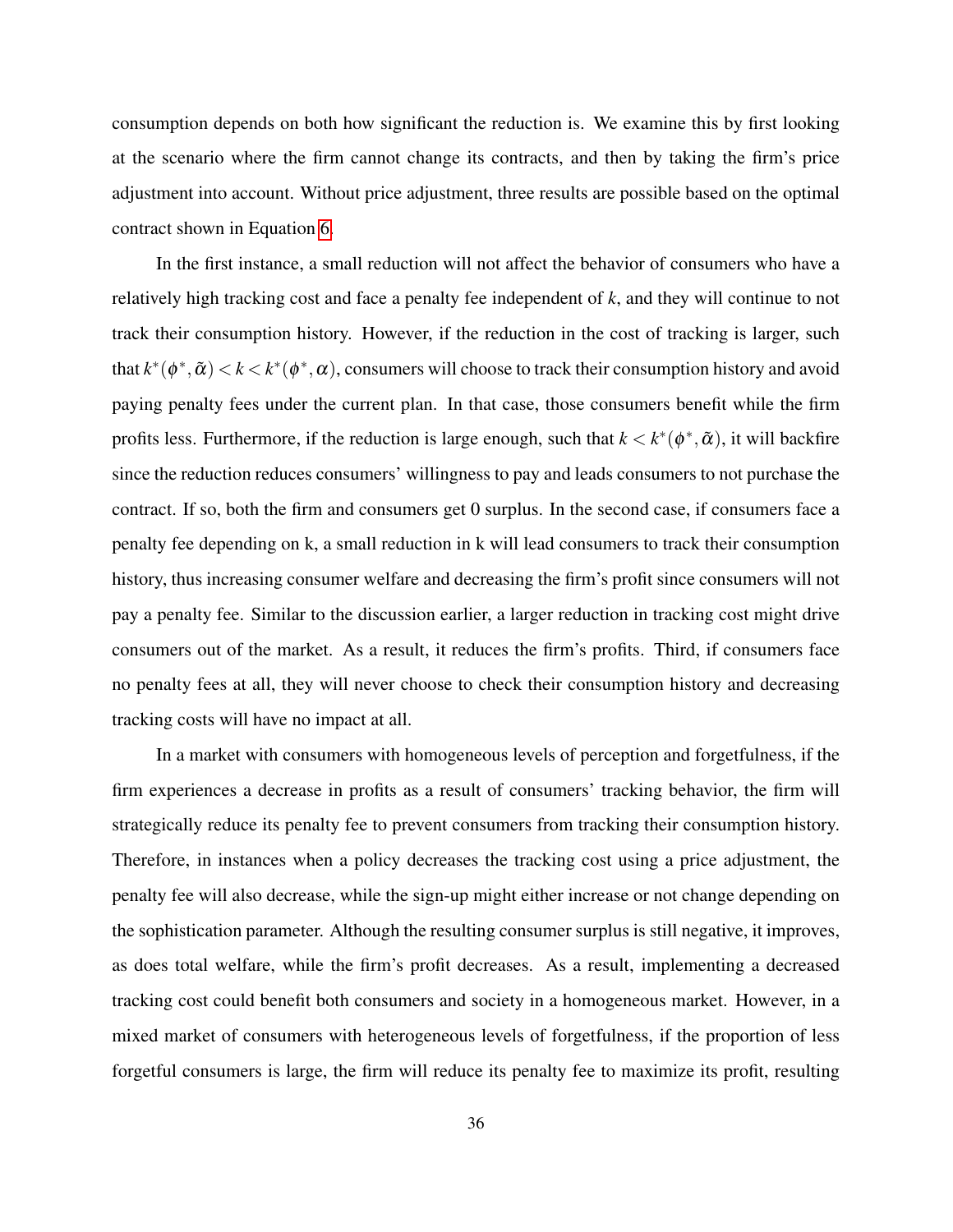in less forgetful consumers having to pay more penalty fees. On the other hand, if the proportion of less forgetful consumers is small, the firm will instead increase the penalty fee to exploit more forgetful consumers, As a result, the more forgetful consumers will be worse off while the less forgetful consumers will benefit by using the tracking technology. At the same time, firm's profit does not decrease much.

To summarize, then, without price adjustment, policies designed to reduce tracking costs could protect consumers from paying penalty fees, but might also make some consumers leave the market and not purchase the tracking services. With price adjustment, the reduction in tracking cost could benefit consumers and social welfare, but not as much as would be the case without price adjustment. The improvement might be inverted in a market with consumers with heterogeneous levels of forgetfulness, wherein some consumers could be worse off and the firm's profit does not change significantly. The overall effect of policies that reduce tracking costs in the mixed market can be ambiguous.

### 7 Conclusion

This research studies the marketing implications of the effect of consumption tracking technology when consumers have imperfect memory from a theoretical point of view. It extends previous literature on consumer inattention by incorporating consumers who can be partially forgetful about their past behavior and may not fully anticipate their forgetfulness. Moreover, the model incorporates the decision-making process of using the consumption tracking technology. In a monopolistic setting, We demonstrate that the advancement of consumption tracking technology will prompt consumers who plan and track their consumption to leave the market if the firm does not adjust its contract, as they take the cost of tracking their consumption into account and are thus less willing to pay for the service. When the firm is allowed to respond, it will reduce its penalty fee to disincentivize consumers from tracking their consumption. As a result, having the consumption tracking technology can be beneficial to both consumers and to society even if consumers do not use it. However, having the consumption tracking technology tends to detract from the wellbe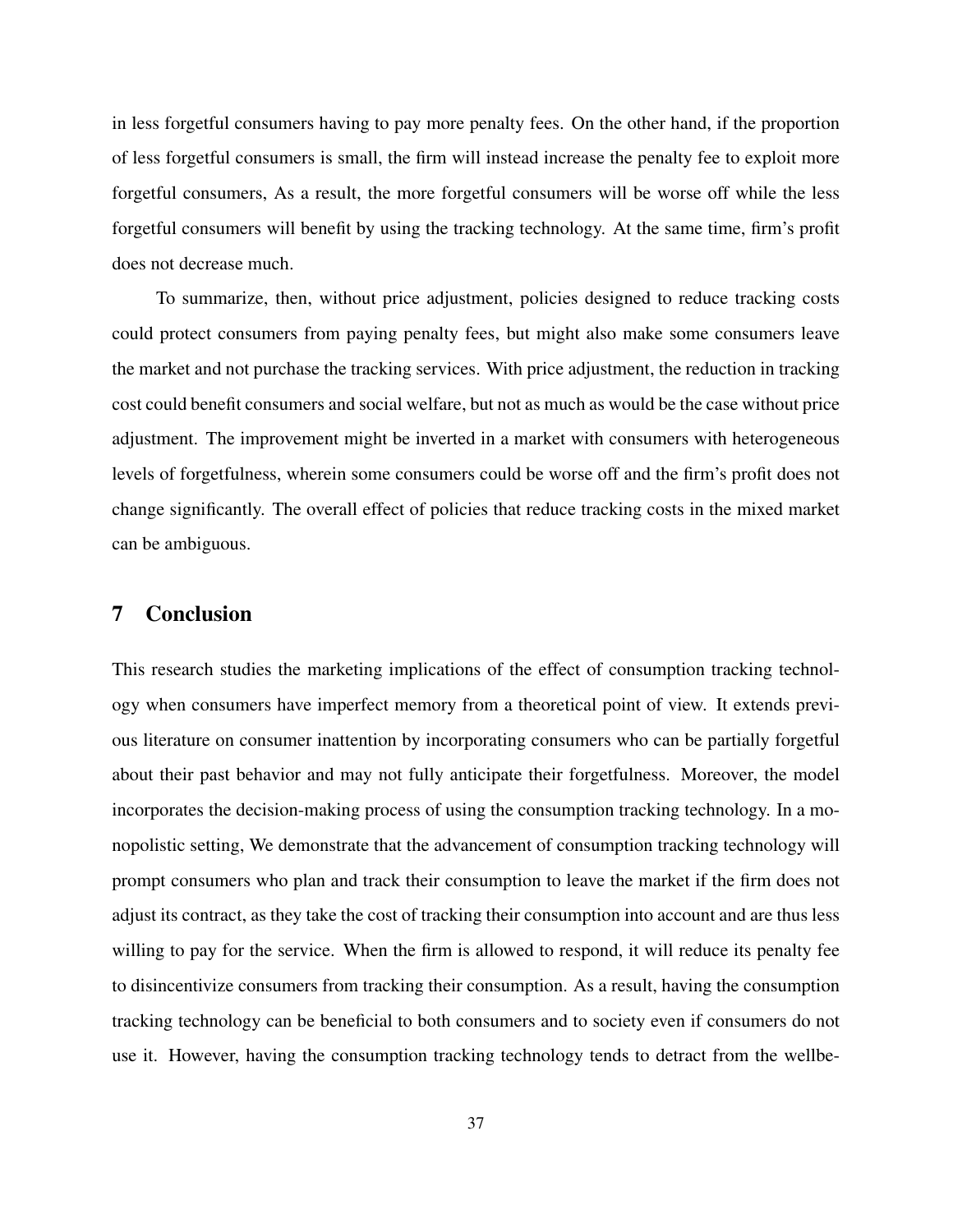ing of some type of consumers. With respect to the firm's profit, having consumption tracking technology tends to decrease the firm's profit overall, but not as much as when consumers are less forgetful or more aware of their forgetfulness.

The model also deepens our understanding of policies that focus on reducing tracking costs. If that cost can be driven to a significantly low level, then consumers could benefit even though the firm is likely to increase its sign-up price; realized consumer surplus and total welfare will both increase overall. Otherwise, the reduction in tracking cost will either have no effect or possibly even a negative effect for some type of consumers with heterogeneous levels of forgetfulness.

Future research might consider extending the model in several directions to seek additional insights into the effects of consumption tracking technology. First, including partially naive and partially forgetful consumers would allow the study of a mixed market with different types of consumers; this model only examined one combination of consumers who shared similar beliefs about their forgetfulness but had different levels of forgetfulness. One could extend the model to include consumers who share the same level of forgetfulness but have differing anticipations about how forgetful they are. A simple combination is to focus on fully naive forgetful consumers and sophisticated forgetful consumers. In that case, the firm will conduct price discrimination to maximize its profit, and having one group of consumers use the consumption tracking technology could result in equilibrium. Secondly, this paper addresses consumption tracking technology provided by a third party. However, in real life, we observe that banks and cellular phone companies often provide their own software applications to provide consumers access to their account balances. However, the quality of these applications tends to be inferior to those provided by third parties. One could also then extend the model by examining the firm's decision-making process regarding releasing its own the consumption tracking tool. We suspect the release of a firm's own version of a consumption tracking tool would ameliorate the effects of improving consumption tracking technology. It would also give the firm incentives/motivations to provide consumers with its own inferior version of a consumption tracking tool.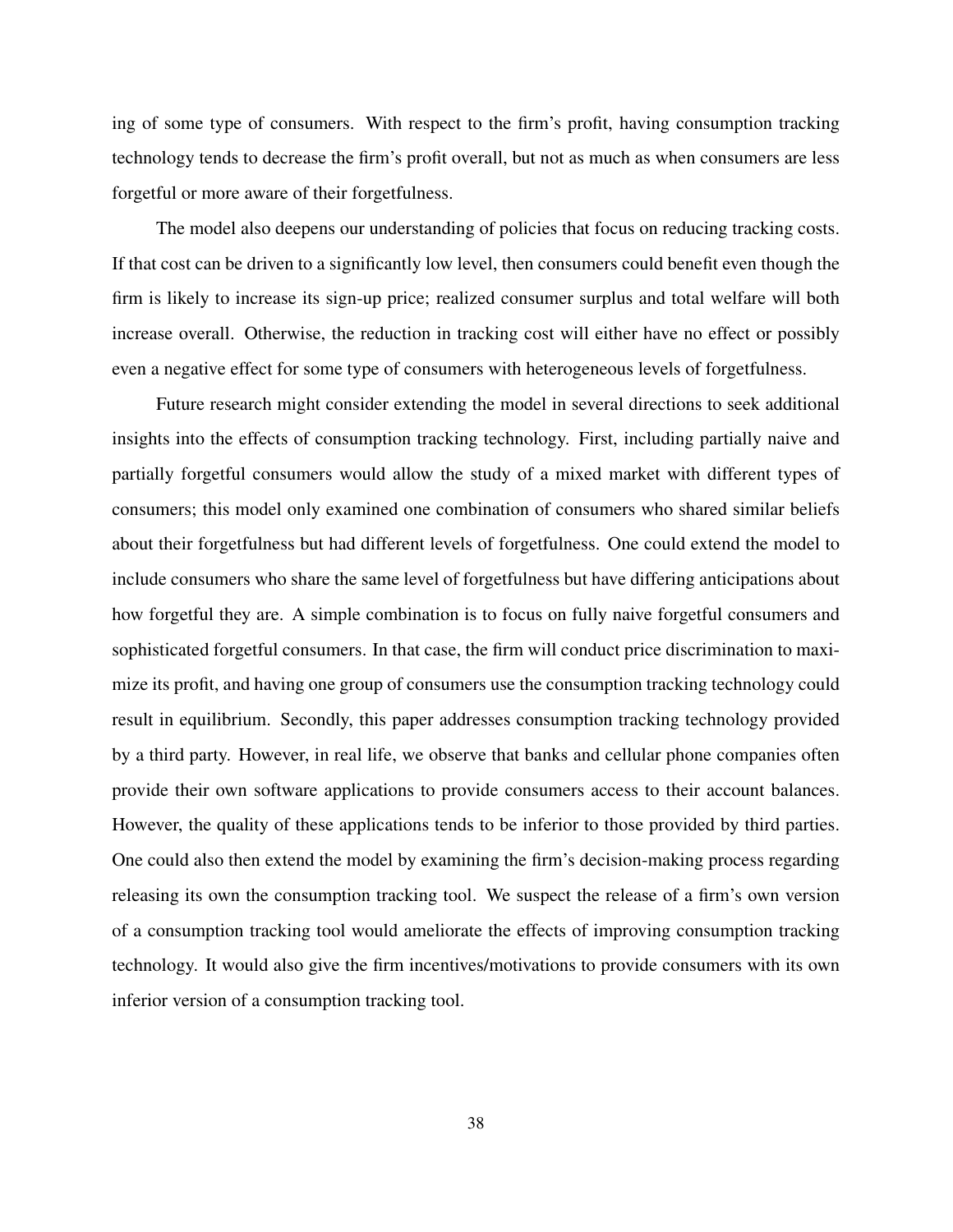## References

- <span id="page-40-12"></span>Alan, S., Cemalcilar, M., Karlan, D., and Zinman, J. (2018). Unshrouding: Evidence from bank overdrafts in turkey. *Journal Of Finance*, pages 1–42.
- <span id="page-40-0"></span>CFPB (2017). Frequent overdrafters. Technical report, Consumer Financial Protection Bureau.
- <span id="page-40-11"></span>Chen, Y., Iyer, G., and Pazgal, A. (2010). Limited memory, categorization, and competition. *Marketing Science*, 29(4):650–670.
- <span id="page-40-10"></span>Crocker, J., Fiske, S. T., and Taylor, S. E. (1984). *Schematic Bases of Belief Change*, pages 197–226. Springer New York, New York, NY.
- <span id="page-40-7"></span>Dickson, P. R. and Sawyer, A. G. (1990). The price knowledge and search of supermarket shoppers. *Journal of Marketing*, 54(3):42–53.
- <span id="page-40-5"></span>Ericson, K. M. M. (2011). Forgetting we forget: Overconfidence and memory. *Journal of the European Economic Association*, 9(1):43–60.
- <span id="page-40-1"></span>FCA (2008). How overdrafts are managed. Technical report, Financial Conduct Authority.
- <span id="page-40-6"></span>FCA (2015). How overdrafts are managed. Technical report, Financial Conduct Authority.
- <span id="page-40-2"></span>FCA (2018). Sending out an sms: The impact of automatically enrolling consumers into overdraft alerts. Technical report, Financial Conduct Authority: Occasional Paper 36.
- <span id="page-40-9"></span>Greenwald, A. G. (1980). The totalitarian ego: Fabrication and revision of personal history. *American Psychologist*, 7(35):853–886.
- <span id="page-40-13"></span>Grubb, M. D. (2009). Selling to overconfident consumers. *American Economic Review*, 99:1770–1870.
- <span id="page-40-4"></span>Grubb, M. D. (2015). Consumer inattention and bill-shock regulation. *Review of Economic Studies*, 82:219– 257.
- <span id="page-40-3"></span>Grubb, M. D. and Osborne, M. (2015). Cellular service demand: Biased beliefs, learning, and bill shock. *American Economic Review*, pages 234–271.
- <span id="page-40-8"></span>Helgeson, J. G. and Beatty, S. E. (1987). Price expectation and price recall error: An empirical study. *Journal of Consumer Research*, 14(3):379–86.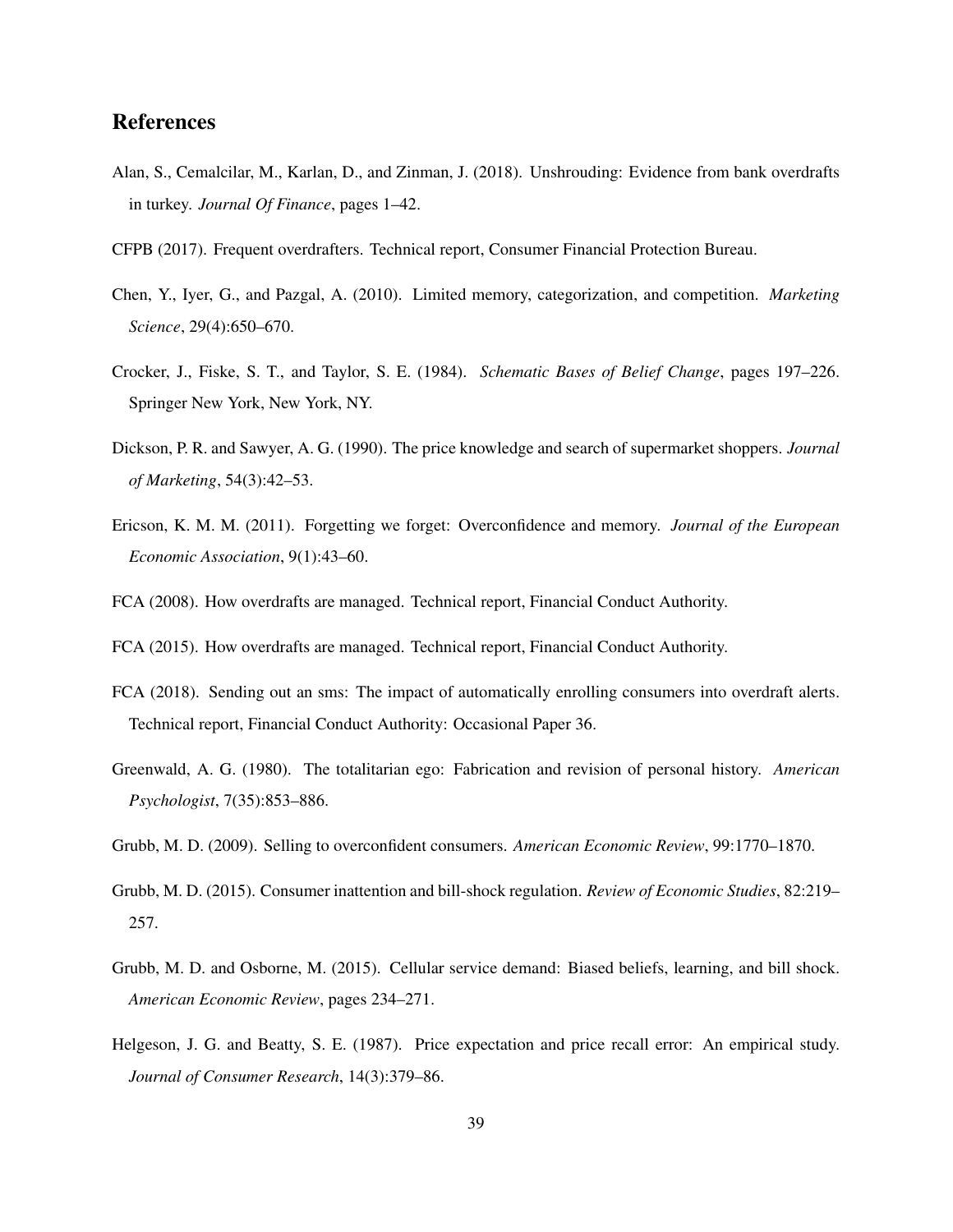- <span id="page-41-3"></span>Li, K. K. (2013). Asymmetric memory recall of positive and negative events in social interactions. *Experimental Economics*, 16(3):248–262.
- <span id="page-41-5"></span>Liu, X., Montgomery, A. L., and Srinivasan, K. (2016). Optimizing bank overdraft fees with big data. *Working Paper*, pages 1–56.
- <span id="page-41-1"></span>Miller, G. A. (1956). The magical number seven, plus or minus two: some limits on our capacity for processing information. *Psychological Review*, 63(2):81–97.
- <span id="page-41-2"></span>Mitchell, R. K., Agle, B. R., and Wood, D. J. (1997). Toward a theory of stakeholder identification and salience: Defining the principle of who and what really counts. *The Academy of Management Review*, 22(4):853–886.
- <span id="page-41-4"></span>Rubinstein, A. (1993). On price recognition and computational complexity in a monopolistic model. *Journal of Political Economy*, 101(3):473–84.
- <span id="page-41-6"></span>Sims, C. A. (2003). Implications of rational inattention. *Journal of Monetary Economics*, 50:665–690.
- <span id="page-41-0"></span>Stango, V. and Zinman, J. (2014). Limited and varying consumer attention: Evidence from shocks to the salience of bank overdraft fees. *The Review of Financial Studies*, 27:990–1030.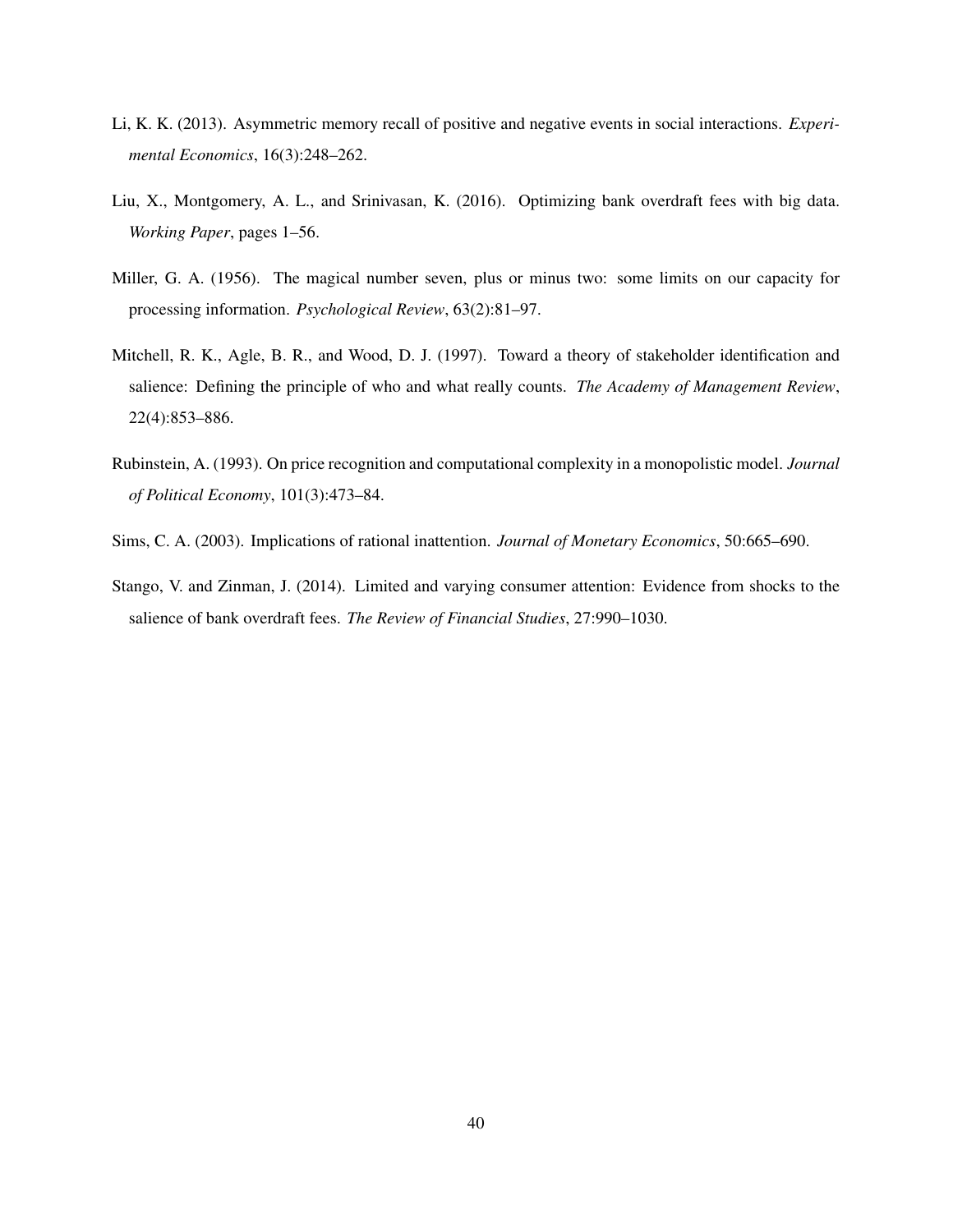# A Notation

| $v_t$                 | Value consumers get at period $t \in \{1, 2\}$ . It creates purchase prob-                 |
|-----------------------|--------------------------------------------------------------------------------------------|
|                       | ability                                                                                    |
| $d_t$                 | Consumption decision in period $t \in \{1,2\}$                                             |
| $\tilde{\alpha}$      | Ex-ante perception about forgetfulness                                                     |
| $\alpha$              | Ex-post realized forgetfulness                                                             |
| $\mu$                 | $\mu = \frac{\tilde{\alpha}}{n}$ , sophistication parameter. It is used to measure how so- |
|                       | phisticated consumers.                                                                     |
| Ø                     | Penalty fee                                                                                |
| p                     | Sign-up price for services                                                                 |
| П                     | Profit for the firm                                                                        |
| k                     | Tracking cost                                                                              |
| σ                     | Proportion of less forgetful consumers                                                     |
| $\alpha$ <sub>L</sub> | The level of forgetfulness for less forgetful consumers                                    |
|                       |                                                                                            |

### B Detailed Proofs

LEMMA 1: *For consumers with perfect memory, it is optimal for the firm to charge a high sign-up price*  $(p = 1)$  and not to charge a penalty fee ( $\phi = 0$ ). Moreover, this contract maximizes total welfare.

*Proof:* When consumers have perfect memory ( $\alpha = \tilde{\alpha} = 0$ ), their consumption strategies ( $v_1$  and  $v_2$ ) have been discussed in Section 3.1. Given the distribution of *v<sup>t</sup>* , consumers perceived expected utility (willingness to pay) can be calculated through the following equation:

$$
E(\tilde{U}) = (1 - \underline{v_1})(\frac{1 + \underline{v_1}}{2} + (1 - \underline{v_2})(\frac{1 + \underline{v_2}}{2} - \phi)) + \frac{\underline{v_1}}{2}
$$

. Therefore, consumer's willingness to pay can be written as follows:

$$
p = \begin{cases} \frac{5}{8}, & \phi > 1 \\ 1 - \phi + \phi^2 - \frac{1}{2}\phi^3 + \frac{1}{8}\phi^4, & \phi \le 1 \end{cases}.
$$

If the penalty fee is higher than the maximum value consumers can get, consumers with perfect memory will only consume once over two periods. In period one, consumers will choose to consume only if the value is greater than  $\frac{1}{2}$ , making the perceived expected utility as  $E(\tilde{U}) = \frac{5}{8}$ . However, if the penalty fee is small ( $\phi \leq 1$ ), when consumers plan their consumption strategies, they will take the probability of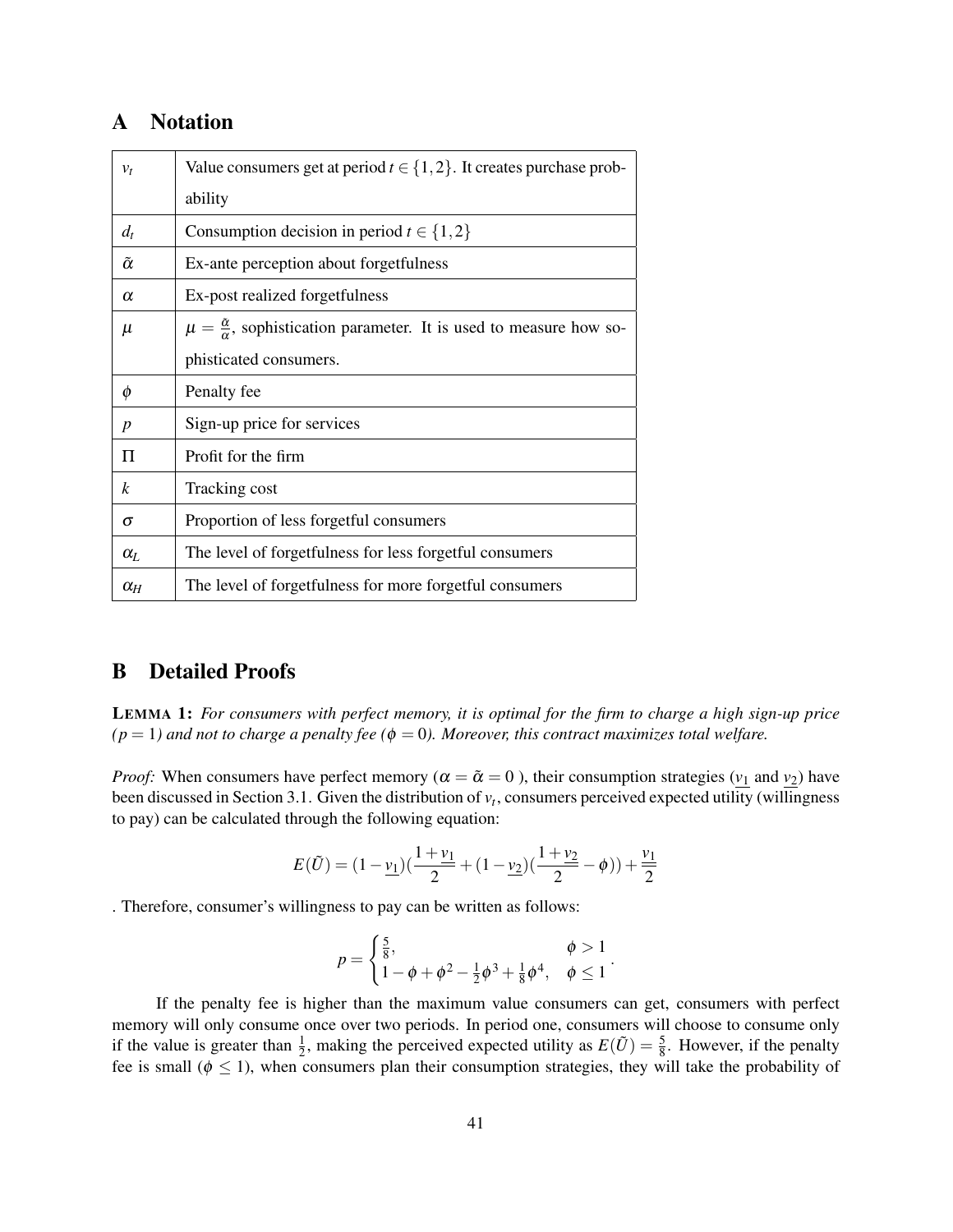incurring a penalty fee into consideration, and the only way that they get charged a penalty fee is when they know it will happen, but choose to consume since they get higher value from it. That is to say, conditional on consumers consumed in period one, consumers will only choose to consume if the value they get from period two is higher than the penalty fee. According to the formula for perceived expected utility, we get  $E(\tilde{U}) = 1 - \phi + \phi^2 - \frac{1}{2}$  $\frac{1}{2}\phi^3 + \frac{1}{8}$  $\frac{1}{8}\phi^4$ .

The firm's profit comes from sign-up price ans revenue from penalty fee. As a monopoly firm, the sign-up price will be set at consumer's willingness to pay, which is consumer's expected perceived utility. Given those consumers consumption strategies as well as their willingness to pay, the firm's profit can be obtained through

$$
\Pi = p + \Pr(d_1 = d_2 = 1)\phi
$$

And it can be expressed as follows

$$
\Pi = \begin{cases} \frac{5}{8}, & \phi > 1 \\ 1 - \phi^2 (1 - \phi + \frac{3\phi^2}{8}), & \phi \le 1 \end{cases}.
$$

The firm will provide the contract that maximizes its profit. According to the profit function shown above, there are two cases:

*Case 1:*  $\phi > 1$  $\Pi = \frac{5}{8}$ 8

*Case 2:*  $\phi \leq 1$ 

 $\Pi = 1 - \phi^2((1 - \phi) + \frac{1}{8}\phi^2)$ 

By taking derivatives of the profit function, We get  $\frac{d\Pi}{d\phi} = -\frac{1}{2}$  $\frac{1}{2}\phi(\phi^2-6\phi+4)$ . The profit functions will have its local maximum point at  $\phi = 0$ , and the corresponding profit is  $\Pi = 1$ . While for the extreme value  $\phi = 1$ , the level of profit is  $\Pi = \frac{7}{8}$  $\frac{7}{8}$ . Therefore, it is optimal for the firm to provide a contract with 0 penalty fee and high sign-up price.

Comparing case 2 with case 1, firm has a higher profit when setting a high sign-up price and zero penalty fee. Therefore, the optimal penalty fee is  $\phi^* = 0$ , and the corresponding sign-up price is  $p^* = 1$ . In equilibrium,  $\Pi^* = 1$  and consumers will consume in both periods. Moreover, the total welfare is maximized as well.

**PROPOSITION 1:** *It is optimal for the firm to charge (i)*  $p^* = \frac{5}{8}$  $\frac{5}{8}$  and  $\phi^* = \frac{1}{2(1-\alpha)}$  if  $\alpha \ge \max(\frac{1+\tilde{\alpha}}{2}, \frac{2}{3})$ 3 )*; (ii)*  $p^* = \frac{5}{8}$  $\frac{5}{8}$  and  $\phi^* = \frac{1}{1-\alpha}$  if  $\frac{3\tilde{\alpha}^2 - 2\tilde{\alpha} + 3}{4} < \alpha \le \frac{1+\tilde{\alpha}}{2}$ ; *(iii) otherwise*,  $p^* = 1$  and  $\phi^* = 0$ .

*Proof:* Consumer's consumption strategies and their expressions for perceived expected utility (willingness) to pay), as well as their probability of incurring a penalty fee have been shown in Equation (2) to (4). Here, We will not repeat the process. The firm's profit is

$$
\Pi = p + \Pr(d_1 = d_2 = 1) * \phi
$$

where the expressions for willingness to pay and probability of incurring a penalty fee depend on the  $\phi$ . As a result, firm's profit is a function of penalty fee as well.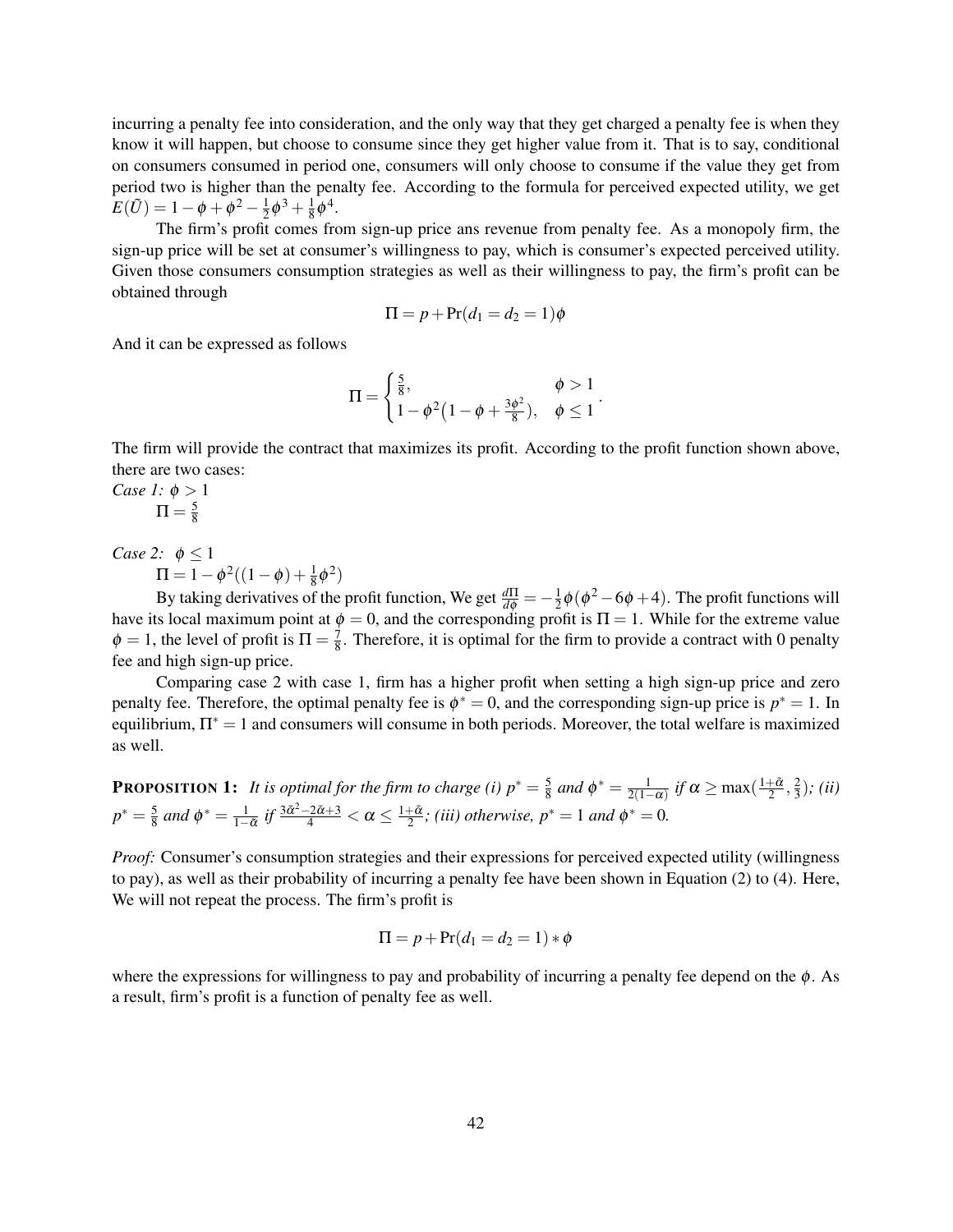$$
\Pi=\begin{cases} \frac{5}{8}, & \alpha<1-\frac{1}{\phi} \\ \frac{5}{8}+\frac{1}{2}(1-(1-\alpha)\phi)\phi, & \tilde{\alpha}\leq 1-\frac{1}{\phi}\leq \alpha \\ 1-\phi^2\big((1-\alpha)(1-\phi)+\frac{1}{8}(4\tilde{\alpha}^2+(1-\tilde{\alpha}^2)(3+\tilde{\alpha}^2-4\alpha)\phi^2))\big), & 1-\frac{1}{\phi}<\tilde{\alpha}\leq \sqrt{\frac{\phi^2-2\phi+2}{\phi^2}} \\ \frac{1}{2}, & \tilde{\alpha}>\sqrt{\frac{\phi^2-2\phi+2}{\phi^2}} \end{cases}.
$$

To find the firm's profit, We will look into each case and then find the optimal contract for each case, them compare different cases.

*Case 1:*  $\alpha \leq 1 - \frac{1}{\phi}$  $\Pi = \frac{5}{8}$ 8

φ

*Case 2:*  $\tilde{\alpha} \leq 1 - \frac{1}{\phi} \leq \alpha$ 

The condition can also be re-written as  $\frac{1}{1-\tilde{\alpha}} \le \phi \le \frac{1}{1-\alpha}$  $\max_{\phi} \Pi = \frac{5}{8} + \frac{1}{2}$  $\frac{1}{2}(1-(1-\alpha)\phi)\phi$ FOC:  $\frac{d\Pi}{d\phi} = \alpha\phi - \phi + \frac{1}{2}$  $\frac{1}{2}$ =0

The optimal penalty fee should be set at  $\phi = \frac{1}{2(1-\alpha)}$ . However, the condition  $\tilde{\alpha} \le 1 - \frac{1}{\phi} \le \alpha$  needs to be satisfied. And, it requires  $\alpha \ge \frac{\tilde{\alpha}+1}{2}$ . Therefore, the optimal penalty fee is  $\phi = \frac{1}{2(1-\alpha)}$  if  $\alpha \ge \frac{\tilde{\alpha}+1}{2}$ . If  $\alpha < \frac{\tilde{\alpha}+1}{2}$ , it implies that  $\frac{1}{2(1-\alpha)} < \frac{1}{1-\tilde{\alpha}}$ . Given the condition constraint, the optimal penalty fee would be set at  $\phi = \frac{1}{1-\alpha}$ . Therefore, We have the following conclusions:

(i) If  $\alpha \ge \frac{\tilde{\alpha}+1}{2}$ , the optimal penalty fee is  $\phi = \frac{1}{2(1-\alpha)}$  and the corresponding sign-up price is  $\frac{5}{8}$ . In this case, the level of profit is  $\Pi = \frac{5\alpha - 6}{8(\alpha - 1)}$  $\frac{5\alpha-6}{8(\alpha-1)}$ .

(ii) If  $\alpha < \frac{\tilde{\alpha}+1}{2}$ , the optimal penalty fee is  $\phi = \frac{1}{1-\tilde{\alpha}}$  and the corresponding sign-up price is  $\frac{5}{8}$ . In this case, the level of profit is  $\Pi = \frac{5\tilde{\alpha}^2 - 14\tilde{\alpha} + 4\alpha + 5}{8(\tilde{\alpha} - 1)^2}$  $8(\tilde{\alpha}-1)^2$ 

*Case 3:*  $1 - \frac{1}{\phi} < \tilde{\alpha} < \sqrt{\frac{\phi^2 - 2\phi + 2}{\phi^2}}$  $\phi^2$  $\Pi = (\frac{1}{2}\alpha - \frac{1}{2})$  $\frac{1}{2}\alpha\tilde{\alpha}^2+\frac{1}{8}$  $\frac{1}{8}\tilde{\alpha}^4-\frac{1}{8}$  $(\frac{1}{8})\phi^4 + \phi^3 - \phi^2 - \frac{1}{2}$  $\frac{1}{2}\tilde{\alpha}^2\phi^2 + \alpha\phi^2 - \alpha\phi^3 + 1$ Instead of taking derivatives of the profit function with respect to  $\phi$ , We focus on  $\tilde{\alpha}$  first.

By taking derivative of the profit function with respect to  $\tilde{\alpha}$ , We get  $\frac{d\Pi}{d\tilde{\alpha}} = -\frac{1}{2}$  $\frac{1}{2}\tilde{\alpha}\phi^2((2\alpha-\tilde{\alpha}^2)\phi^2+2)$ The local maximum happens when  $\tilde{\alpha} = 0$ . To satisfy the condition  $1 - \frac{1}{\phi} < \tilde{\alpha} < \sqrt{\frac{\phi^2 - 2\phi + 2}{\phi^2}}$  $\frac{1}{\phi^2}$ , the penalty fee should be  $\phi \le 1$ . In this case, the firm's profit is  $\Pi = (\frac{1}{2}\alpha - \frac{1}{8})$  $\frac{1}{8}$ ) $\phi^4 + \phi^3 - \phi^2 + \alpha \phi^2 - \alpha \phi^3 + 1$ . A further investigating on this profit function suggests that the firm is better off by charging  $\phi = 0$  and  $p = 1$ , and the level of profit is  $\Pi = 1$ 

At extreme values: first, if  $\tilde{\alpha} = 1 - \frac{1}{\phi}$  $\frac{1}{\phi}$ , the level of profit is  $\Pi = \frac{1}{2}$  $rac{1}{2}\phi - \frac{3}{4}$  $\frac{3}{4}\phi^2 + \frac{1}{2}$  $\frac{1}{2}\phi^3 + \frac{1}{2}$  $\frac{1}{2} \alpha \phi^2 + \frac{4}{8}$  $\frac{4}{8}$  Second, if  $\tilde{\alpha} = \sqrt{\frac{\phi^2 - 2\phi + 2}{\phi^2}}$  $\frac{1}{\phi^2}$ , the level of profit is  $\Pi = \frac{1}{2}$  $rac{1}{2}\phi^3 - \frac{1}{2}$  $rac{1}{2}\phi^2 + \frac{1}{2}$  $\frac{1}{2}$ . By comparing the two extreme values, We find that the profit when  $\tilde{\alpha} = 1 - \frac{1}{\phi}$  $\frac{1}{\phi}$  is always higher:  $\frac{1}{2}\phi - \frac{3}{4}$  $\frac{3}{4}\phi^2 + \frac{1}{2}$  $\frac{1}{2}\phi^3 + \frac{1}{2}$  $\frac{1}{2}\alpha\phi^2 + \frac{4}{8} > \frac{1}{2}$  $rac{1}{2}\phi^3 - \frac{1}{2}$  $\frac{1}{2}\phi^2 + \frac{1}{2}$  $\frac{1}{2}$ . It is notable that  $\tilde{\alpha} = 1 - \frac{1}{\phi}$  $\frac{1}{\phi}$  can also be written as  $\phi = \frac{1}{1-\tilde{\alpha}}$  and the level of profit in terms of  $\tilde{\alpha}$  can be written as  $\Pi = \frac{5\tilde{\alpha}^2 - 14\tilde{\alpha} + 4\alpha + 5}{8(\tilde{\alpha} - 1)^2}$  $8(\tilde{\alpha}-1)^2$ 

In addition, compared to the local maximum point, the firm still prefers to provide a positive penalty fee ( $\phi = \frac{1}{1-\tilde{\alpha}}$ ) if the profit earned is higher than 1. Hence, we have the following conclusions: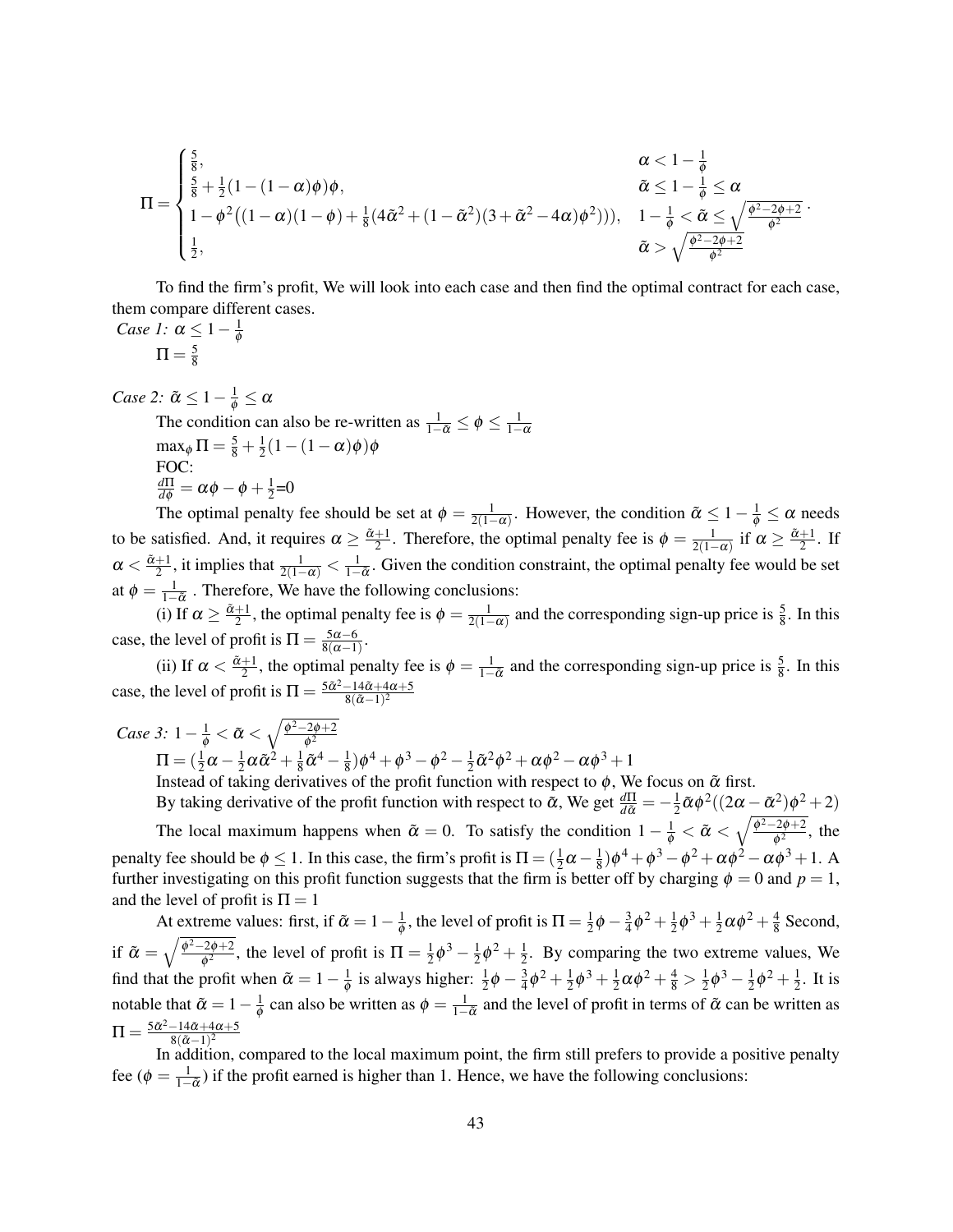(i) If  $\alpha \geq \frac{3}{4}$  $\frac{3}{4}\tilde{\alpha}^2 - \frac{1}{2}$  $\frac{1}{2}\tilde{\alpha}+\frac{3}{4}$  $\frac{3}{4}$ , the optimal penalty fee is  $\phi = \frac{1}{1-\tilde{\alpha}}$  and the level of profit is  $\Pi = \frac{5\tilde{\alpha}^2 - 14\tilde{\alpha} + 4\alpha + 5}{8(\tilde{\alpha} - 1)^2}$  $8(\tilde{\alpha}-1)^2$ (ii) If  $\alpha < \frac{3}{4}$  $\frac{3}{4}\tilde{\alpha}^2 - \frac{1}{2}$  $\frac{1}{2}\tilde{\alpha}+\frac{3}{4}$  $\frac{3}{4}$ , the optimal penalty fee is  $\phi = 0$  and the level of profit is  $\Pi = 1$ 

Case 4: 
$$
\tilde{\alpha} \ge \sqrt{\frac{\phi^2 - 2\phi + 2}{\phi^2}}
$$
  
 $\Pi = \frac{1}{2}$ 

With the optimal contract derived in each cases, We am able to compare different cases and find out the optimal contract that maximize firm's profit. In particular, We have

(i)  $\frac{5\alpha-6}{8(\alpha-1)} > 1$  if  $\alpha > \frac{2}{3}$ 3 (ii)  $\frac{5\alpha-6}{8(\alpha-1)} > \frac{5\tilde{\alpha}^2-14\tilde{\alpha}+4\alpha+5}{8(\tilde{\alpha}-1)^2}$  $\frac{-14\tilde{\alpha}+4\alpha+5}{8(\tilde{\alpha}-1)^2}$  if  $\alpha>\frac{1+\tilde{\alpha}}{2}$ (iii)  $\frac{5\tilde{\alpha}^2-14\tilde{\alpha}+4\alpha+5}{8(\tilde{\alpha}-1)^2}$  $\frac{-14\tilde{\alpha}+4\alpha+5}{8(\tilde{\alpha}-1)^2} > 1$  if  $\alpha > \frac{3}{4}$  $\frac{3}{4}\tilde{\alpha}^2 - \frac{1}{2}$  $\frac{1}{2}\tilde{\alpha}+\frac{3}{4}$ 

Therefore, it is optimal for the firm to charge (i)  $p^* = \frac{5}{8}$  $\frac{5}{8}$  and  $\phi^* = \frac{1}{2(1-\alpha)}$  if  $\alpha \ge \max(\frac{1+\tilde{\alpha}}{2}, \frac{2}{3})$  $(\frac{2}{3})$ ; (ii)  $p^* = \frac{5}{8}$  and  $\phi^* = \frac{1}{1-\tilde{\alpha}}$  if  $\frac{3\tilde{\alpha}^2 - 2\tilde{\alpha} + 3}{4} < \alpha \le \frac{1+\tilde{\alpha}}{2}$ ; (iii) otherwise  $p^* = 1$  and  $\phi^* = 0$ .  $\frac{5}{2}$  and  $\phi^* - \frac{1}{2}$  if  $\frac{3\tilde{\alpha}^2 - 2\tilde{\alpha} + 3}{4} < \alpha < \frac{1+\tilde{\alpha}}{2}$ 

4

**LEMMA 2:** *Forgetful consumers will choose to check their consumption history if and only if*  $k \leq k^*(\alpha, \phi)$ 

*Proof:* Consumers compare the two expected utility for period two before making the tracking decision.

First, if consumers choose not to track their consumption, at period two, they realize there is  $\alpha$ probability they remember wrong. If the penalty fee is high enough such that  $\alpha < 1 - \frac{1}{\phi}$  $\frac{1}{\phi}$ , they will choose not to consume in period two and get 0 utility. That is,  $E_b(u_2|d_1 = 1, b = 0) = 0$ . On the other hand, if the penalty fee is lower such that  $\alpha > 1-\frac{1}{\phi}$  $\frac{1}{\phi}$ , the threshold of consuming in period two is  $(1 - \alpha)\phi$  and the corresponding expected utility from period two is  $E_b(u_2|d_1 = 1, b = 0) = \frac{(1 - ((1 - \alpha)\phi))^2}{2}$ .

$$
E_b(u_2|d_1=1,b=0)\begin{cases}0,&\alpha<1-\frac{1}{\phi}\\ \frac{1}{2}(1-((1-\alpha)\phi))^2,&\alpha\geq 1-\frac{1}{\phi}\end{cases}
$$

Before tracking their consumption, they still believe that they have  $\alpha$  probability to make a mistake. If they find that they have consumed before after paying *k*, facing a high penalty fee, they will not consume and get 0 utility. Then overall, their expected utility is  $E_b(u_2|d_1 = 1, b = 1) = \frac{1}{2}\alpha - k$ . Similar argument applies to the case when penalty fee is smaller than 1 , and in that case, consumers might still choose to consume even if they find that have consumed before and the expected utility from period two is *Eb*(*u*2|*d*<sup>1</sup> = 1,*b* = 1) =  $(1 - \alpha)((1 - \phi)(\frac{1 + \phi}{2} - \phi)) + \frac{1}{2}\alpha - k$ . Therefore, if consumers decide to track their consumption, their expected utility from period two before tracking can be written as follows:

$$
E_b(u_2|d_1=1, b=1) \begin{cases} \frac{1}{2}(1-\alpha)(1-\phi)^2 + \frac{\alpha}{2} - k, & \phi \le 1\\ \frac{1}{2}\alpha - k, & \phi > 1 \end{cases}
$$

Hence, consumers will choose to track their consumption if the expected utility for period two is higher in the tracking case. And the threshold *k* ∗ that makes consumers indifferent from tracking or not can be derived through  $E_b(u_2|d_1 = 1, b = 1) - E_b(u_2|d_1 = 1, b = 0) = 0$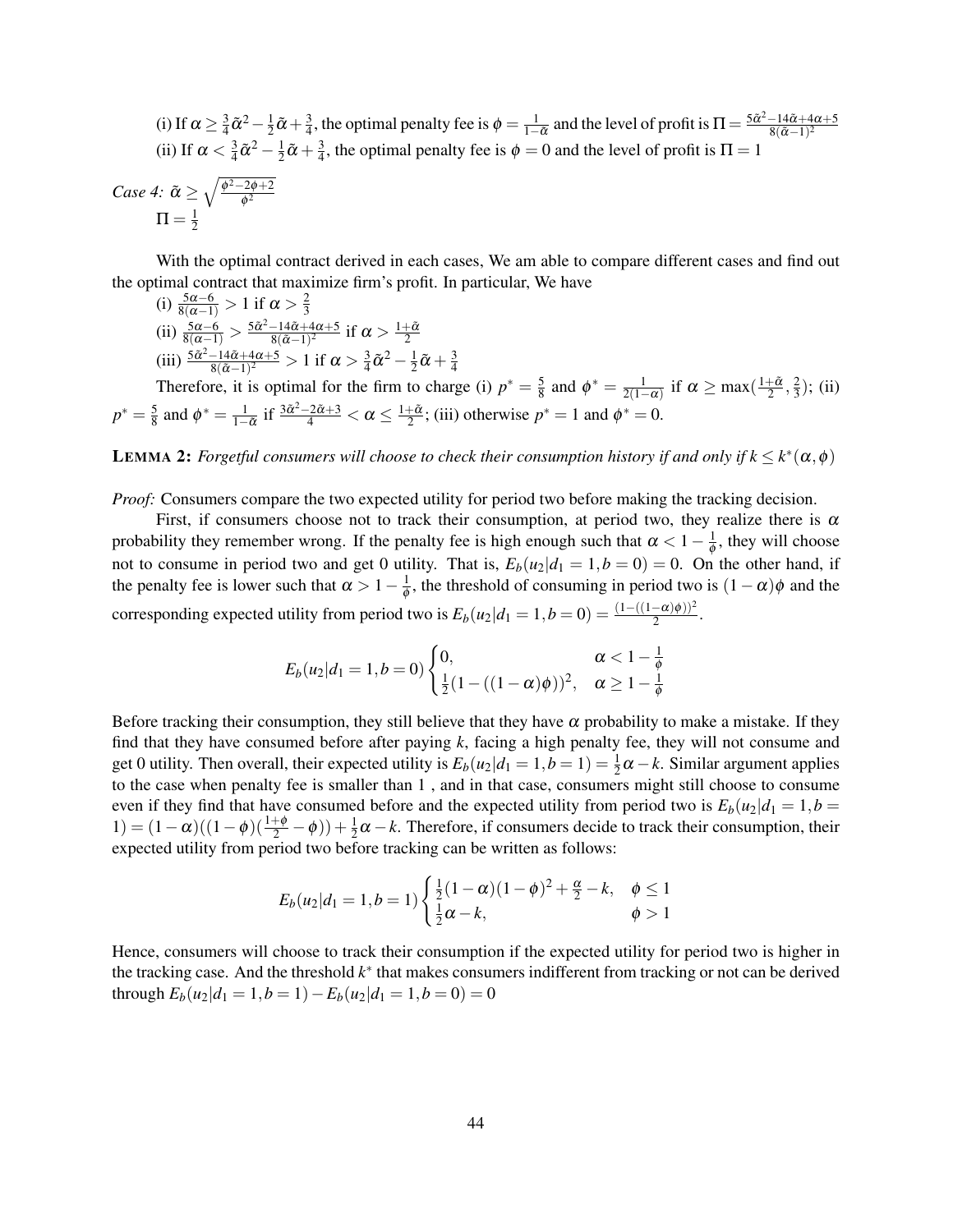Thus, we have,

$$
k^*(\alpha,\phi) = \begin{cases} \frac{1}{2}\alpha, & \phi > \frac{1}{1-\alpha} \\ \frac{1}{2}\alpha - \frac{1}{2}(1-(1-\alpha)\phi)^2, & 1 < \phi \leq \frac{1}{1-\alpha} \\ \frac{1}{2}\alpha(1-\alpha)\phi^2, & \phi \leq 1 \end{cases}
$$

COROLLARY 1:*Without price adjustment, if the advancement of consumption tracking technology changes consumer anticipation or makes consumers track their consumption, the firm is worse off and consumers surplus increases.*

*Proof:* Facing the contract described in Equation 5, if the advancement of consumption tracking technology changes consumers anticipation, according to Equation 8, the probability they consume in period one is  $\frac{1}{2} - k$  when facing a penalty fee  $\phi > 1$ . And in period two, when they track their consumption and find that they have consumed in period one, they will not choose to consume in period two; otherwise, they will consume in period two. Therefore, their willingness to pay become  $p = \frac{1}{2}$  $\frac{1}{2}k^2 - \frac{1}{2}$  $\frac{1}{2}k + \frac{5}{8}$  $\frac{5}{8}$ , which is smaller than the sign-up price  $(\frac{5}{8})$ . As a result, consumers will leave the market and get value from their outside option (normalized to 0) and firm gets 0 profit. While in the case of no tracking option, when facing a contract with positive penalty fees, consumers' realized utility is negative and firm earns a higher than 1 profit ( $\Pi > 1$ ).

If the advancement of consumption tracking technology does not affect consumer's perception (willingness to pay), but changes consumers behavior such that consumers will use it to track their consumption. As discussed above, the optimal penalty fees described in equation 5 are either 0 or greater than 1. When facing a contract with 0 penalty fee, consumers will never choose to track their consumption. Therefore, when facing a contract with high penalty fee ( $\phi > 1$ ), tracking one's consumption will always help consumers avoid paying penalty fee. Therefore, the firm only gets revenues from sign-up price and earns 0 profit from penalty fee. To summarize, when consumers use the tracking technology, without pricing adjustment, they are able to avoid paying penalty fee, and get 0 net realized expected utility, and the firm loses profit from penalty fees. While in the case of no tracking option, when facing a contract with positive penalty fees, consumers' realized utility is negative and firm earns a higher than 1 profit ( $\Pi > 1$ ).

To conclude, without price adjustment, if the advancement of consumption tracking technology changes consumer anticipation or makes consumers track their consumption, the firm is worse off and consumers surplus increases.

PROPOSITION 2: *The advancement of consumption tracking technology weakly decreases the penalty fee and weakly increases the sign-up price. Moreover, it strictly improves consumer welfare and weakly reduces firm's profit even if consumers do not use the tracking technology in equilibrium*

*Proof:* The proof follows directly from Equation 9 and consumer's willingness to pay which is shown below:

$$
p = \begin{cases} \frac{5}{8}, & 1 - \frac{1}{\phi} \ge \tilde{\alpha} \text{ and } k > k^*(\tilde{\alpha}, \phi) \\ \frac{1}{2}k^2 - \frac{1}{2}k + \frac{5}{8}, & \phi > 1 \text{ and } k \le k^*(\tilde{\alpha}, \phi) \\ 1 - \phi + (1 - \frac{\tilde{\alpha}^2}{2})\phi^2 - \frac{1 - \tilde{\alpha}^2}{2}\phi^3 + \frac{(1 - \tilde{\alpha}^2)^2}{8}\phi^4, & 1 - \frac{1}{\phi} < \tilde{\alpha} \le \sqrt{\frac{\phi^2 - 2\phi + 2}{\phi^2}} \text{ and } k > k^*(\tilde{\alpha}, \phi) \\ \frac{1}{2}k^2 - \frac{1}{2}k\phi^2 + k\phi - k + \frac{1}{8}\phi^4 - \frac{1}{2}\phi^3 + \phi^2 - \phi + 1, & \phi \le 1 \text{and } k \le k^*(\tilde{\alpha}, \phi) \\ \frac{1}{2}, & \text{OW} \end{cases}
$$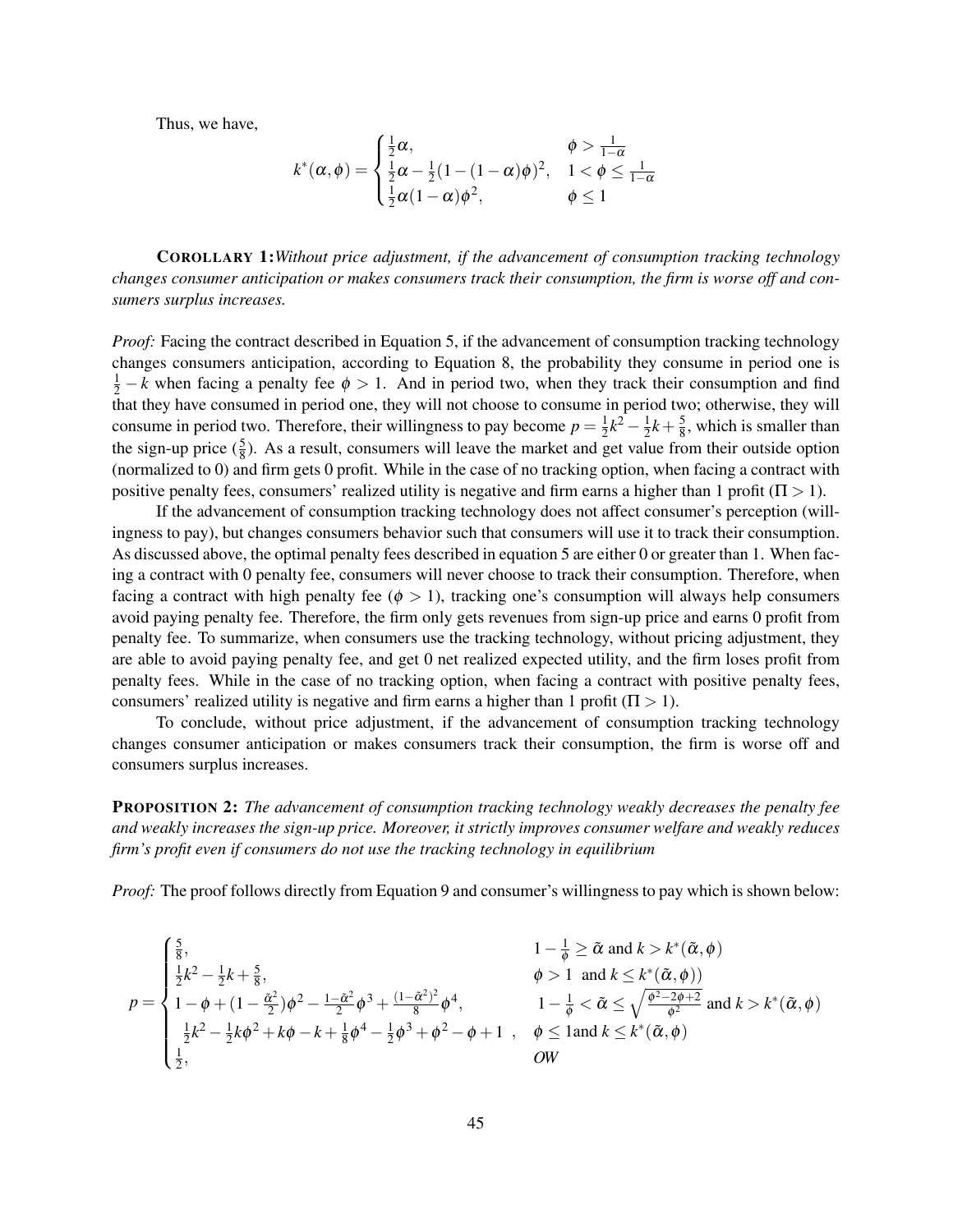And the firm's profit comes from the sign up price and the revenue from penalty fees.

$$
\Pi = p + \Pr(d_1 = d_2 = 1) * \phi
$$

where the expressions for willingness to pay and probability of incurring a penalty fee depend on the  $\phi$ . It can be expressed as follows:

$$
\Pi = \begin{cases}\n\frac{5}{8}, & 1 - \frac{1}{\phi} > \alpha \text{ and } k \geq k^*(\tilde{\alpha}, \phi) \\
\frac{1}{2}k^2 - \frac{1}{2}k + \frac{5}{8}, & \phi > 1 \text{ and } k < k^*(\tilde{\alpha}, \phi) \leq k < k^*(\alpha, \phi) \\
1 - \phi + (1 - \frac{\tilde{\alpha}^2}{2})\phi^2 - \frac{1 - \tilde{\alpha}^2}{2}\phi^3 + \frac{(1 - \tilde{\alpha}^2)^2}{8}\phi^4, & 1 - \frac{1}{\phi} < \tilde{\alpha} \leq \sqrt{\frac{\phi^2 - 2\phi + 2}{\phi^2}} \text{ and } \phi > 1 \\
\frac{1}{2}k^2 + \frac{1}{2}k\phi^2 - k - \frac{3}{8}\phi^4 + \phi^3 - \phi^2 + 1, & \phi \leq 1 \text{ and } k < k^*(\tilde{\alpha}, \phi) \leq k < k^*(\alpha, \phi) \\
\frac{\frac{5}{2}k^2 + \frac{1}{2}k\phi^2 - k - \frac{3}{8}\phi^4 + \phi^3 - \phi^2 + 1}{8}, & \phi \leq 1 \text{ and } k < k^*(\tilde{\alpha}, \phi) \leq k < k^*(\alpha, \phi) \\
\frac{\frac{\tilde{\alpha}^4\phi^4}{8} + \frac{\tilde{\alpha}^2\phi^4}{2} - \frac{\tilde{\alpha}^2\phi^2}{2} - \frac{3\phi^4}{8} + \phi^3 - \phi^2 + 1, & \phi \leq 1 \text{ and } k^*(\tilde{\alpha}, \phi) \leq k < k^*(\alpha, \phi) \\
\frac{5}{8} + \frac{1 - (1 - \alpha)\phi}{2}, & \tilde{\alpha} \leq 1 - \frac{1}{\phi} \leq \alpha \text{ and } k \geq k^*(\alpha, \phi) \\
1 - \phi^2((1 - \alpha)(1 - \phi) + \frac{1}{8}(4\tilde{\alpha}^2 + (1 - \tilde{\alpha}^2)(3 + \tilde{\alpha}^2 - 4\alpha)\phi^2))), & 1 - \frac{1}{\phi} < \tilde{\alpha} \leq \sqrt{\frac{\phi^2 - 2\phi + 2}{\phi^2}} \text{ and } k \geq
$$

By maximizing the firm's profit, We are able to obtain the optimal contract with the advancement of consumption tracking technology. For consumers who plan to use the tracking technology, the firm will provide a contract with zero penalty fee and high sign-up price. For consumers who plan not to track their consumption but will do so, the firm will intentionally reduce the penalty fee to disincentivize them from using it. For those consumers who do not track their consumption, there is no need for the firm to change its contract. *Case 1A:*  $1 - \frac{1}{\phi} > \alpha$  and  $k > k^*(\tilde{\alpha}, \phi)$ 

$$
\Pi=\tfrac{5}{8}
$$

Case 1B: 
$$
\tilde{\alpha} < 1 - \frac{1}{\phi} < \alpha
$$
 and  $k^*(\tilde{\alpha}, \phi) \le k < k^*(\alpha, \phi)$   
\n
$$
\Pi = \frac{5}{8}
$$

*Case 2:*  $\phi$  > 1 and  $k < k^*(\tilde{\alpha}, \phi)$  $\Pi=\frac{1}{2}$  $\frac{1}{2}k(k-1)+\frac{5}{8}<1$ 

Case 3: 
$$
1 - \frac{1}{\phi} < \tilde{\alpha} < \sqrt{\frac{\phi^2 - 2\phi + 2}{\phi^2}}
$$
 and  $\phi > 1$  and  $k^*(\tilde{\alpha}, \phi) \le k \le k^*(\alpha, \phi)$   
\n
$$
\Pi = 1 - \phi + (1 - \frac{\tilde{\alpha}^2}{2})\phi^2 - \frac{1 - \tilde{\alpha}^2}{2}\phi^3 + \frac{(1 - \tilde{\alpha}^2)^2}{8}\phi^4
$$

In  $2 \psi + 2 \psi = 2 \psi + 8 \psi$ <br>In this case, the advancement of consumption tracking technology will not change consumer's perception, thus their willingness to pay. However, consumers will choose to track their consumption and will not pay a penalty fee. As a result, the firm only receives revenue from sign-up price. Since the penalty fee is greater than 1, consumers will not plan to consume in both periods and pay a penalty fee. It makes their willingness to pay strictly lower than 1. Therefore, the level of profit, which is the sign-up price is lower than 1.

*Case 4:*  $\phi \leq 1$  and  $k < k^*(\tilde{\alpha}, \phi)$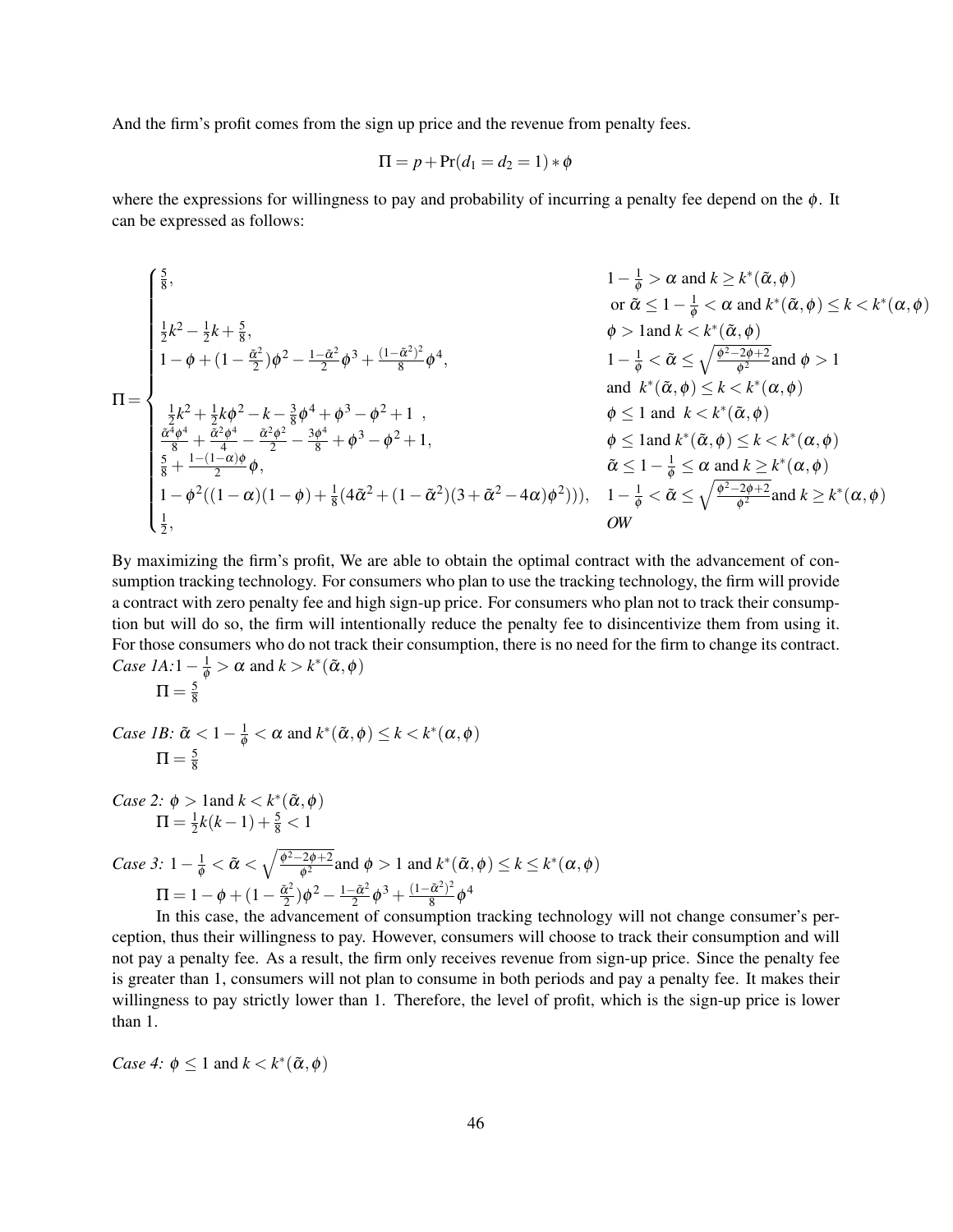$\Pi=\frac{1}{2}$  $\frac{1}{2}k^2 + \frac{1}{2}$  $\frac{1}{2}k\phi^2 - k - \frac{3}{8}$  $\frac{3}{8}\phi^4 + \phi^3 - \phi^2 + 1$ 

In this case, the advancement of consumption tracking technology will not only make consumers to track their consumption, but also changes consumer's perception, thus their willingness to pay. As discussed before, by taking the tracking cost into account, consumers' willingness to pay is lower. Although consumers might still choose to consume in both periods after checking, the overall profit earned by the firm is smaller than 1. Hence, the firm would rather to provide a contract with 0 penalty fee.

*Case 5:*  $\phi \leq 1$  and  $k^*(\tilde{\alpha}, \phi) \leq k < k^*(\alpha, \phi)$  $\Pi = (\frac{1}{8}\tilde{\alpha}^4 + \frac{1}{4}$  $\frac{1}{4} \tilde{\alpha}^2 - \frac{3}{8}$  $\frac{3}{8}$ ) $\phi^4 - \frac{1}{2}$  $\frac{1}{2}\tilde{\alpha}^2\phi^2 + \phi^3 - \phi^2 + 1$ 

In this case, consumers face a lower penalty fee and will track their consumption, but they might still choose to consume in both periods after checking. As shown in case 3 of proposition 1, it is optimal for the firm to set  $\phi = 0$  and but in this case, consumers will will not choose to check.

*Case 6*: 
$$
\tilde{\alpha} \leq 1 - \frac{1}{\phi} \leq \alpha
$$
 and  $k \geq k^*(\alpha, \phi)$ 

The condition can be translated as follows:  $\frac{1}{1-\tilde{\alpha}} \le \phi \le \frac{1-\sqrt{\alpha-2k}}{1-\alpha}$  $1-\alpha$  $\Pi = \frac{5}{8} + \frac{1}{2}$  $\frac{1}{2}(1-(1-\alpha)\phi)\phi$ 

Based on Proposition 1, the local maximum point is at  $\phi = \frac{1}{2(1-\alpha)}$ . To make it the optimal penalty fee in this case, it also needs to satisfy the condition  $\frac{1}{1-\tilde{\alpha}} \le \phi \le \frac{1-\sqrt{\alpha-2k}}{1-\alpha}$  $1-\alpha$ .

By comparison, it can be easily shown that

(i) 
$$
\frac{1}{2(1-\alpha)} > \frac{1}{1-\tilde{\alpha}}
$$
 if  $\alpha > \frac{1}{2}\tilde{\alpha} + \frac{1}{2}$   
\n(ii) 
$$
\frac{1-\sqrt{\alpha-2k}}{1-\alpha} > \frac{1}{2(1-\alpha)}
$$
 if  $k > \frac{1}{2}\alpha - \frac{1}{8}$   
\n(iii) 
$$
\frac{1-\sqrt{\alpha-2k}}{1-\alpha} > \frac{1}{1-\tilde{\alpha}}
$$
 if  $k > \frac{1}{2}\alpha - \frac{1}{2}\frac{(\alpha-\tilde{\alpha})^2}{(\tilde{\alpha}-1)^2}$   
\nMoreover, 
$$
\frac{1}{2}\alpha - \frac{1}{2}\frac{(\alpha-\tilde{\alpha})^2}{(\tilde{\alpha}-1)^2} < \frac{1}{2}\alpha - \frac{1}{8}
$$
 if  $\alpha > \frac{1}{2}\tilde{\alpha} + \frac{1}{2}\alpha$ 

Therefore, we have the following conclusions:

(i) If  $\frac{1}{1-\tilde{\alpha}} \leq \frac{1}{2(1-\alpha)} \leq \frac{1-\sqrt{-2k+\alpha}}{1-\alpha}$  $\frac{\sqrt{-2k+\alpha}}{1-\alpha}$ , the optimal penalty fee should be set at  $\phi = \frac{1}{2(1-\alpha)}$  and the level of profit is  $\Pi = \frac{5\alpha - 6}{8(\alpha - 1)}$  $\frac{5\alpha-6}{8(\alpha-1)}$ . In this case, the condition can be written as  $\alpha > \frac{1+\tilde{\alpha}}{2}$  and  $k > \frac{1}{2}$  $\frac{1}{2}\alpha - \frac{1}{8}$  $\frac{1}{2}$  and  $\frac{\pi}{2}$  and  $\frac{\pi}{2}$  and  $\frac{\pi}{2}$  and  $\frac{\pi}{2}$  and  $\frac{\pi}{2}$ 

1 2

(ii) If  $\frac{1}{2(1-\alpha)} < \frac{1}{1-\tilde{\alpha}} \leq \frac{1-\sqrt{-2k+\alpha}}{1-\alpha}$  $\frac{1}{1-\alpha}$ , the optimal penalty fee should be set at  $\phi = \frac{1}{1-\tilde{\alpha}}$  and the level of profit is  $\Pi = \frac{5\tilde{\alpha}^2 - 14\tilde{\alpha} + 4\alpha + 5}{8(\tilde{\alpha} - 1)^2}$  $\frac{-14\tilde{\alpha}+4\alpha+5}{8(\tilde{\alpha}-1)^2}$ . In this case, the condition can be written as  $\alpha < \frac{1+\tilde{\alpha}}{2}$  and  $k > \frac{1}{2}$  $\frac{1}{2}\alpha - \frac{1}{8}$ 8

(iii) If  $\frac{1}{1-\tilde{\alpha}} \le \frac{1-\sqrt{-2k+\alpha}}{1-\alpha} < \frac{1}{2(1-\alpha)}$ , the optimal penalty fee should be set at  $\phi = \frac{1-\sqrt{-2k+\alpha}}{1-\alpha}$  $\frac{1-2k+\alpha}{1-\alpha}$  and the level of profit is  $\Pi = \frac{8k-9\alpha+5+4\sqrt{-2k+\alpha}}{8(1-\alpha)}$  $\frac{8+5+4\sqrt{-2k+\alpha}}{8(1-\alpha)}$ , In this case, the condition can be written as  $\alpha > \frac{1+\tilde{\alpha}}{2}$  and 1  $\frac{1}{2}\alpha - \frac{1}{2}$ 2  $(\alpha-\tilde{\alpha})$ 2  $\frac{(\alpha-\tilde{\alpha})^2}{(\tilde{\alpha}-1)^2} < k < \frac{1}{2}$  $\frac{1}{2}\alpha - \frac{1}{8}$ 8

*Case 7:*  $1 - \frac{1}{\phi} < \tilde{\alpha} < \sqrt{\frac{\phi^2 - 2\phi + 2}{\phi^2}}$  $\frac{e^{2\phi+2}}{\phi^2}$  and  $\phi > 1$  and  $k \geq k^*(\alpha, \phi)$ 

First, the conditions can be reduced to  $1 - \frac{1}{\phi} < \tilde{\alpha} < \sqrt{\frac{\phi^2 - 2\phi + 2}{\phi^2}}$  $\frac{1}{\phi^2}$  and  $\phi > 1$  and  $1 < \phi < = \frac{1 - \sqrt{-2k + \alpha}}{1 - \alpha}$  $1-\alpha$  $\Pi = 1 - \phi^2((1 - \alpha)(1 - \phi) + \frac{1}{8}(4\tilde{\alpha}^2 + (1 - \tilde{\alpha}^2)(3 + \tilde{\alpha}^2 - 4\alpha)\phi^2))$  Based on Proposition 1, the optimal penalty fee should be charged at the extreme point  $\phi = \frac{1}{1-\tilde{\alpha}}$ . However, it also needs to satisfy the condition  $1-\frac{1}{\phi}<\tilde{\alpha}<\sqrt{\frac{\phi^2-2\phi+2}{\phi^2}}$  $\frac{1}{\phi^2}$  and  $1 < \phi \le$  $\frac{1}{\sqrt{2k−α+1}}$  $1-\alpha$ We also know that √ 2

(i) 
$$
\frac{1}{1-\tilde{\alpha}} > \frac{1-\sqrt{-2k+\alpha}}{1-\alpha}
$$
 if  $k < \frac{1}{2}\alpha - \frac{1}{2}\frac{(\alpha-\tilde{\alpha})^2}{(\tilde{\alpha}-1)^2}$   
(ii) 
$$
\frac{1-\sqrt{-2k+\alpha}}{1-\alpha} \ge 1
$$
 if  $k > \frac{1}{2}\alpha - \frac{1}{2}\alpha^2$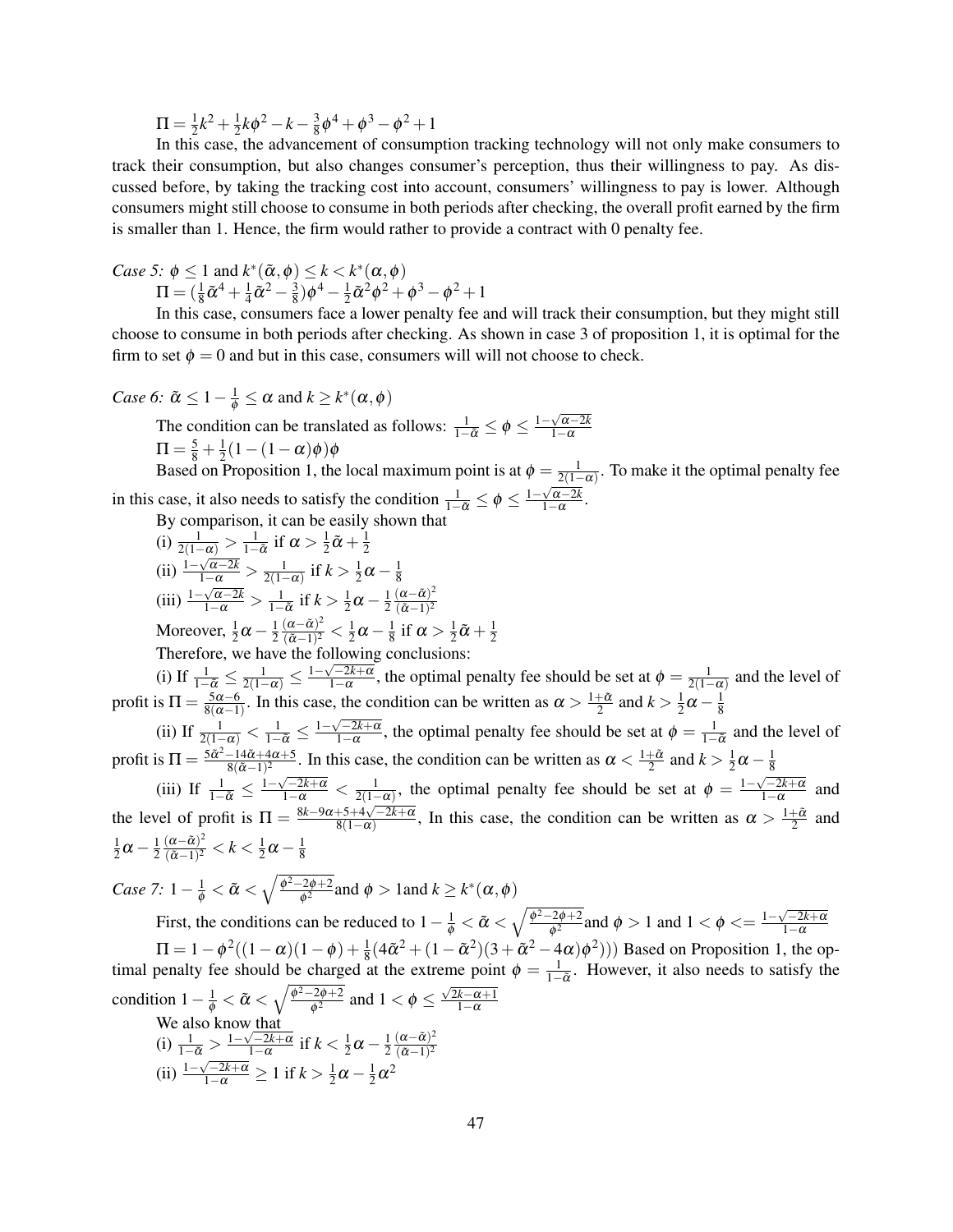Therefore, we can easily get the following conclusions:

If  $\frac{1}{1-\tilde{\alpha}} < \frac{1-\sqrt{-2k+\alpha}}{1-\alpha}$  $\sqrt{\frac{-2k+\alpha}{1-\alpha}}$ , it is optimal to set  $\phi = \frac{1}{1-\tilde{\alpha}}$  and the level of profit is  $\Pi = \frac{5\tilde{\alpha}^2 - 14\tilde{\alpha} + 4\alpha + 5}{8(\tilde{\alpha} - 1)^2}$  $\frac{-14\alpha+4\alpha+5}{8(\alpha-1)^2}$ . In this case, the condition can be written as  $k > \frac{1}{2}$  $\frac{1}{2}\alpha - \frac{1}{2}$ 2  $(\alpha-\tilde{\alpha})^2$  $\frac{(\alpha-\alpha)}{(\tilde{\alpha}-1)^2}$ .

If  $\frac{1}{1-\tilde{\alpha}} > \frac{1-\sqrt{-2k+\alpha}}{1-\alpha}$  $\frac{\sqrt{-2k+\alpha}}{1-\alpha}$ , it is optimal to set  $\phi = \frac{1-\sqrt{-2k+\alpha}}{1-\alpha}$  $\frac{1-2k+\alpha}{1-\alpha}$  and the level of profit can be calculated. In this case, the condition can be written as  $\frac{1}{2}\alpha - \frac{1}{2}$  $\frac{1}{2}\alpha^2 < \frac{1}{2}$  $rac{1}{2}\alpha - \frac{1}{2}$ 2  $(\alpha-\tilde{\alpha})^2$  $\frac{(\alpha-\alpha)^2}{(\tilde{\alpha}-1)^2}$ .

*Case 8:* Otherwise

$$
\Pi = \tfrac{1}{2}
$$

 $\begin{pmatrix} 0 \\ 0 \end{pmatrix}$ 

0 *OW*

Comparison of the cases above, the firm earns a highest level of profit from not tracking, then followed by consumers who expect not to track, but will use the tracking technology. Moreover, the firm earns a lowest level of profit if consumers plan to track their consumption.

With the optimal contract derived in each cases, We are able to compare different cases and find out the optimal contract that maximize firm's profit. In particular, We have

(i) 
$$
\frac{5\alpha-6}{8(\alpha-1)} > 1
$$
 if  $\alpha > \frac{2}{3}$ \n(ii)  $\frac{5\alpha-6}{8(\alpha-1)} > \frac{5\alpha^2-14\alpha+4\alpha+5}{8(\alpha-1)^2}$  if  $\alpha > \frac{1+\tilde{\alpha}}{2}$ \n(iii)  $\frac{5\alpha^2-14\tilde{\alpha}+4\alpha+5}{8(\alpha-1)^2} > 1$  if  $\alpha > \frac{3}{4}\tilde{\alpha}^2 - \frac{1}{2}\tilde{\alpha} + \frac{3}{4}$ \n(iv)  $\frac{8k-9\alpha+4\sqrt{-2k+\alpha+5}}{8(\alpha-1)} > 1$  if  $k > \frac{\alpha+1}{8} - \frac{\sqrt{3\alpha-2}}{4}$ \n(v)  $\frac{8k-9\alpha+4\sqrt{-2k+\alpha+5}}{8(\alpha-1)} < \frac{5\alpha-6}{8(\alpha-1)}$  always holds\n(vi)  $\Pi\left(\frac{1-\sqrt{\alpha-2k}}{1-\alpha}\right) > 1$  if  $k > k_1$ \nMoreover,  $\frac{\alpha+1}{8} - \frac{\sqrt{3\alpha-2}}{4} < \frac{1}{2}\alpha - \frac{1}{2}(\frac{\alpha-\tilde{\alpha}}{\tilde{\alpha}-1)^2}$  if  $\alpha > \frac{1+\tilde{\alpha}}{2}$ \nTherefore, We can get the optimal penalty fee as follows, If  $k > \frac{1}{2}\alpha - \frac{1}{8}$  and  $\alpha > \max\left\{\frac{1}{2}\tilde{\alpha} + \frac{1}{2}, \frac{2}{3}\right\}$ , it is optimal to set  $\phi = \frac{1}{2(1-\alpha)}$ \nIf  $\frac{1}{2}\alpha - \frac{1}{2}(\frac{\alpha-\tilde{\alpha})^2}{(\alpha-1)^2} < k < \frac{1}{2}\alpha - \frac{1}{8}$ , it is optimal to set  $\phi = \frac{1-\sqrt{-2k+\alpha}}{1-\alpha}$ \nIf  $k > \frac{1}{2}\alpha - \frac{1$ 

where  $k_1$  makes the firm indifferent from charging  $\phi = 0$  and  $\phi = \frac{1-\sqrt{\alpha-2k}}{1-\alpha}$  $\frac{\sqrt{\alpha-2k}}{1-\alpha}$ ,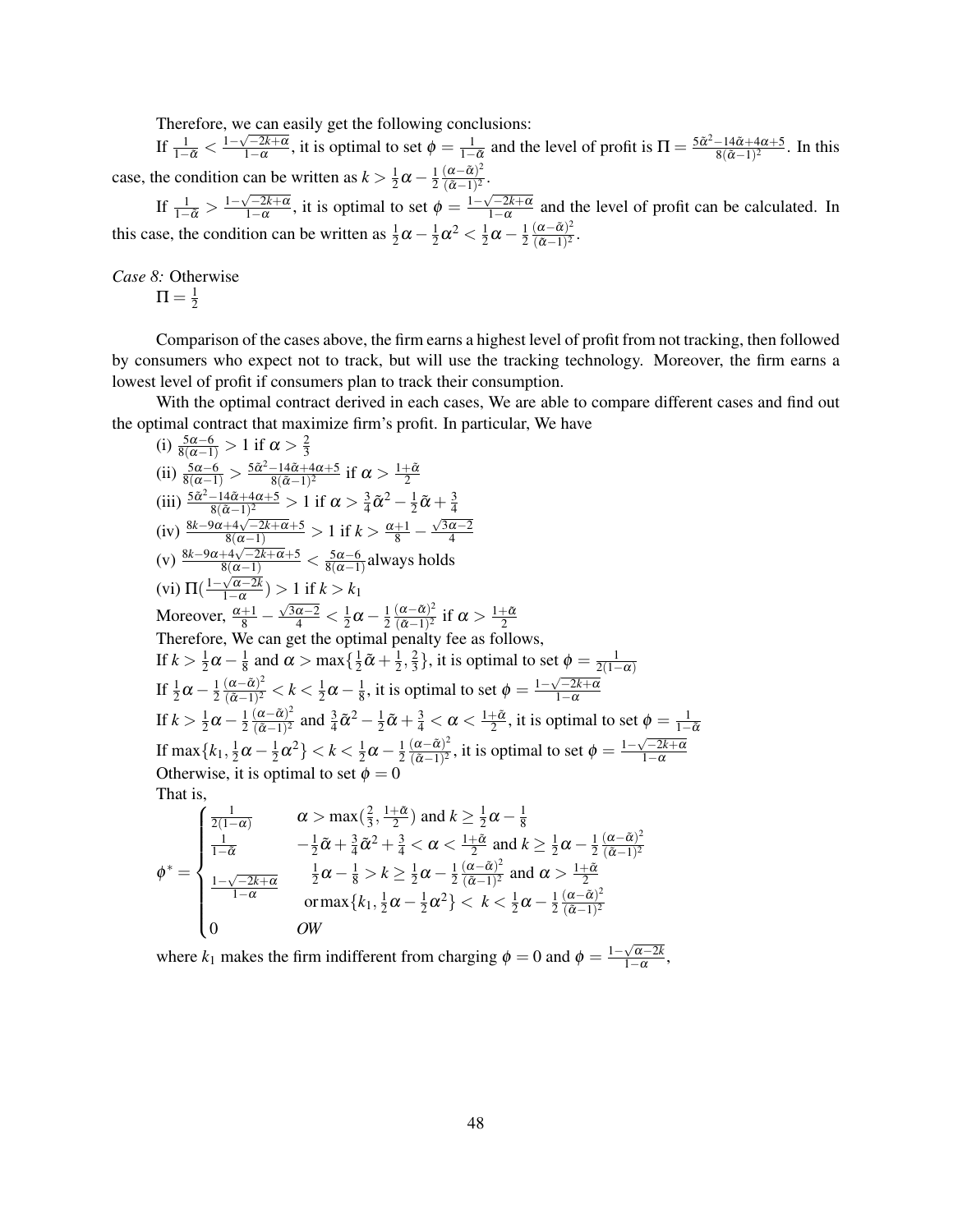$$
p^* = \begin{cases} \n\frac{\alpha}{8} & -\frac{1}{2}\tilde{\alpha} + \frac{3}{4}\tilde{\alpha}^2 + \frac{3}{4} < \alpha < \frac{1+\tilde{\alpha}}{2} \text{ and } k \ge \frac{1}{2}\alpha - \frac{1}{8} \\ \n\frac{5}{8} & -\frac{1}{2}\tilde{\alpha} + \frac{3}{4}\tilde{\alpha}^2 + \frac{3}{4} < \alpha < \frac{1+\tilde{\alpha}}{2} \text{ and } k \ge \frac{1}{2}\alpha - \frac{1}{2}\frac{(\alpha - \tilde{\alpha})^2}{(\tilde{\alpha} - 1)^2} \\ \n\frac{1}{2}\alpha - \frac{1}{8} > k \ge \frac{1}{2}\alpha - \frac{1}{2}\frac{(\alpha - \tilde{\alpha})^2}{(\tilde{\alpha} - 1)^2} \text{ and } \alpha > \frac{1+\tilde{\alpha}}{2} \\ \np_c \quad \max\{k_1, \frac{1}{2}\alpha - \frac{1}{2}\alpha^2\} < k < \frac{1}{2}\alpha - \frac{1}{2}\frac{(\alpha - \tilde{\alpha})^2}{(\tilde{\alpha} - 1)^2} \\ \n1 & \text{OW} \quad 4(2\alpha^2 - 2\alpha^3 + \tilde{\alpha}^2 - \tilde{\alpha}^4 - \alpha - \alpha\tilde{\alpha}^2 + 2\alpha^2\tilde{\alpha}^2)\sqrt{\alpha - 2k} + 8k\alpha^2(\tilde{\alpha}^2 - 1) - 8k(\tilde{\alpha}^2 - \alpha)^2 \\ \n& \quad + 4k\alpha(1 - \tilde{\alpha}^4) + (4(\tilde{\alpha}^2\alpha)(1 - \tilde{\alpha}^2)(\alpha - 2k)\frac{3}{2} + (2k - 1)^2(\tilde{\alpha}^2 - 1)^2 \\ \n& \quad - 4\alpha^3\beta^2 + 16\alpha^3 + \alpha^2\beta^4 - 10\alpha^2\beta^2 - 19\alpha^2 + 6\alpha\beta^4 + 14\alpha - 4 \n\end{cases}
$$

**PROPOSITION 3:** *If*  $\sigma > \frac{1-2\alpha_H + \sqrt{\alpha_L + \alpha_H - 1}}{2(\alpha_L - \alpha_H)}$  $\frac{2(a_L-\alpha_H)}{2(a_L-\alpha_H)}$ , the optimal penalty fee is  $\phi_0^*=\frac{1}{2(1-(\sigma\alpha_L+(1-\sigma)\alpha_H))}$  with*out tracking option. With the advancement of consumption tracking technology and the cost associated with the tracking technology k is*  $k^*(\alpha_L, \phi_0^*) < k < k^*(\alpha_H, \phi_0^*),$  $\alpha$   $\sim$   $\kappa$   $\alpha$   $\alpha$   $\beta$   $\gamma$ 

*(i) the firm will increase the penalty fee to*  $\phi^* = \frac{1}{2(1-\alpha_H)}$  *if*  $\sigma < \min(\sigma_2, 3\alpha_H - 2)$  *and*  $k > \frac{1}{2}$  $\frac{1}{2}\alpha_H-\frac{1}{8}$  $\frac{1}{8}$ . *In this case, less forgetful consumers will use the tracking technology while more forgetful consumers will not;*

(*ii*) *if*  $\sigma < \min(\sigma_1, -\frac{(-8k + \alpha_H - 4\sqrt{-2k + \alpha_H} + 3)}{8k - 4\alpha_H + 4\sqrt{-2k + \alpha_H}})$  $\frac{8k+α_{H}-4\sqrt{-2k+α_{H}+3})}{8k-4\alpha_{H}+4\sqrt{-2k+α_{H}}}$ ) *and*  $k < \frac{1}{2}$  $\frac{1}{2}\alpha_H-\frac{1}{8}$  $\frac{1}{8}$ , the optimal penalty fee will be in- $\frac{1-\sqrt{-2k+\alpha_H}}{1-\alpha_H}$ 1−α*<sup>H</sup> . In this case, less forgetful consumers will use the tracking technology while more forgetful consumers will not;*

*(iii)* the firm will decrease the penalty fee to  $\frac{1-\sqrt{-2k+α}L}{1-\alpha}$  $\frac{1-2k+α_L}{1-α_L}$  *if* 

 $(-8k+2\alpha_L-4\alpha_H-4(1+\alpha_L-2\alpha_H)\sqrt{-2k+\alpha_L}+8k\alpha_H+3\alpha_L^2-4\alpha_L\alpha_H+3)$ 4(α*H*−α*L*)(1− √ −2*k*+α*L*) <sup>2</sup> > σ > max{σ2,σ1}*. In this case, neither group of consumers will use the tracking technology;*

*(iv) otherwise, the firm will set the penalty fee to be 0. In this case, neither group of consumers will use the tracking technology*

#### *Proof:*

The proportion of less forgetful consumers  $\alpha_L$  is  $\sigma$ , and the rest of consumers are more forgetful consumers  $\alpha_H$ . Moreover, both groups of consumers are assumed to have  $\alpha_{L,H} > \max\{\frac{2}{3}\}$  $\frac{2}{3}, \frac{1+\tilde{\alpha}}{2}$ , implying that consumers are sufficiently forgetful or have a relative low sophistication. As explained before, consumers share the same perception, suggesting that they have the same willingness to pay. Therefore, the firm has to provide one contract to serve both groups, instead of conducting price discrimination. It is notable that the discussion is based on the assumption that  $k > \frac{1}{2}$  $\frac{1}{2}\tilde{\alpha}$ , which makes sure that consumers will make the purchase. If the tracking cost is lower than  $\frac{1}{2}\tilde{\alpha}$ , the firm should just provide a contract with zero penalty fee and high sign-up price.

#### Without tracking option

According to the analysis in Proposition 1, if  $\tilde{\alpha} < 1 - \frac{1}{\phi} < \alpha_L$ , both groups of consumers will expect zero probability of incurring a penalty fee and have the same willingness to pay ( $p = \frac{5}{8}$ )  $\frac{5}{8}$ ). However, the probability of incurring a penalty fee, which depends on their levels of forgetfulness, would be different. Therefor, the firm's profit can be written as follows:

$$
\pi = \sigma(\frac{5}{8} + \frac{1}{2}(1 - (1 - \alpha_L)\phi)\phi) + (1 - \sigma)(\frac{5}{8} + \frac{1}{2}(1 - (1 - \alpha_H)\phi)\phi)
$$

By maximizing the firm's profit, the local maximum is at  $\phi = \frac{1}{2(1-(1-\sigma)\alpha_H-\sigma\alpha_L)}$ . However, it has to fall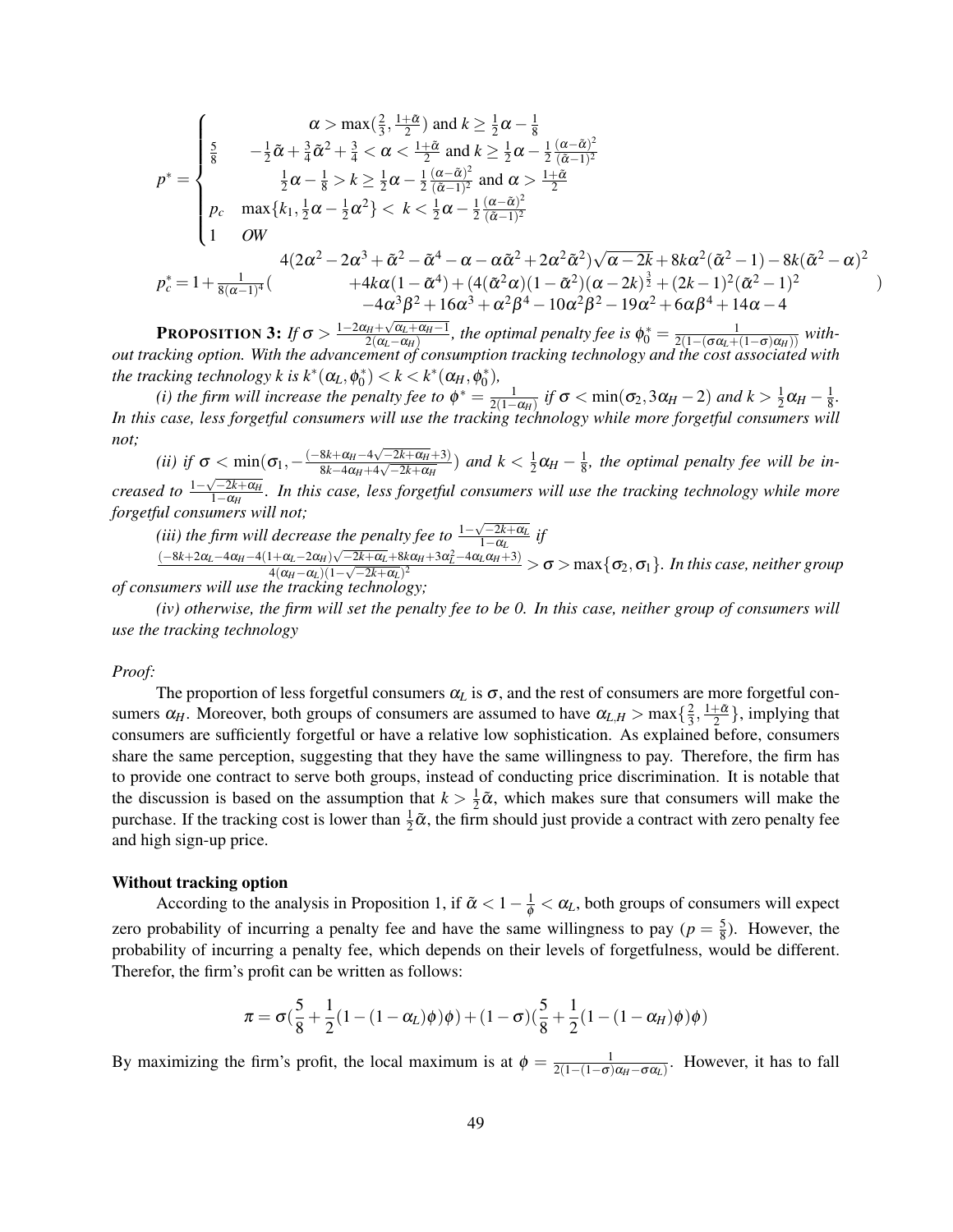into the region defined earlier  $\frac{1}{1-\tilde{\alpha}} < \phi < \frac{1}{1-\alpha_L}$ . Therefore, if  $\sigma > \frac{\alpha_1 - 2\alpha_H + 1}{2\alpha_L - 2\alpha_H}$  $\frac{\alpha_1 - 2\alpha_H + 1}{2\alpha_L - 2\alpha_H} = \frac{1}{2} - \frac{1 - \alpha_H}{2(\alpha_H - \alpha_H)}$  $\frac{1-\alpha_H}{2(\alpha_H-\alpha_L)}$ , it is optimal for the firm to set the penalty fee as  $\phi = \frac{1}{2(1-(1-\sigma)\alpha_H-\sigma\alpha_L)}$  and the corresponding level of profit is  $\Pi =$  $\frac{5}{8} + \frac{1}{8(1-(1-\sigma)\alpha_H-\sigma\alpha_L)}$ . The assumption about  $\alpha_{H,L}$  ensures that it is the optimal penalty fee that maximizes firm's profit. It is also higher than the case where the firm only focusing on more forgetful consumers.

However, If  $\sigma < \frac{1}{2} - \frac{1 - \alpha_H}{2(\alpha_H - \alpha_H)}$  $\frac{1-\alpha_H}{2(\alpha_H-\alpha_L)}$ , it implies that  $\phi = \frac{1}{2(1-(1-\sigma)\alpha_H-\sigma\alpha_L)} > \frac{1}{(1-\alpha_L)}$ . It also suggests that  $\frac{1}{2(1-\alpha_H)}$  is also higher than  $\frac{1}{1-\alpha_L}$ . Instead of earning profit from both groups, the firm would rather only focusing on more forgetful consumers, and sets  $\phi = \frac{1}{2(1-\alpha_H)}$ . In this case, less forgetful consumers will never incur a penalty fee. The rationale of this contract is that if the proportion of less forgetful consumers is too small, the penalty fee becomes too high for less forgetful consumers such that they will never choose to consume in period two, making the firm loses the penalty fee revenue from them, but it gets compensated by the higher penalty fee revenue from more forgetful consumers. In this case, less forgetful consumers get cross subsidy from more forgetful consumers and becomes better off.

In the paper, we focus on the case where there are enough less forgetful consumers in the market (  $\sigma > \frac{1}{2} - \frac{1-\alpha_H}{2(\alpha_H - \alpha_H)}$  $\frac{1-\alpha_H}{2(\alpha_H-\alpha_L)}$ ). Then the optimal contract can be written as follows:  $p=\frac{5}{8}$  $\frac{5}{8}$ , and  $\phi = \frac{1}{2(1-(1-\sigma)\alpha_H-\sigma\alpha_L)}$ .

# With consumption tracking technology

Let's first check the threshold for using the tracking technology.

According to Lemma 2, facing the penalty fee described, the threshold for using the tracking technology is  $k^*(\alpha, \phi) = \frac{1}{2}\alpha - \frac{1}{2}$  $\frac{1}{2}(1-(1-\alpha)\phi)^2$ . Therefore, for consumers with different levels of forgetfulness, their thresholds can be expressed as follows:

In the heterogeneous market, 
$$
k^*(\alpha_L, \phi_0^*) = \frac{1}{2}\alpha_L - \frac{1}{2}(\frac{\alpha_L - 1}{2\alpha_H + 2\sigma\alpha_L - 2\sigma\alpha_H - 2} - 1)^2
$$
 and  $k^*(\alpha_H, \phi_0^*) = \frac{1}{2}\alpha_H - \frac{1}{2}(\frac{\alpha_H - 1}{2\alpha_H + 2\sigma\alpha_L - 2\sigma\alpha_H - 2} - 1)^2$ 

If 
$$
\sigma > \frac{1-2\alpha_H + \sqrt{\alpha_L + \alpha_H - 1}}{2(\alpha_L - \alpha_H)}
$$
, we will have  $k^*(\alpha_H, \phi_0^*) < k^*(\alpha_L, \phi_0^*)$ , implying

ing that facing a penalty fee  $\phi_0^*$ , less forgetful consumers are more likely to track their consumption. There are three cases depending on the level of tracking cost.

# 1)  $k > k^*$  (α<sub>L</sub>,  $φ_0^*$ )

Neither group of consumers will use the tracking technology. As a result, the firm does not need to change its contract despite the advancement of consumption tracking technology.

# 2) if  $k < k^*(\alpha_H, \phi_0^*),$

Without price adjustment, both groups will track their assumption and be able to avoid paying penalty fee and the firm only gets the sign-up price. Hence, both group of consumers will be better off and the level of profit earned by the firm is  $\Pi = \frac{5}{8}$ 8

In this case, we have  
\n
$$
\frac{1}{2(1-\alpha_H)} > \phi_0^* > -\frac{1-\sqrt{-2k+\alpha_H}}{\alpha_H-1} > -\frac{1-\sqrt{-2k+\alpha_L}}{\alpha_L-1}
$$

There are 3 cases when the firm considers to change its contract,

First, if the firm decides to serve both group of consumers, optimal to set  $\phi = -\frac{1-\sqrt{-2k+\alpha_L}}{\alpha_L-1}$  $\frac{a_L - 1}{a_L - 1}$  and the level of profit is  $\Pi = \frac{5}{8} + \frac{4(\alpha_H - \alpha_L)(1-\sigma) - 4(1-\sigma\alpha_L - (1-\sigma)\alpha_H)(\alpha_L - 2k) + 4((1-2\sigma)(\alpha_L - \alpha_H) + 1-\alpha_H)\sqrt{\alpha_L - 2k}}{8(1-\alpha_L)^2}$ 8(1−α*L*) 2 √

Second, if the firm decides to only focus on the more forgetful consumers. It will set  $\phi = -\frac{1-\sqrt{-2k+\alpha_H}}{\alpha_H-1}$  $\alpha_H-1$ . In this case, less forgetful consumers will track their consumption while the more forgetful consumers will not. Therefore, the firm only earns penalty fee revenue from more forgetful consumers. And the level of corresponding profit is  $\Pi = \frac{5}{8}$  –  $4(1-σ)(\sqrt{\alpha_H-2k}-\alpha_H+2k)$  $8(\alpha_H-1)$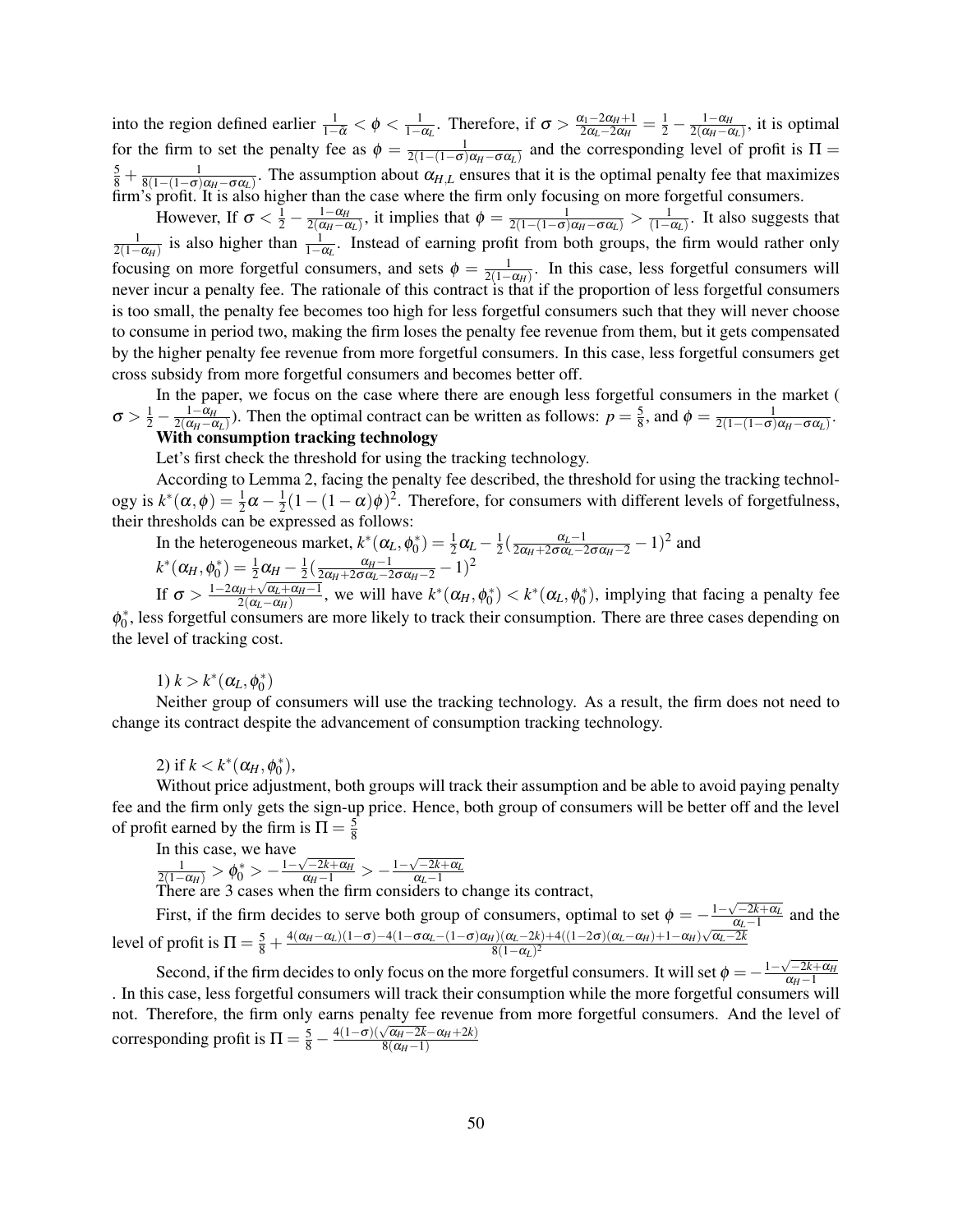Third, the firm can always choose to provide a contract with zero penalty fee and high sign-up price while making sure both group of consumers will choose to make a purchase.

Through comparing the three cases, We obtain the following results

$$
\phi^* = \begin{cases} -\frac{1-\sqrt{-2k+\alpha_H}}{\alpha_H-1} & \sigma < \min(\sigma_1, -\frac{(-8k+\alpha_2-4\sqrt{-2k+\alpha_H}+3)}{8k-4\alpha_H+4\sqrt{-2k+\alpha_H}}) \\ -\frac{1-\sqrt{-2k+\alpha_L}}{\alpha_L-1} & \frac{(-8k+2\alpha_L-4\alpha_H-4\sqrt{-2k+\alpha_L}+8\alpha_H+3\alpha_L^2-4\alpha_L\alpha_H-4\alpha_L\sqrt{-2k+\alpha_L}+8\alpha_H\sqrt{-2k+\alpha_L}+3)}{4\alpha_L-4\alpha_H-8k\alpha_L+8k\alpha_H+4\alpha_L^2-4\alpha_L\alpha_H-8\alpha_L\sqrt{-2k+\alpha_L}+8\alpha_H\sqrt{-2k+\alpha_L}} > \sigma > \sigma_1 \\ 0 & \text{OW} & \end{cases}
$$

Where  $\sigma_1 = \frac{(\alpha_H - 1)(8k - 8\alpha_L + 4\alpha_H + 4(1 + \alpha_L + 2\alpha_H)\sqrt{-2k + \alpha_L} + 5(\alpha_L - 1)^2 + 4\alpha_H(-2k + \alpha_L) + 5) + (\alpha_L - 1)^2(8k - 9\alpha_H + 4\sqrt{-2k + \alpha_H})}{-4(\alpha_H - 1)(\alpha_L - \alpha_H)(1 - 2k + \alpha_L - 2\sqrt{-2k + \alpha_L} + (\alpha_L - 1)^2(8k - 4\alpha_H + 4\sqrt{-2k + \alpha_H})}$  $-\frac{4(\alpha_H+1)(\alpha_L-\alpha_H)(1-2k+\alpha_L+3)(\alpha_L-1)+4\alpha_H(-2k+\alpha_L)+3)+(\alpha_L-1)(\alpha_K-3)}{(\alpha_L-1)(\alpha_L-\alpha_H)(1-2k+\alpha_L-2\sqrt{-2k+\alpha_L})+(\alpha_L-1)^2(8k-4\alpha_H+4\sqrt{-2k+\alpha_H})}$ 

The intuition behind this contract is as follows: if the proportion of less forgetful consumers is small, the firm will choose to focus on more forgetful consumers since those consumers gives the firm higher profit. In equilibrium, less forgetful consumers will use the tracking technology and avoid paying penalty fee, while more forgetful consumers will not use the tracking technology. However, if the proportion of less forgetful consumers is higher, the firm will lower the penalty fee to prevent both group of consumers from using the tracking technology. In equilibrium, neither group of consumers will use the tracking technology.

3)  $k^*(\alpha_H, \phi_0^*) < k < k^*(\alpha_L, \phi_0^*)$ 

In this case, less forgetful consumers will choose to track their consumption while the more forgetful consumers will not do so. Without price adjustment, less forgetful consumers will be better off since they could avoid paying high penalty fee.

In this case, we have the following relationship:

$$
-\tfrac{1-\sqrt{-2k+\alpha_L}}{\alpha_L-1}<\phi^*_0<-\tfrac{1-\sqrt{-2k+\alpha_H}}{\alpha_H-1}
$$

 $-\frac{1-\sqrt{2k+\alpha_L}}{\alpha_L-1} < \phi_0^* < -\frac{1-\sqrt{2k+\alpha_H}}{\alpha_H-1}$ <br>There are 3 possible cases when the firm decides its penalty fee.

First, if the firm only focuses on more forgetful consumers, it will set the penalty fee such that more forgetful consumers will not use the tracking technology. Therefore, it is optimal for the firm to set  $\phi =$  $\frac{1}{2(1-\alpha_H)}$  if  $k^*(α_L, φ_0^*) > k > \frac{1}{2}$  $\frac{1}{2}\alpha_H - \frac{1}{8}$  $\frac{1}{8}$ . The corresponding level of profit is  $\Pi = \frac{\sigma + 5\alpha_H - 6}{8(\alpha_H - 1)}$  $8(\alpha_H-1)$ If  $k^*(\alpha_H, \phi_0^*) < k < \frac{1}{2}$  $\frac{1}{2}\alpha_H-\frac{1}{8}$  $\frac{1}{8}$ , it is optimal to set  $\phi = -\frac{1-\sqrt{-2k+\alpha_H}}{\alpha_H-1}$  $\frac{\sqrt{-2k+1}\alpha_H}{\alpha_H-1}$  and the level of profit is  $\Pi =$  $\frac{5}{8}$  –  $4(1-\sigma)(\sqrt{\alpha_H-2k}-\alpha_H+2k)$ 

Second, the firm reduce its penalty fee such that neither group of consumers will use the tracking technology. In this case, it is optimal to set  $\phi = \frac{1 - \sqrt{-2k + \alpha_L}}{1 - \alpha_L}$  $\frac{1-2k+\alpha_k}{1-\alpha_1}$ , and the corresponding level of profit is  $\Pi =$  $\frac{5}{8} + \frac{4(\alpha_H - \alpha_L)(1 - \sigma) - 4(1 - \sigma\alpha_L - (1 - \sigma)\alpha_H)(\alpha_L - 2k) + 4((1 - 2\sigma)(\alpha_L - \alpha_H) + 1 - \alpha_H)\sqrt{\alpha_L - 2k}}{8(1 - \alpha_L)^2}$  $\frac{8(1-\alpha_L)^2}{(1-\alpha_L)^2}$  ( $\frac{(a_L-\alpha_H)+1-a_H}{\alpha_L}$  Third, the firm can always choose to provide a contract with zero penalty fee and gets a level of profit at 1.

Comparing the three cases, We get the following results:

$$
\phi^* = \begin{cases}\n\frac{1}{2(1-\alpha_H)} & k > \frac{1}{2}\alpha_H - \frac{1}{8}, \\
\sigma < \min(\sigma_2, 3\alpha_H - 2) \\
\frac{1-\sqrt{-2k+\alpha_H}}{\alpha_H - 1} & k < \frac{1}{2}\alpha_H - \frac{1}{8} \\
\sigma < \min(\sigma_1, -\frac{(-8k+\alpha_H - 4\sqrt{-2k+\alpha_H} + 3)}{8k - 4\alpha_H + 4\sqrt{-2k+\alpha_H}}) \\
\frac{1-\sqrt{-2k+\alpha_L}}{\alpha_L - 1} & \frac{(-8k+2\alpha_L - 4\alpha_H - 4\sqrt{-2k+\alpha_L} + 8k\alpha_H + 3\alpha_L^2 - 4\alpha_L\alpha_H - 4\alpha_L\sqrt{-2k+\alpha_L} + 8\alpha_H\sqrt{-2k+\alpha_L} + 3)}{4\alpha_L - 4\alpha_H - 8k\alpha_L + 8k\alpha_H + 4\alpha_L^2 - 4\alpha_L\alpha_H - 8\alpha_L\sqrt{-2k+\alpha_L} + 8\alpha_H\sqrt{-2k+\alpha_L}} > \sigma > \max\{\sigma_2, \sigma_1\} \\
0 & \text{OW}\n\end{cases}
$$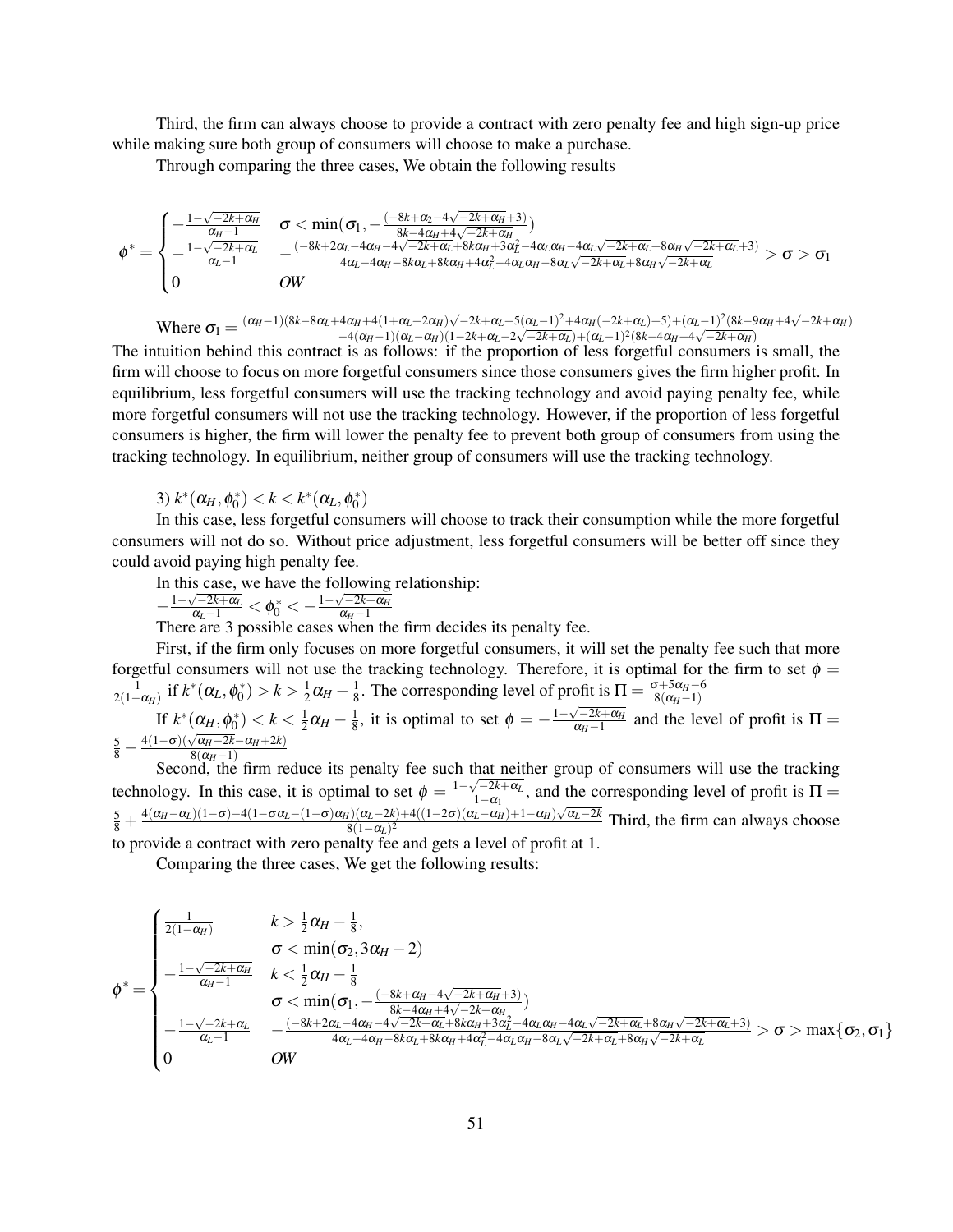Where 
$$
\sigma_1 = \frac{(\alpha_H - 1)(8k - 8\alpha_L + 4\alpha_H + 4(1 + \alpha_L + 2\alpha_H)\sqrt{-2k + \alpha_L} + 5(\alpha_L - 1)^2 + 4\alpha_H(-2k + \alpha_L) + 5) + (\alpha_L - 1)^2(8k - 9\alpha_H + 4\sqrt{-2k + \alpha_H})}{-4(\alpha_H - 1)(\alpha_L - \alpha_H)(1 - 2k + \alpha_L - 2\sqrt{-2k + \alpha_L}) + (\alpha_L - 1)^2(8k - 4\alpha_H + 4\sqrt{-2k + \alpha_H})}
$$

and

$$
\sigma_2=-\tfrac{(1-\alpha_H)(8k-18\alpha_L+4\alpha_H+4\sqrt{-2k+\alpha_L}+5\alpha_L^2+4\alpha_H(-2k+\alpha_L)+4\alpha_L\sqrt{-2k+\alpha_L}-8\alpha_H\sqrt{-2k+\alpha_L}+5)+(5\alpha_H-6)(\alpha_L-1)^2}{(1-\alpha_L)^2+(1-\alpha_H)(4\alpha_L-4\alpha_H+4\alpha_L(-2k+\alpha_L)-4\alpha_H(-2k+\alpha_L)-8\alpha_L\sqrt{-2k+\alpha_L}+8\alpha_H\sqrt{-2k+\alpha_L})}
$$

The intuition behind this contract is straightforward: (1) when the proportion of less forgetful consumers will small, it is optimal for the firm to *increase* the penalty fee and concentrates on more forgetful consumers. As for the optimal penalty fee, it depends on how big the cost of using the consumption tracking technology. In equilibrium, less forgetful consumers will track their consumption while the more forgetful consumers will not. (2) when the proportion of consumers are high, it is optimal for the firm to *decrease* its penalty fee such that neither group of consumers will choose to track their consumption.

With the condition that  $\frac{1-2\alpha_H + \sqrt{\alpha_L+\alpha_H-1}}{2(\alpha_L-\alpha_H)} > \sigma > \frac{\alpha_L-2\alpha_H+1}{2\alpha_L-2\alpha_H}$  $\frac{\alpha_L - 2\alpha_H + 1}{2\alpha_L - 2\alpha_H}$ , less forgetful consumers are less likely to use the tracking technology. Therefore, how the firm designs its contract depends on the level of tracking cost associated with the consumption tracking technology.

# *Case 1:*  $k > k^*(\alpha_H, \phi_0^*)$

Without price adjustment, neither group will track their consumption.

With price adjustment, the optimal penalty fee will not change since consumers will not use the tracking technology. The advancement of tracking technology does not affect consumer's behavior and firm's pricing, as well as market equilibrium.

*Case 2:*  $k < k^*(\alpha_L, \phi_0^*)$ 

Without price adjustment, both groups will track their consumption. In that case, the firm loses its revenue from penalty fees and only earns the sign-up price from consumers. And the firm's profit becomes  $\Pi = \frac{5}{8}$  $\frac{5}{8}$ .

In this case,  $\frac{1}{2(1-\alpha_H)} > \phi_0^* > -\frac{1-\sqrt{-2k+\alpha_H}}{\alpha_H-1} > -\frac{1-\sqrt{-2k+\alpha_L}}{\alpha_L-1}$ 

If the firm is allowed to change its contract, the firm can set the penalty fee such that the less forgetful<br>If the firm is allowed to change its contract, the firm can set the penalty fee such that the less forgetful consumers will not choose to use the technology, that is  $\phi = \frac{1 - \sqrt{-2k + \alpha_L}}{1 - \alpha_L}$  $\frac{1-2k+α_L}{1-α_L}$ . In this case, neither groups of forgetful consumers will not track their consumption. The corresponding level of profit is

If  $= \frac{5}{8} + \frac{4(\alpha_H - \alpha_L)(1 - \sigma) - 4(1 - \sigma \alpha_L - (1 - \sigma)\alpha_H)(\alpha_L - 2k) + 4((1 - 2\sigma)(\alpha_L - \alpha_H) + 1 - \alpha_H)\sqrt{\alpha_L - 2k}}{8(1 - \alpha_L)^2}$  $\frac{8(1-\alpha_L)^2}{(1-\alpha_L)^2}$ , which will be lower as the proportion of less forgetful consumers increases.

The firm could also choose only to focus on the more forgetful consumers consumers. However, in this case, the less forgetful consumers will choose to use the tracking technology.

Therefore, it could be optimal for the firm to set  $\phi = \frac{1-\sqrt{-2k+1}}{1-\alpha_k}$  $\frac{1-2k+ \alpha_H}{1-\alpha_H}$  and the corresponding level of profit is  $\Pi = \frac{5}{8} -$ 4(1−σ)(<sup>√</sup> α*H*−2*k*−α*H*+2*k*)

 $\frac{8}{8}$  alternatively, the firm could always choose to provide a contract with zero penalty fee and a high sign-up price, thus earns a level of profit at 1.

By comparing different case, We obtain the following result:

$$
\phi^* = \begin{cases} -\frac{1-\sqrt{-2k+\alpha_H}}{\alpha_H-1} & \sigma < \min(\sigma_1, -\frac{(-8k+\alpha_H-4\sqrt{-2k+\alpha_H}+3)}{8k-4\alpha_H+4\sqrt{-2k+\alpha_H}}) \\ -\frac{1-\sqrt{-2k+\alpha_L}}{\alpha_L-1} & -\frac{(-8k+2\alpha_L-4\alpha_H-4\sqrt{-2k+\alpha_L}+8k\alpha_H+3\alpha_L^2-4\alpha_L\alpha_H-4\alpha_L\sqrt{-2k+\alpha_L}+8\alpha_H\sqrt{-2k+\alpha_L}+3)}{4\alpha_L-4\alpha_H-8k\alpha_L+8k\alpha_H+4\alpha_L^2-4\alpha_L\alpha_H-8\alpha_L\sqrt{-2k+\alpha_L}+8\alpha_H\sqrt{-2k+\alpha_L}} > \sigma > \sigma_1 \\ 0 & \text{OW} & \end{cases}
$$

Where 
$$
\sigma_{1} = \frac{(\alpha_{H}-1)(8k-8\alpha_{L}+4\alpha_{H}+4(1+\alpha_{L}+2\alpha_{H})\sqrt{-2k+\alpha_{L}}+5(\alpha_{L}-1)^{2}+4\alpha_{H}(-2k+\alpha_{L})+5)+(\alpha_{L}-1)^{2}(8k-9\alpha_{H}+4\sqrt{-2k+\alpha_{H}})}{-(4(\alpha_{H}-1)(\alpha_{L}-\alpha_{H})(1-2k+\alpha_{L}-2\sqrt{-2k+\alpha_{L}})+(\alpha_{L}-1)^{2}(8k-4\alpha_{H}+4\sqrt{-2k+\alpha_{H}})}}
$$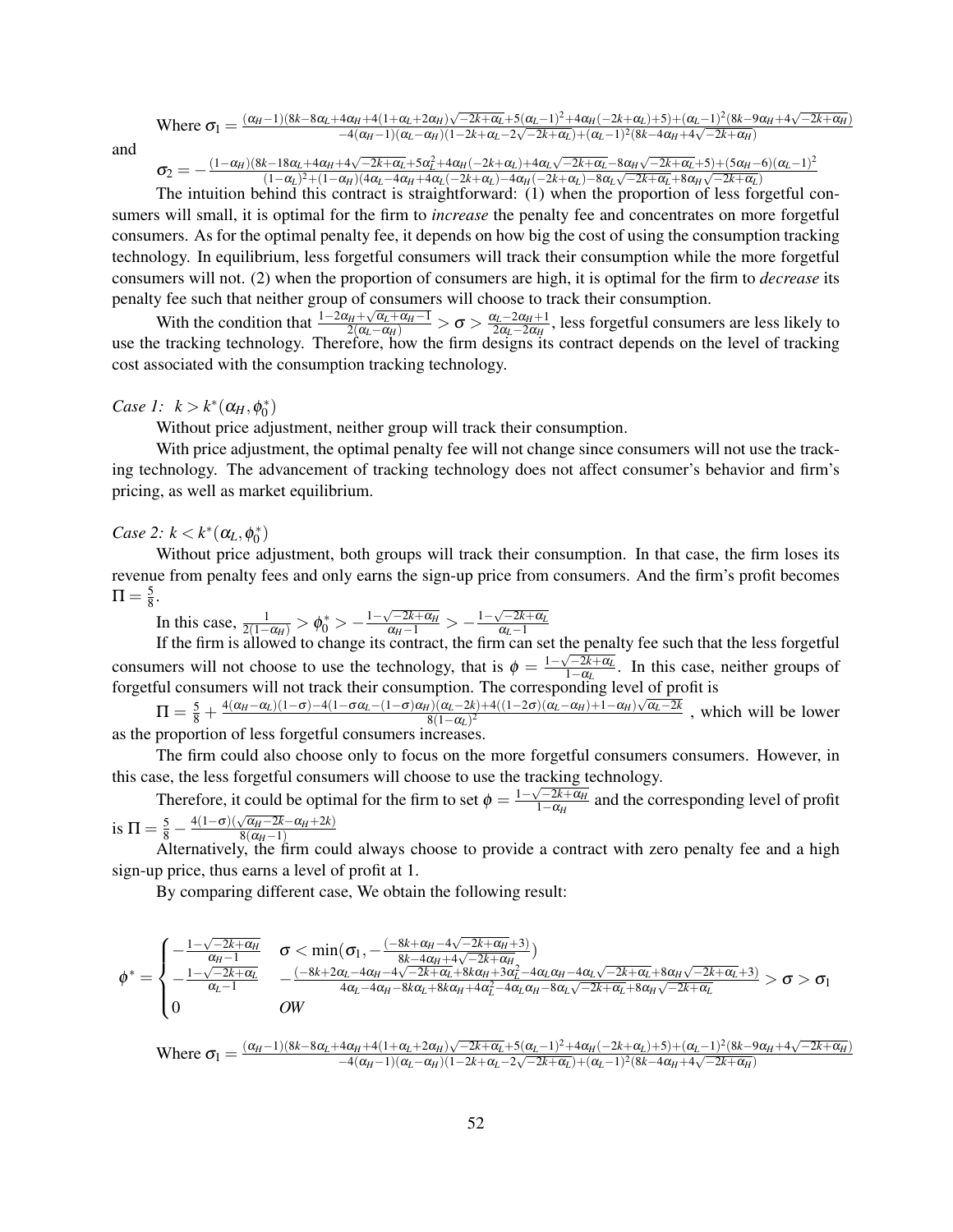The intuition is the same as before.

*Case 3:*  $k^*(\alpha_L, \phi_0^*) < k < k^*(\alpha_H, \phi_0^*)$ 

Without price adjustment, more forgetful consumers consumers will track while less forgetful consumers will not do so. Therefore, the firm will lose the revenue from more forgetful consumers.

If the firm is allowed to change its contract, it should simply reduce the penalty fee such that more forgetful consumers will not choose to use the tracking technology. That is,  $\phi = \frac{1-\sqrt{-2k+1}}{1-\alpha_H}$  $\frac{1-2k+α_H}{1-α_H}$ . Moreover,  $k^*(\alpha_L, \phi_0^*) < k < k^*(\alpha_H, \phi_0^*)$  makes sure that the new penalty fee to be smaller than  $\frac{1}{2(1-(1-\sigma)\alpha_H-\sigma\alpha_L)}$ . In summary, the optimal penalty fee should be set at  $\phi = \frac{1 - \sqrt{-2k + \alpha_H}}{1 - \alpha_H}$  $\frac{1-2k+\alpha_H}{1-\alpha_H}$ , and the level of profit is  $\Pi = \frac{5}{8} + \frac{4(\alpha_H - 1)(\alpha_H - 2k) + 4\sigma(1 + \alpha_H - 2k)(\alpha_L - \alpha_H) + 4(1 - \alpha_H + 2\sigma\alpha_H - 2\sigma\alpha_L)\sqrt{\alpha_H - 2k}}{8(\alpha_H - 1)^2}$  $\frac{(\alpha_L - \alpha_H) + 4(1 - \alpha_H + 20\alpha_H - 20\alpha_L)\sqrt{\alpha_H - 2\alpha_H}}{8(\alpha_H - 1)^2}$ , which decreases as  $\sigma$  increases.

In this case, neither group of consumers will choose to track their consumption.

The firm could also choose to provide a contract with zero penalty fee and high sign-up price.

By comparing different cases, We obtain the following results:

$$
\phi^* = \begin{cases} -\frac{1-\sqrt{-2k+\alpha_H}}{\alpha_H-1} & \sigma < -\frac{(1-\alpha_H)(8k+4\sqrt{\alpha_H-2k}-\alpha_H-3)}{4(\alpha_L-\alpha_H)(\sqrt{\alpha_H-2k}-1)^2} \\ 0 & \text{OW} \end{cases}
$$

PROPOSITION 4: *If the firm decreases its penalty fee, both groups of consumers are more likely to incur a penalty fee. Moreover, despite neither groups of consumers use the consumption tracking technology, less forgetful consumers are worse off by paying more penalty, while the more forgetful consumers are better off when*  $-\frac{\alpha_L(\alpha_L^2 - 2\sigma\alpha_L - 2\alpha_H + 2\sigma\alpha_H + 1)}{(\alpha_L + 1)^2(\alpha_L + \sigma\alpha_L - \sigma\alpha_H + 1)}$  $\frac{(\alpha_L^2-2\sigma\alpha_L-2\alpha_H+2\sigma\alpha_H+1)}{(\alpha_L+1)^2(\alpha_H+\sigma\alpha_L-\sigma\alpha_H-1)}+\frac{1}{2}$  $\frac{1}{2}\alpha_L - \frac{1}{8}$  $\frac{1}{8}(\frac{\alpha_L-2\sigma\alpha_L-2\alpha_H+2\sigma\alpha_H+1}{\alpha_H+\sigma\alpha_L-\sigma\alpha_H-1})$  $\frac{2\sigma\alpha_L-2\alpha_H+2\sigma\alpha_H+1}{\alpha_H+\sigma\alpha_L-\sigma\alpha_H-1}$ <sup>2</sup> < *k* < *k*<sup>\*</sup>( $\alpha_L,$  φ<sup>\*</sup>). However, if *the firm increases its penalty fee and only focuses on more forgetful consumers, less forgetful consumers will track their consumption and become better off while more forgetful consumers will not track and become worse off.*

*Proof:*

If  $k(\alpha_L, \phi_0^*) > k(\alpha_H, \phi_0^*)$ , more forgetful consumers are less likely to use the tracking technology. There are three cases depending on the level of tracking cost.

Case 1:  $k > k^*(\alpha_L, \phi_0^*)$ 

If the tracking cost *k* associated with the tracking technology is greater than  $k^*(\alpha_L, \phi_0^*)$ , the optimal penalty fee is the same as the case of no tracking technology. In that case, the advancement of consumption tracking technology does not consumer behavior and firm profit.

Case 2: If  $k < k^*(\alpha_H, \phi_0^*)$ 

If  $k < k^*(\alpha_H, \phi_0^*)$ , the advancement of consumption tracking technology makes both forgetful consumers to use it. Based on the discussion above, if the proportion of less forgetful consumers is big such that the firm decides to reduce the penalty fee to prevent both group of consumers from using the tracking technology. √

If 
$$
\phi = \frac{1-\sqrt{-2k+\alpha_L}}{1-\alpha_L}
$$
  
\n
$$
CS(\alpha_L) = \frac{2k-\alpha_1+2k\alpha_L-\alpha_L^2+2\alpha_L\sqrt{\alpha_L-2k}}{4\alpha_L-4}
$$
\n
$$
CS(\alpha_H) = \frac{(\alpha_1+\alpha_H-\sqrt{\alpha_L-2k}-\alpha_H\sqrt{\alpha_L-2k})(\alpha_L-\alpha_H-\sqrt{\alpha_L-2k}+\alpha_H\sqrt{\alpha_L-2k})}{4(\alpha_1-1)^2}
$$
\n
$$
\Pi = \frac{5}{8} + \frac{4(\alpha_H-\alpha_L)(1-\sigma) - 4(1-\sigma\alpha_L - (1-\sigma)\alpha_H)(\alpha_L-2k) + 4((1-2\sigma)(\alpha_L-\alpha_H)+1-\alpha_H)\sqrt{\alpha_L-2k})}{8(1-\alpha_L)^2}
$$
\nIf  $\phi = \frac{1}{1-2(1-\sigma)\alpha_H-\sigma\alpha_L}$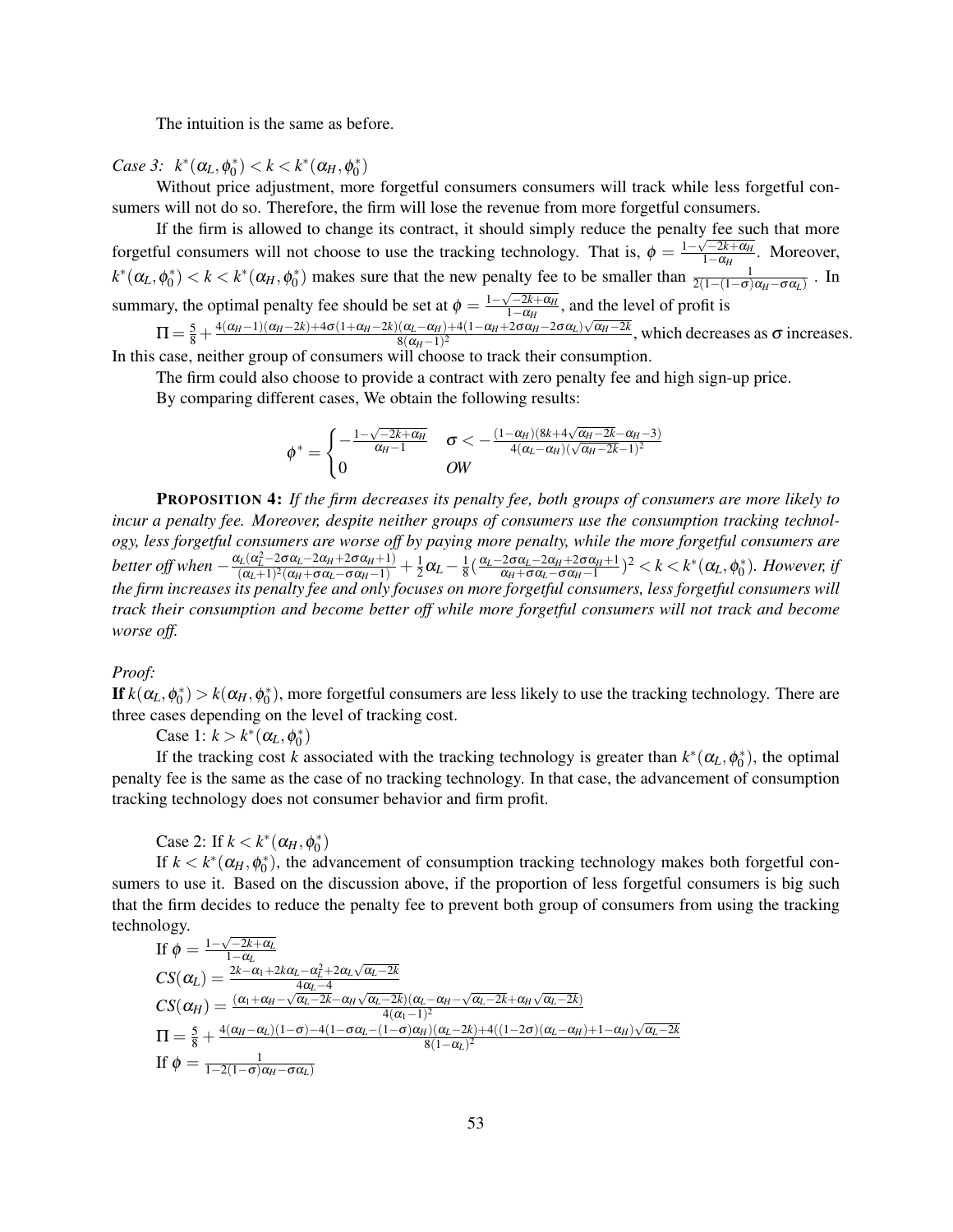$$
CS(\alpha_L) = -\frac{(\alpha_L - 2\alpha_2 - 2\sigma\alpha_L + 2\sigma\alpha_H + 1)(\alpha_L + 2\alpha_H + 2\sigma\alpha_L - 2\sigma\alpha_H - 1)}{16(\alpha_H + \sigma\alpha_1 - \sigma\alpha_H - 1)^2}
$$
  
\n
$$
CS(\alpha_H) = \frac{1}{16} \frac{3\alpha_H + 2\sigma\alpha_1 - 2\sigma\alpha_H - 1}{(\alpha_H + \sigma\alpha_L - \sigma\alpha_H - 1)^2} (\alpha_H + 2\sigma\alpha_L - 2\sigma\alpha_H - 1)
$$
  
\n
$$
\Pi = \frac{5}{8} + \frac{1}{8(1 - (1 - \sigma)\alpha_H - \sigma\alpha_L)}
$$

It is easy to show that firm's profit decreases in this case. Moreover, both groups of consumers become better off.

Case 3: If  $k^*(\alpha_H, \phi_0^*) < k < k^*(\alpha_L, \phi_0^*)$ 

Without price adjustment, less forgetful consumers will use the tracking technology and become better off due to the advancement. While the more forgetful consumers will not use the tracking technology. Hence, less forgetful consumers will be better off and the firm lose the penalty fee revenue from those consumers.

When the firm is allowed to use the tracking technology, based on the discussion above, due to the advancement of the consumption tracking technology, the firm will either increase or decrease its penalty fee, depending on the relative size of less forgetful consumers. In particular, if the proportion of less forgetful consumers is small, facing the advancement of consumption tracking technology, the firm will increase its penalty fee and only make sure that more forgetful consumers will not use the tracking technology. In this case, less forgetful consumers will be better off since they will use the tracking technology and avoid paying penalty fees. But more forgetful consumers will be worse off since the new penalty fee faced is higher and closer to  $\phi_H^*$ .

If there are enough less forgetful consumers, the firm will decrease the penalty fee and prevent both groups of consumers from using it. In the following analysis, the We will focus on the case where the firm decreases the penalty fee. Compare to the no tracking option, the profit with tracking technology is lower. However, the difference (loss) in profit will be lower as the tracking cost decreases.

It is easy to sow that both groups are more likely to incur a penalty fee, but less forgetful consumers are expected to pay more on penalty fees if  $\frac{1}{2}\alpha_L - \frac{1}{2}$  $\frac{1}{2}(\frac{\alpha_1-1}{2\alpha_H+2\sigma\alpha_L-2\sigma\alpha_H-2}-1)^2+\frac{1}{2}$  $\frac{1}{2}(\sigma-1)\frac{\alpha_L-\alpha_H}{\alpha_H+\sigma\alpha_L-\sigma\alpha_H-1}<$  $k < \frac{1}{2}$  $\frac{1}{2}\alpha_1 - \frac{1}{2}$  $\frac{1}{2}(\frac{\alpha_L-1}{2\alpha_H+2\sigma\alpha_1-2\sigma\alpha_H-2}-1)^2$ 

As for realized consumer surplus, it can be computed through the formula below:  
\n
$$
CS = \frac{1}{2}(\frac{1+\frac{1}{2}}{2} + (1 - (1 - \alpha_L)\phi)(\frac{1+(1-\alpha_L)\phi}{2} - \phi)) + \frac{1}{2}(\frac{1}{2}) - \frac{5}{8}
$$
\nIf  $\phi = \frac{1-\sqrt{-2k+\alpha_L}}{1-\alpha_L}$   
\n
$$
CS(\alpha_L) = \frac{1}{4\alpha_L - 4}(2k - \alpha_1 + 2k\alpha_L - \alpha_L^2 + 2\alpha_L\sqrt{\alpha_L - 2k})
$$
\n
$$
CS(\alpha_H) = \frac{1}{4(\alpha_L - 1)^2}(\alpha_L - \alpha_H - \sqrt{\alpha_L - 2k} + \alpha_H\sqrt{\alpha_L - 2k})(\alpha_L + \alpha_H - \sqrt{\alpha_L - 2k} - \alpha_H\sqrt{\alpha_L - 2k})
$$
\nIf  $\phi = \frac{1}{1-2(1-\sigma)\alpha_H - \sigma\alpha_L}$   
\n
$$
CS(\alpha_L) = -\frac{(\alpha_L - 2\alpha_H + 2\sigma\alpha_L + 2\sigma\alpha_H + 1)(\alpha_L + 2\alpha_H + 2\sigma\alpha_L - 2\sigma\alpha_H - 1)}{16(\alpha_H + \sigma\alpha_1 - \sigma\alpha_H - 1)^2}
$$
\n
$$
CS(\alpha_H) = \frac{1}{16}\frac{(3\alpha_H + 2\sigma\alpha_1 - 2\sigma\alpha_H - 1)(\alpha_H + 2\sigma\alpha_L - 2\sigma\alpha_H - 1)}{(\alpha_H + \sigma\alpha_L - \sigma\alpha_H - 1)^2}
$$

The difference in consumer surplus increase with the proportion of less forgetful consumers. When we compare the differences in consumer welfare, it is easy to see that the difference increases as the proportion of less forgetful consumers increases. Moreover, consumer welfare decreases as if

$$
-\frac{\alpha_L(\alpha_L^2 - 2\sigma\alpha_L - 2\alpha_2 + 2\sigma\alpha_H + 1)}{(\alpha_L + 1)^2(\alpha_H + \sigma\alpha_L - \sigma\alpha_H - 1)} + \frac{1}{2}\alpha_L - \frac{1}{8}(\frac{\alpha_L - 2\sigma\alpha_1 - 2\alpha_H + 2\sigma\alpha_H + 1}{\alpha_H + \sigma\alpha_1 - \sigma\alpha_H - 1})^2 < k < k^*(\alpha_L, \phi_0^*).
$$
 As for more forgetful consumers, they will always be better off.

If  $k(\alpha_L, \phi_0^*) < k(\alpha_H, \phi_0^*)$ , more forgetful consumers are more likely to use the tracking technology. There are three cases depending on the level of tracking cost.